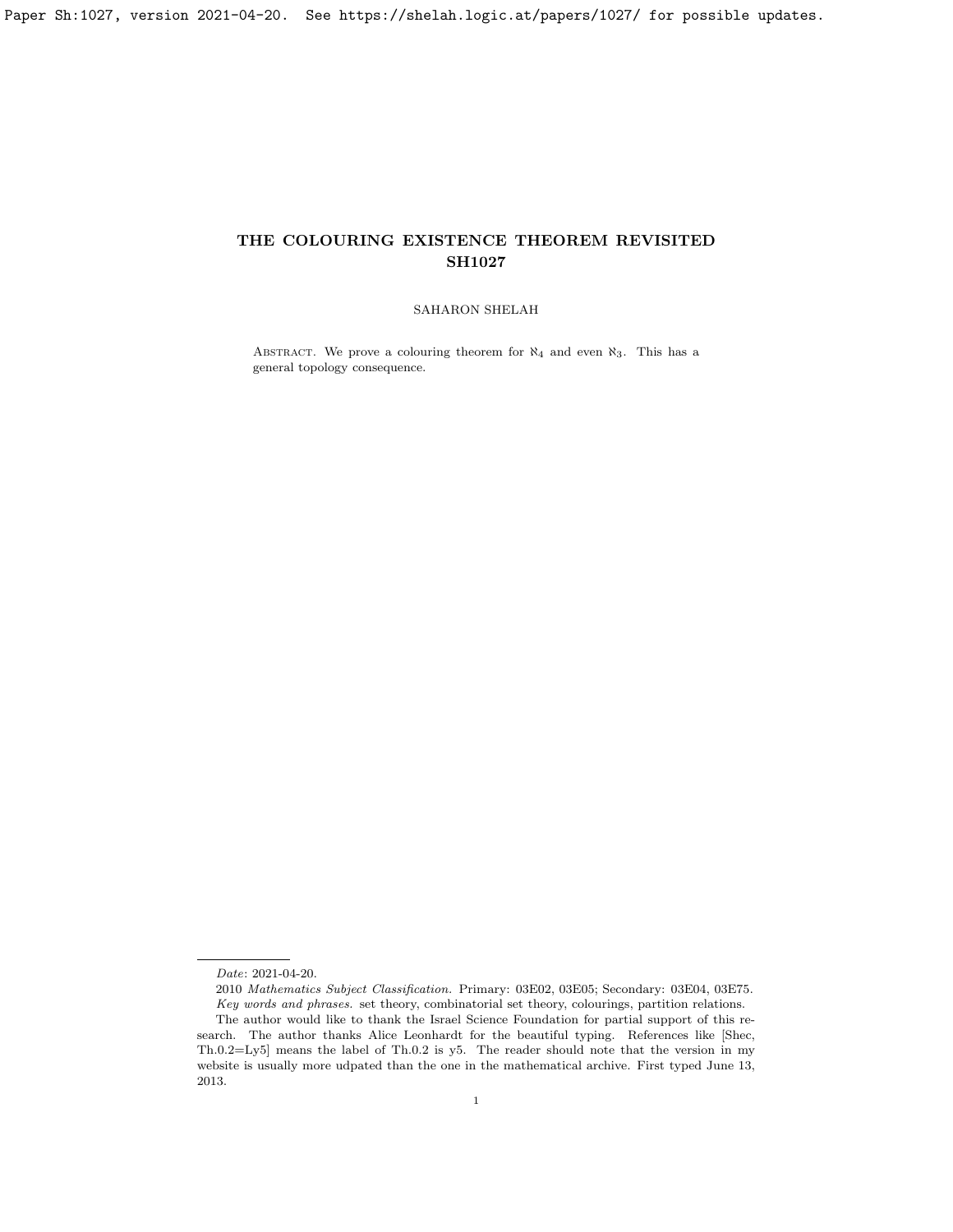## § 0. INTRODUCTION

# § 0(A). Background.

Our aim is to improve some colouring theorems of [\[She91\]](#page-26-1), [\[She94,](#page-26-2) Ch.III,§4], they continue Tordorćević [\[Tod87\]](#page-26-3) (introducing the walks) and [\[She90\]](#page-26-4), [\[She88,](#page-26-5) §3] (and [\[She97\]](#page-26-6)), see history in [\[She94\]](#page-26-2), [\[Shea,](#page-26-7) §10]. After these works Moore [\[Moo06\]](#page-26-8) proved  $\aleph_1 \mapsto [\aleph_1; \aleph_1]_{\aleph_0}^2$ ; Eisworth [\[Eis13\]](#page-26-9) and Rinot [\[Rin12\]](#page-26-10) proved equivalence of some colouring theorems on successor of singular cardinals.

Our aim is to prove better colouring theorems on successor of regular cardinals (when not too small), e.g.  $Pr_1(\aleph_3, \aleph_3, \aleph_3, (\aleph_0, \aleph_1))$ , see §1. We have looked at the matter again because Juhasz-Shelah [\[JS15\]](#page-26-11) needs such theorem in order to solve a problem in general topology, see [1.10\(](#page-5-0)3).

On the history of  $Pr_1$  see [\[She94,](#page-26-2) Ch.III, §4] and later [\[She97\]](#page-26-6), and then independently Rinot [\[Rin14\]](#page-26-12) and [\[She19\]](#page-26-13) (= this work). Rinot [\[Rin14,](#page-26-12) Main result] proved that  $Pr_1(\lambda, \lambda, \lambda, \theta)$  when those are regular cardinals,  $\theta^+ < \lambda$  and  $\lambda$  is (successor of regular or just it has a non-reflecting stationary subset. In [\[She19\]](#page-26-13),  $Pr_1(\lambda, \lambda, \lambda, (\theta_0, \theta)$  where we add  $\theta_0$  is regular  $\lt \theta$ . Earlier [\[S](#page-26-14)<sup>+</sup>a,, page 27] says that  $\Pr_1(\lambda, \lambda \lambda, \theta)$  when in addition  $\lambda = \theta^{++}$ . Earlier [\[She94,](#page-26-2) Ch.III, §4] treat it in a general but probably not so transparent way.

# $§$  0(B). Results.

The paper is self contained.

Here we formulate  $Pr_{\ell}(\lambda, \mu, \sigma, \bar{\theta})$  where  $\bar{\theta}$  is a pair  $(\theta_0, \theta_1)$  of cardinals rather than a single cardinal  $\theta$  and prove e.g.  $Pr_1(\lambda, \lambda, \lambda, (\theta, \theta^+))$  when  $\lambda = \theta^{+3}$  and  $\theta$  is regular.

That is, we shall prove (see Definition [1.1](#page-2-0) and Conclusion  $1.10(1)$ , more in [2.5\)](#page-15-0):

<span id="page-1-0"></span>**Theorem 0.1.** 1) For any regular  $\kappa$  we have  $Pr_1(\kappa^{+4}, \kappa^{+4}, \kappa^{+4}, \kappa^{+})$ . 2) For any regular  $\kappa$  we have  $(Pr_1(\kappa^{+4}, \kappa^{+4}, \kappa^{+4}, (\kappa, \kappa^+))$  and)  $Pr_{0,0}(\kappa^{+4}, \kappa^{+4}, \kappa^{+4}, (\aleph_0, \kappa^+))$ .

*Remark* 0.2. Note that the statement  $Pr_0(\kappa^{+4}, \kappa^{+4}, 2, \kappa^+)$  is also called by Juhasz  $Col(\kappa^{+4}, \kappa)$ , see more in the end of §1.

Moreover by [1.11](#page-6-0) in [0.1\(](#page-1-0)2) we can replace  $\kappa^{+4}$  by  $\kappa^{+3}$ , (thus half solving Problem 1 of [\[JS15\]](#page-26-11), i.e. for  $\aleph_3$  though not for  $\aleph_2$ ) so we naturally ask:

Question 0.3. 1) Do we have  $Pr_1(\aleph_2, \aleph_2, \sigma, \aleph_1)$  for  $\sigma = \aleph_2$ ? For  $\sigma = 2$ ? 2) Do we have at least  $\Pr_{0,0}^{uf}(\aleph_2, \aleph_2, 2, (\aleph_0, \aleph_1))$ ?

Concerning the result of Juhasz-Shelah [\[JS15\]](#page-26-11) by using [1.8\(](#page-3-0)1) instead of [\[She94,](#page-26-2) Ch.III,§4] we can deduce  $\Pr_0(\aleph_4, \aleph_4, 2, (\aleph_0, \aleph_1))$  which is sufficient for the topological result there. Moreover by  $2.5 + 1.5$  $2.5 + 1.5$  even  $Pr_{0.0}(\aleph_3, \aleph_3, 2, (\aleph_0, \aleph_1))$  holds, see [1.10](#page-5-0) so there is a topological space as desired in [\[JS15\]](#page-26-11) with weight  $\aleph_3$ , see [1.11\(](#page-6-0)2).

We can also generalize the other conclusion of [\[She94,](#page-26-2) Ch.III, §4] replacing  $\theta$  by  $(\theta_0, \theta_1)$ . This may be dealt with later. Also in  $|S^{\dagger}b|$  and better  $|S^{\dagger}c|$  we intend to improve [1.11](#page-6-0) for most cardinals; (materialize later in [\[Sheb\]](#page-26-17)).

We thank Shimoni Garti and the referee for pointing out many missing points.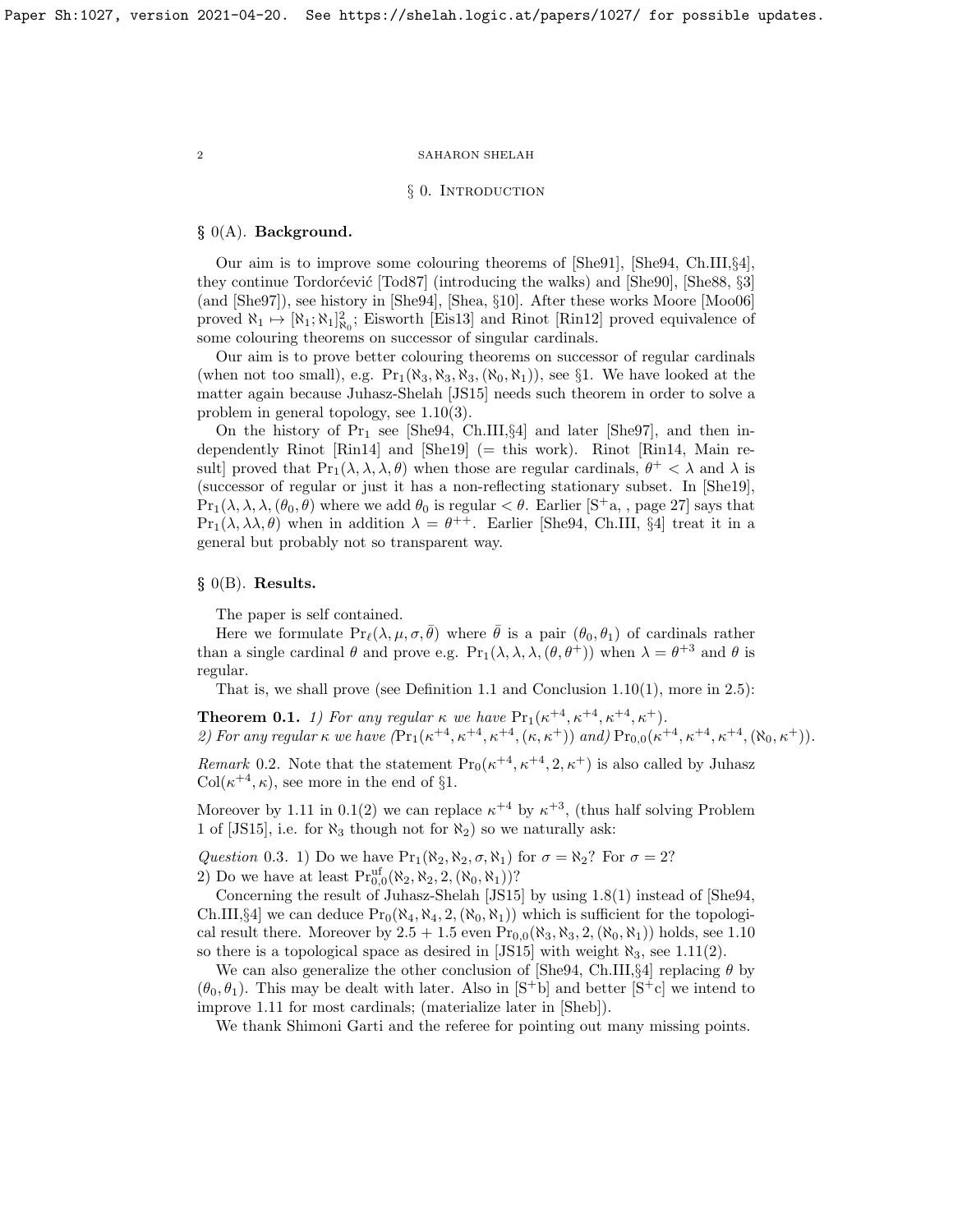§ 1. DEFINITIONS AND SOME CONNECTIONS

<span id="page-2-0"></span>**Definition 1.1.** Assume  $\lambda \geq \mu \geq \sigma + \theta_0 + \theta_1$ ,  $\bar{\theta} = (\theta_0, \theta_1)$ ; if  $\theta_0 = \theta_1$  we may write  $\theta_0$  instead of  $\bar{\theta}$ .

1) Let  $\Pr_0(\lambda, \mu, \sigma, \bar{\theta})$  mean that there is  $\mathbf{c} : [\lambda]^2 \to \sigma$  witnessing it which means:

- $(*)_c$  if (a) then (b) where:
	- (a) (a) for  $\iota = 0, 1, \bar{\zeta}^{\iota} = \langle \zeta^{\iota}_{\alpha,i} : \alpha \langle \mu, i \rangle \rangle$  is a sequence without repetitions of ordinals  $\langle \lambda \rangle$  and  $\text{Rang}(\bar{\zeta}^0)$ ,  $\text{Rang}(\bar{\zeta}^1)$  are disjoint and  $\mathbf{i}_0 < \theta_0, \mathbf{i}_1 < \theta_1$ 
		- ( $\beta$ )  $h : \mathbf{i}_0 \times \mathbf{i}_1 \to \sigma$
	- (*b*) for some  $\alpha_0 < \alpha_1 < \mu$  we have: • if  $i_0 < \mathbf{i}_0$  and  $i_1 < \mathbf{i}_1$  then  $c\{\zeta_{\alpha_0,i_0}^0, \zeta_{\alpha_1,i_1}^1\} = h(i_0, i_1)$ .

2) For  $\iota \in \{0,1\}$  let  $\text{Pr}_{0,\iota}(\lambda,\mu,\sigma,\bar{\theta})$  be defined similarly but we replace  $(a)(\beta)$  and (b) by  $(a)(\beta)'$  and  $(b)'$ , where

- (a)  $(\beta)'$   $h : \mathbf{i}_{\iota} \to \sigma$
- (*b*)' for some  $\alpha_0 < \alpha_1 < \mu$  we have
	- •' if  $i_0 < \mathbf{i}_0$  and  $i_1 < \mathbf{i}_1$  then  $c\{\zeta_{\alpha_0,i_0}^0, \zeta_{\alpha_1,i_1}^1\} = h(i_\iota)$ .

3) Let  $\mathrm{Pr}_{0,\iota}^{\mathrm{uf}}(\lambda,\mu,\sigma,\bar{\theta})$  mean that some  $\mathbf{c}: [\lambda]^2 \to \sigma$  witnesses it which means:

- $(*)$ <sup>uf</sup> if (a) then (b) where
	- (a) ( $\alpha$ ) as above
		- $(\beta)$  h :  $\mathbf{i}_\iota \to \sigma$  and D is an ultrafilter on  $\mathbf{i}_{1-\iota}$
	- (b) for some  $\alpha_0 < \alpha_1 < \mu$  we have
		- if  $i < \mathbf{i}_\iota$  then  $\{j < \mathbf{i}_{1-\iota} : \mathbf{c}\{\zeta_{\alpha_\iota,i}^{\iota}, \zeta_{\alpha_{1-\iota,j}}^{1-\iota}\} = h(i)\}\$  belongs to D.

<span id="page-2-2"></span>**Definition 1.2.** Assume  $\lambda \geq \mu \geq \sigma + \theta_0 + \theta_1$ ,  $\bar{\theta} = (\theta_0, \theta_1)$ . Let  $Pr_1(\lambda, \mu, \sigma, \bar{\theta})$  mean that there is  $\mathbf{c}: [\lambda]^2 \to \sigma$  witnessing it, which means:

- $(*)_c$  if (a) then (b), where:
	- (a) for  $\iota = 0, 1, i_{\iota} < \theta_{\iota}$  and  $\bar{\zeta}^{\iota} = \langle \zeta^{\iota}_{\alpha,i} : \alpha < \mu, i < i_{\iota} \rangle$  are sequences of ordinals of  $\lambda$  without repetitions,  $\text{Rang}(\bar{\zeta}^i)$  are disjoint and  $\gamma < \sigma$
	- (b) there are  $\alpha_0 < \alpha_1 < \mu$  such that  $\forall i_0 < \mathbf{i}_0, \forall i_1 < \mathbf{i}_1, \mathbf{c} {\{\zeta^0_{\alpha_0, i_0}, \zeta^1_{\alpha_1, i_1}\}} =$ γ.

*Remark* 1.3. 1) So if  $\theta_0 = \theta = \theta_1$  and  $\bar{\theta} = (\theta_0, \theta_1)$  then for  $\ell \in \{0, 1\}$ ,  $Pr_\ell(\lambda, \mu, \sigma, \bar{\theta})$ is  $Pr_{\ell}(\lambda, \mu, \sigma, \theta)$  from [\[She94,](#page-26-2) Ch.III].

2) We do not write down the monotonicity and trivial implications concerning Definitions [1.1](#page-2-0) and [1.5](#page-2-1) below.

3) The disjointness of  $\{\zeta_{\alpha,i}^0 : \alpha < \mu, i < \mathbf{i}_0\}, \{\zeta_{\alpha,i}^1 : \alpha < \mu, i < \mathbf{i}_1\}$  in Definition  $1.1(1)(a)(\alpha)$  $1.1(1)(a)(\alpha)$  and  $1.1(2)$ ,  $1.1(3)$  and  $1.2(a)$  is not really necessary.

*Notation* 1.4. pr : Ord  $\times$  Ord  $\rightarrow$  Ord is the standard pairing function.

Variants are

<span id="page-2-1"></span>**Definition 1.5.** Let  $\lambda \geq \mu \geq \sigma + \theta_0 + \theta_1$  and  $\bar{\theta} = (\theta_0, \theta_1)$ . 1) Let  $\mathbb{Q}r_0(\lambda,\mu,\sigma,\bar{\theta})$  mean that there is  $\mathbf{c}: [\lambda]^2 \to \sigma$  witnessing it which means: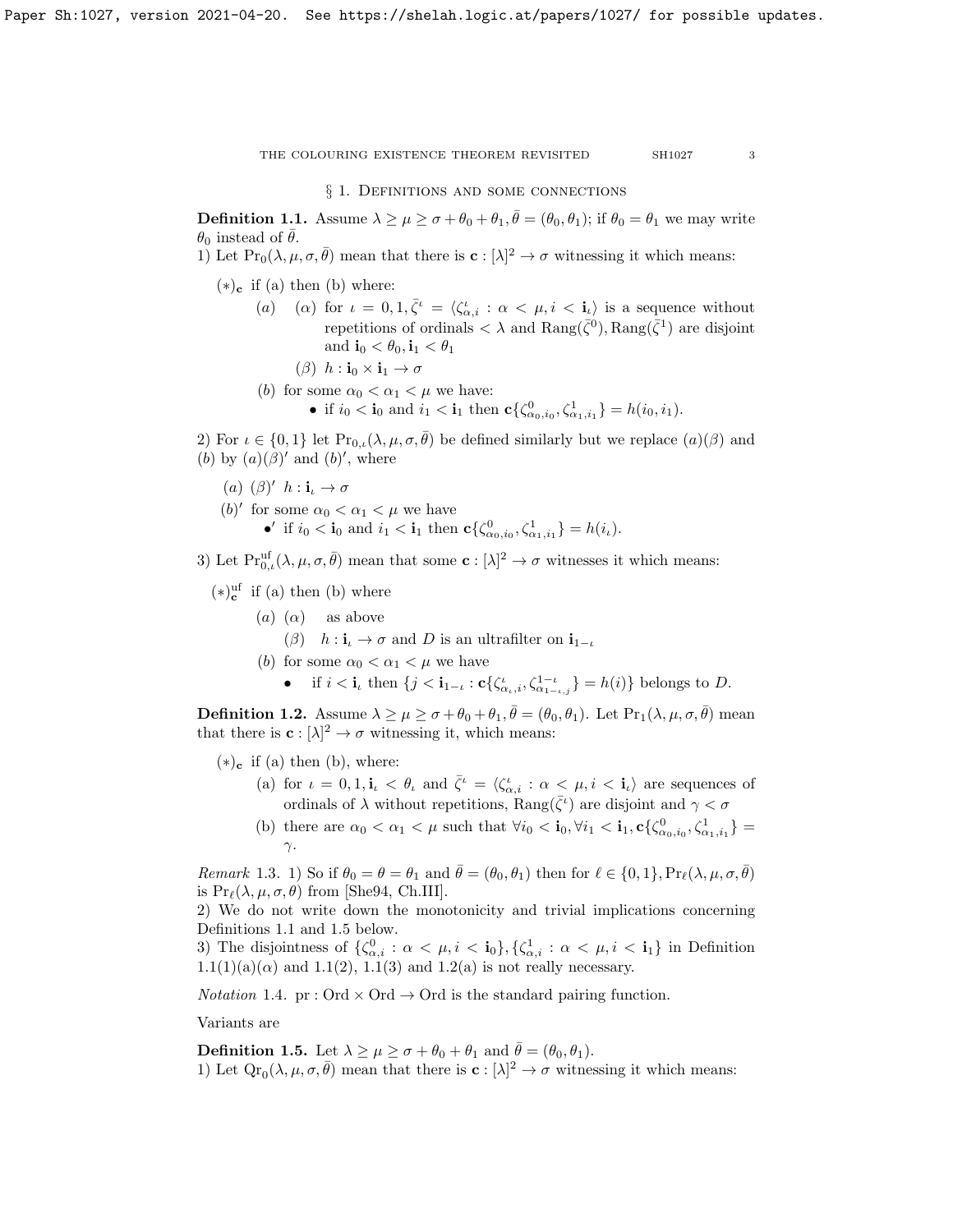$(*)_c$  if (a) then (b) where

- (a) (a)  $u^{\iota}_{\alpha} \in [\lambda]^{<\theta_{\iota}}$  for  $\iota < 2$  and  $\alpha < \mu$ 
	- ( $\beta$ )  $u_{\alpha} = u_{\alpha}^0 \cup u_{\alpha}^1$  for every  $\alpha < \mu$
	- (γ)  $\langle u_{\alpha} : \alpha < \mu \rangle$  are pairwise disjoint
	- (δ)  $h^{\iota}_{\alpha}: u^{\iota}_{\alpha} \to \sigma$  for  $\iota < 2, \alpha < \mu$  and  $\mathrm{pr}: \sigma \times \sigma \to \sigma$
- (b) for some  $\alpha_0 < \alpha_1 < \mu$  for every  $(\zeta_0, \zeta_1) \in (u_{\alpha_0}^0 \times u_{\alpha_1}^1)$  we have  $\zeta_0 < \zeta_1$ and  $\mathbf{c}\{\zeta_0, \zeta_1\} = \text{pr}(h_{\alpha_0}^0(\zeta_0), h_{\alpha_1}^1(\zeta_1)).$

2) Let  $\mathrm{Qr}_{0,\iota}(\lambda,\mu,\sigma,\bar{\theta})$  be defined similarly but each  $h_{\alpha}^{1-\iota}$  is constant. 3) Let  $\mathbb{Q}r_1(\lambda,\mu,\sigma,\bar{\theta})$  be defined as above but each  $h^0_\alpha$  and each  $h^1_\alpha$  is a constant function.

4) Let  $\mathrm{Qr}_{0,\iota}^{\mathrm{uf}}(\lambda,\mu,\sigma,\bar{\theta})$  be defined parallely to Definition [1.1.](#page-2-0)

So, e.g.

<span id="page-3-1"></span>**Observation 1.6.** 1) If  $cf(\mu) \ge \sigma^+$ , then  $Pr_1(\lambda, \mu, \sigma, \bar{\theta})$  is equivalent to  $Qr_1(\lambda, \mu, \sigma, \bar{\theta})$ . 2) Recall that  $\Pr_{\ell}(\lambda, \mu, \sigma, \theta)$  is  $\Pr_{\ell}(\lambda, \mu, \sigma, (\theta, \theta)).$ 

3)  $\text{Qr}_0(\lambda, \mu, \sigma, \bar{\theta})$  implies  $\text{Pr}_0(\lambda, \mu, \sigma, \bar{\theta})$ ; similarly for the other variants,  $\text{Qr}_{0,\iota}$ ,  $\text{Qr}_{0,\iota}^{\text{uf}}$ .

*Proof.* Should be clear.  $\Box_{1.6}$  $\Box_{1.6}$  $\Box_{1.6}$ 

<span id="page-3-2"></span>**Observation 1.7.** Let  $\bar{\theta} = (\theta_0, \theta_1)$  and  $\iota \in \{0, 1\}$ . 1) If  $\iota$  < 2,  $\partial$  <  $\theta_{\iota} \Rightarrow \sigma^{\partial}$  < cf( $\mu$ ) and  $\theta_0, \theta_1$  < cf( $\mu$ ), then  $Pr_{0,\iota}(\lambda, \mu, \sigma, \bar{\theta})$  is equivalent to  $\mathbf{Qr}_{0,\iota}(\lambda,\mu,\sigma,\bar{\theta}).$ 2) If  $\partial < \theta_0 + \theta_1 \Rightarrow \sigma^{\partial} < \text{cf}(\mu)$ , <u>then</u>  $\text{Pr}_0(\lambda, \mu, \sigma, \overline{\theta}) \Leftrightarrow \text{Qr}_0(\lambda, \mu, \sigma, \overline{\theta})$ .

Proof. Obvious but we elaborate.

1) By [1.6\(](#page-3-1)3) we have one implication; so assume  $Pr_{0,\iota}(\lambda,\mu,\sigma,\theta)$  and we shall prove  $\mathop{\rm Qr}\nolimits_{0,\iota}(\lambda,\mu,\sigma,\bar{\theta}),$  so let  $u_\alpha=u_\alpha^0\cup u_\alpha^1$  for  $\alpha<\mu$  and  $h_\alpha^{\iota}:u_\alpha^{\iota}\to\sigma$  and  $\operatorname{pr}:\sigma\times\sigma\to\sigma$ be as in Definition [1.5\(](#page-2-1)1) and each  $h_{\alpha}^{1-\iota}$  is constant.

We should prove that there are  $\alpha_0 < \alpha_1 < \mu$  as promised in Definition [1.5\(](#page-2-1)2). As  $|u_{\alpha}^{1-\iota}| < \theta_{1-\iota}$  and  $\theta_{1-\iota} < \text{cf}(\mu)$ , without loss of generality for some  $\varepsilon_{1-\iota} < \theta_{1-\iota}$ we have  $\alpha < \mu \Rightarrow \text{otp}(u_{\alpha}^{1-\iota}) = \varepsilon_{1-\iota}$ . As  $\theta_{\iota} < \text{cf}(\mu)$  hence without loss of generality for some  $\varepsilon_{\iota} < \theta_{\iota}$  we have  $\alpha < \mu \Rightarrow \text{otp}(u_{\alpha}^{\iota}) = \varepsilon_{\iota}$ . Moreover, noting  $\sigma^{|\varepsilon_{\iota}|} < \text{cf}(\mu)$ , without loss of generality  $\{(\text{otp}(\zeta \cap u_\alpha^{\iota}), h_\alpha^{\iota}(\zeta)) : \zeta \in u_\alpha^{\iota}\}\)$  is the same for all  $\alpha < \mu$ . Now we can apply  $Pr_{0,\iota}(\lambda,\mu,\sigma,\theta)$ .

2) Similarly.  $\square_{1.7}$  $\square_{1.7}$  $\square_{1.7}$ 

<span id="page-3-0"></span>**Claim 1.8.** 1) Let  $\iota < 2$ . If  $\Pr_1(\lambda, \mu, \sigma_1, \bar{\theta})$  and  $\lambda = \mu = \text{cf}(\mu), \bar{\theta} = (\theta_0, \theta_1), \theta =$  $\theta_0 + \theta_1 < \mu$  and  $2^{\chi} \geq \lambda, \chi^{<\theta_{\iota}} + (\sigma_2)^{<\theta_{\iota}} \leq \sigma_1$  and  $\chi^{<\theta_{\iota}} < \mu$  and  $(\sigma_2)^{<\theta_{\iota}} < \mu$  then  $\Pr_{0,\iota}(\lambda,\mu,\sigma_2,\bar{\theta})$  and  $\operatorname{Qr}_{0,\iota}(\lambda,\mu,\sigma_2,\theta)$ .

1A) If the assumptions of part (1) hold for both  $\iota = 0$  and  $\iota = 1$ , then we can conclude  $\Pr_0(\lambda, \mu, \sigma_2, \overline{\theta})$  and  $\operatorname{Qr}_0(\lambda, \mu, \sigma_2, \overline{\theta})$ .

2) If  $\lambda = \sigma^+$  and  $\sigma = \sigma^{<\theta_t}$  then  $\Pr_{0,\iota}(\lambda,\lambda,\sigma,\bar{\theta})$  implies  $\Pr_{0,\iota}(\lambda,\lambda,\lambda,\bar{\theta})$ .

3) If  $\lambda = \sigma^+$  and  $\sigma = \sigma^{<(\theta_0 + \theta_1)}$  then  $\Pr_0(\lambda, \lambda, \sigma, \bar{\theta})$  implies  $\Pr_0(\lambda, \lambda, \lambda, \bar{\theta})$ .

 $\mathcal{A}$ ) If  $\Pr_1(\lambda, \mu, \sigma, \bar{\theta})$  and  $\sigma \leq \chi = \chi^{<(\theta_0 + \theta_1)} < \lambda \leq 2^{\chi}$  then  $\Pr_0(\lambda, \mu, \sigma, \bar{\theta})$ .

5) If 
$$
Pr_1(\lambda, \lambda, \lambda, \overline{\theta}), \lambda = \partial^+ \text{ and } \partial = \partial^{<(\theta_0 + \theta_1)} \text{ then } Pr_0(\lambda, \lambda, \lambda, \overline{\theta}).
$$

*Remark* 1.9. 1) Claim [1.8\(](#page-3-0)1) is similar to [\[She94,](#page-26-2) Ch.III,4.5(3),pg.169-170] but we shall elaborate.

2) The condition  $\lambda = \mu$  can be omitted if we systematically use  $\mathbf{c} : \lambda \times \lambda \to \sigma$ .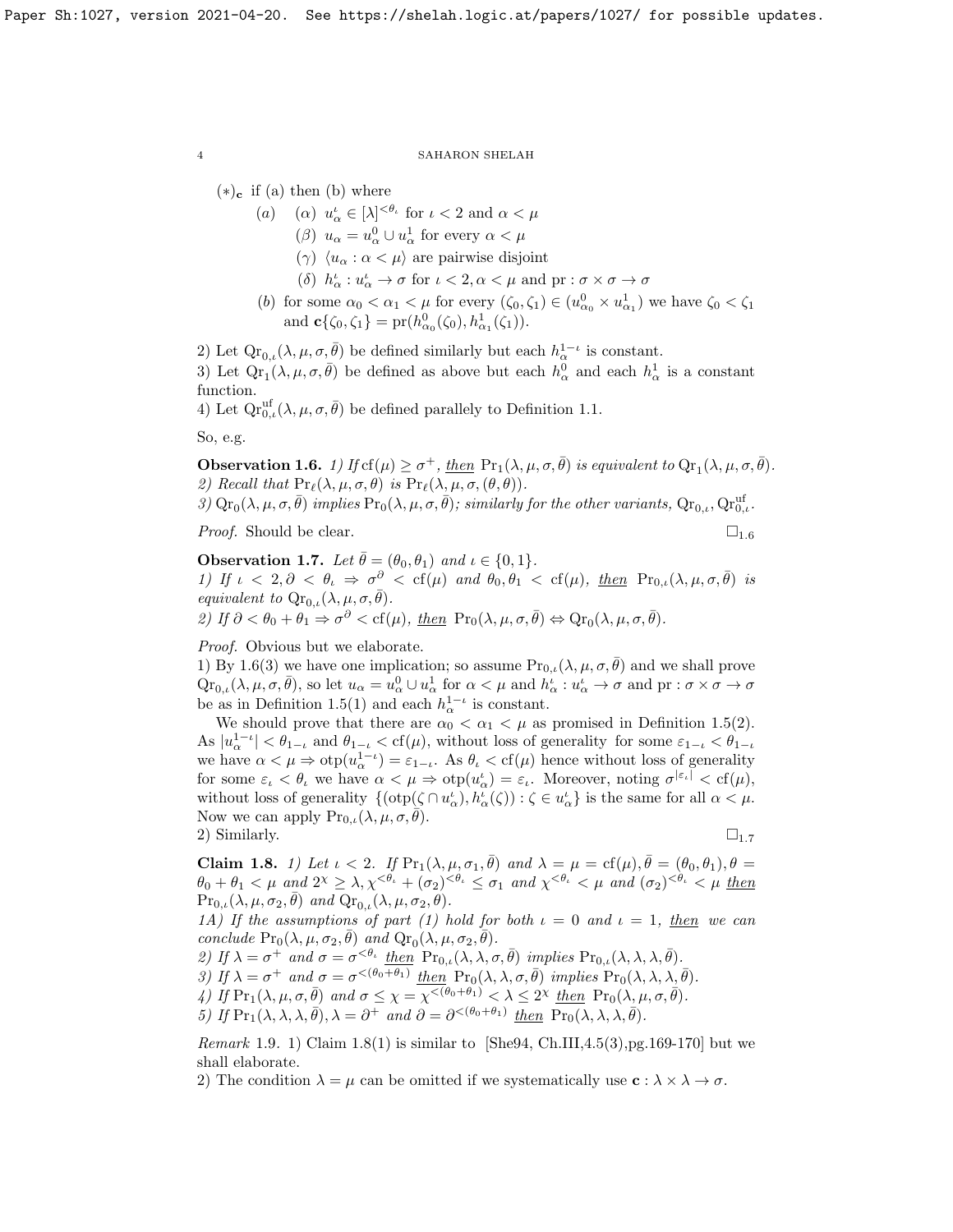*Proof.* 1) Recalling  $\lambda \leq 2^{\chi}$  and  $\chi^{<\theta_{\iota}} + (\sigma_2)^{<\theta_{\iota}} \leq \sigma_1$  hence  $\chi^{<\theta_{\iota}} + 2^{<\theta_{\iota}} \leq \sigma_1$ , choose

- (\*)<sub>1</sub> (a)  $A_{\alpha} \subseteq \chi$  (for  $\alpha < \lambda$ ) which are pairwise distinct.
	- (b) Let  $\{(a_i, d_i) : i < \sigma_1\}$  be a list (maybe with repetitions) of the pairs  $(a, d)$  satisfying  $a \subseteq \chi, |a| < \theta$  and d a function from  $\mathscr{P}(a)$  to  $\sigma_2$  such that

$$
|\{b : b \subseteq a \text{ and } d(b) \neq 0\}| < \theta_{\iota}.
$$

Choose

(\*)<sub>2</sub> c to be a symmetric two-place function from  $\lambda$  to  $\sigma_1$  exemplifying

$$
\Pr\nolimits_1(\lambda, \mu, \sigma_1, \overline{\theta}).
$$

Now we define the two place function d from  $\lambda$  to  $\sigma_2$  as follows: for  $\alpha_0 < \alpha_1$ :

$$
\mathbf{d}(\alpha_0,\alpha_1)=\mathbf{d}(\alpha_1,\alpha_0):=d_{\mathbf{c}(\alpha_0,\alpha_1)}(A_{\alpha_\iota}\cap a_{\mathbf{c}(\alpha_0,\alpha_1)}).
$$

We shall show that **d** witnesses  $Q_{r_{0,t}}(\lambda, \mu, \sigma_2, \bar{\theta})$  thus finishing upon using Obser-vation [1.7\(](#page-3-2)1) which yields the parallel assertion about  $Pr_{0,\iota}(\lambda,\mu,\sigma_2,\bar{\theta})$  because its assumption on the cardinals follows from those of [1.8\(](#page-3-0)1), i.e. recall  $\lambda = \mu = cf(\mu)$ and  $\theta_0 + \theta_1 < \lambda$  so  $\theta_{\iota} < \text{cf}(\mu)$  and  $\sigma_2^{< \theta_{\iota}} < \mu$ . So let  $\langle t_{\alpha} : \alpha < \mu \rangle$  be pairwise disjoint subsets of  $\lambda, t_\alpha = t_\alpha^0 \cup t_\alpha^1$  and  $h_\alpha^i : t_\alpha^i \to \sigma_2$  such that  $h_\alpha^{1-i}$  is constant,  $|t_{\alpha}^{0}| < \theta_{0}$ ,  $|t_{\alpha}^{1}| < \theta_{1}$  and pr :  $\sigma_{2} \times \sigma_{2} \rightarrow \sigma_{2}$ . As  $\lambda = \mu = \text{cf}(\mu)$  without loss of generality  $\alpha < \beta < \mu \Rightarrow \sup(t_\alpha) < \min(t_\beta)$ . We have to find  $\alpha_0 < \alpha_1$  as in the definition of  $\mathrm{Qr}_{0,\iota}(\lambda,\mu,\sigma_{\iota},\bar{\theta})$  see Definition [1.5.](#page-2-1) As by assumption  $\mu = \mathrm{cf}(\mu) > \theta$ and, of course,  $\alpha < \mu \wedge \ell < 2 \Rightarrow \text{otp}(t_{\alpha}^{\ell}) < \theta_{\ell} \leq \theta$  without loss of generality there are  $\varepsilon_0^* < \theta_0$ ,  $\varepsilon_1^* < \theta_1$  such that  $\bigwedge_{\alpha} \text{otp}(t_{\alpha}^{\ell}) = \varepsilon_{\ell}^*$  for  $\ell = 0, 1$ .

For each  $\alpha < \mu$  and  $\ell < 2$  let  $t_{\alpha}^{\ell} = {\{\zeta_{\alpha,\varepsilon}^{\ell} : \varepsilon < \varepsilon_{\ell}^*\}}$  with  $\zeta_{\alpha,\varepsilon}^{\ell}$  increasing with  $\varepsilon$ . As  $|\{\langle h_\alpha^{\iota}(\zeta_{\alpha,\varepsilon}^{\iota}) : \varepsilon < \varepsilon_{\iota}^{*}\rangle : \alpha < \mu\}| \leq \sigma_2^{|\varepsilon_{\iota}^{*}|} \leq \sigma_2^{<\theta_{\iota}} < \mu = \text{cf}(\mu)$ , without loss of generality  $h^i_\alpha(\zeta^\iota_{\alpha,\varepsilon}) = \xi^\iota_{\varepsilon} < \sigma_2$  for all  $\varepsilon < \varepsilon^*_\iota$  and  $h^{1-\iota}_\alpha(\zeta^{1-\iota}_{\alpha,\varepsilon}) = \xi^{1-\iota}_{\varepsilon}$  which does not depend on  $\alpha$ . Renaming without loss of generality  $pr(\xi^0_{\varepsilon(0)}, \xi^1_{\varepsilon(1)}) = \xi_{\varepsilon(\iota)},$  so rename it  $\xi_{\varepsilon(\iota)}$  for  $\varepsilon(0) < \varepsilon_0^*, \varepsilon(1) < \varepsilon_1^*$ .

We should find  $\alpha_0 < \alpha_1 < \mu$  such that for  $\varepsilon_0 < \varepsilon_0^*$ ,  $\varepsilon_1 < \varepsilon_1^*$  we have  $\zeta_{\alpha_0, \varepsilon_0} < \zeta_{\alpha_1, \varepsilon_1}$ (which follows) and  $\mathbf{d}(\zeta_{\alpha_0,\varepsilon_0},\zeta_{\alpha_1,\varepsilon_1}) = \mathrm{pr}(h_{\alpha_0}^0(\zeta_{\alpha_0,\varepsilon_0}^0),h_{\alpha_1}^1(\zeta_{\alpha_1,\varepsilon_1}^1))$  which is equal to  $pr(\xi_{\varepsilon_0}^0, \xi_{\varepsilon_1}^1)$ . Choose  $a_\alpha \subseteq \chi$ ,  $|a_\alpha| = |\varepsilon_t^*| < \theta$ , such that  $\langle A_{\zeta_{\alpha,\varepsilon}^i} \cap a_\alpha : \varepsilon < \varepsilon_t^* \rangle$  is a sequence of pairwise distinct subsets of  $a_{\alpha}$ . As  $cf(\mu) = \mu > \chi^{<\theta_{\iota}}$  without loss of generality for every  $\alpha < \lambda = \mu$  we have  $a_{\alpha} = a^*$  and  $A_{\zeta^{\iota}_{\alpha}, \varepsilon} \cap a^* = a^*_{\varepsilon}$  for all  $\varepsilon < \varepsilon^*_{\iota}$ .

For some  $i < \sigma_1$  we have  $a_i = a^*$  and  $d_i(a^*_{\varepsilon}) = \xi_{\varepsilon}$  for every  $\varepsilon < \varepsilon^*_i$ . By the choice of **c** for some  $\alpha_0 < \alpha_1 < \mu$  the function  $c \nvert t_{\alpha_0} \times t_{\alpha_1}$  is constantly *i*, so  $\varepsilon_0 < \varepsilon_0^* \wedge \varepsilon_1 < \varepsilon_1^* \Rightarrow \mathbf{c}(\zeta_{\alpha_0,\varepsilon_0}^0, \zeta_{\alpha_1,\varepsilon_1}^1) = i$ , hence for every  $(\varepsilon_0, \varepsilon_1) \in \varepsilon_0^* \times \varepsilon_1^*$  we have

$$
\mathbf{d}(\zeta_{\alpha_0,\varepsilon_0}^0,\zeta_{\alpha_1,\varepsilon_1}^1) = d_i(A_{\zeta_{\alpha_\iota,\varepsilon_\iota}^{\iota}} \cap a_i) = d_i(a_{\varepsilon_\iota}^*) = \xi_{\varepsilon_\iota} = \text{pr}(h_{\alpha_0}^0(\zeta_{\alpha_0,\varepsilon_0}^0),h_{\alpha_1}^1(\zeta_{\alpha_1,\varepsilon_1}^1))
$$

as required.

1A) Similarly.

2) Similar to part (3), see remarks inside its proof.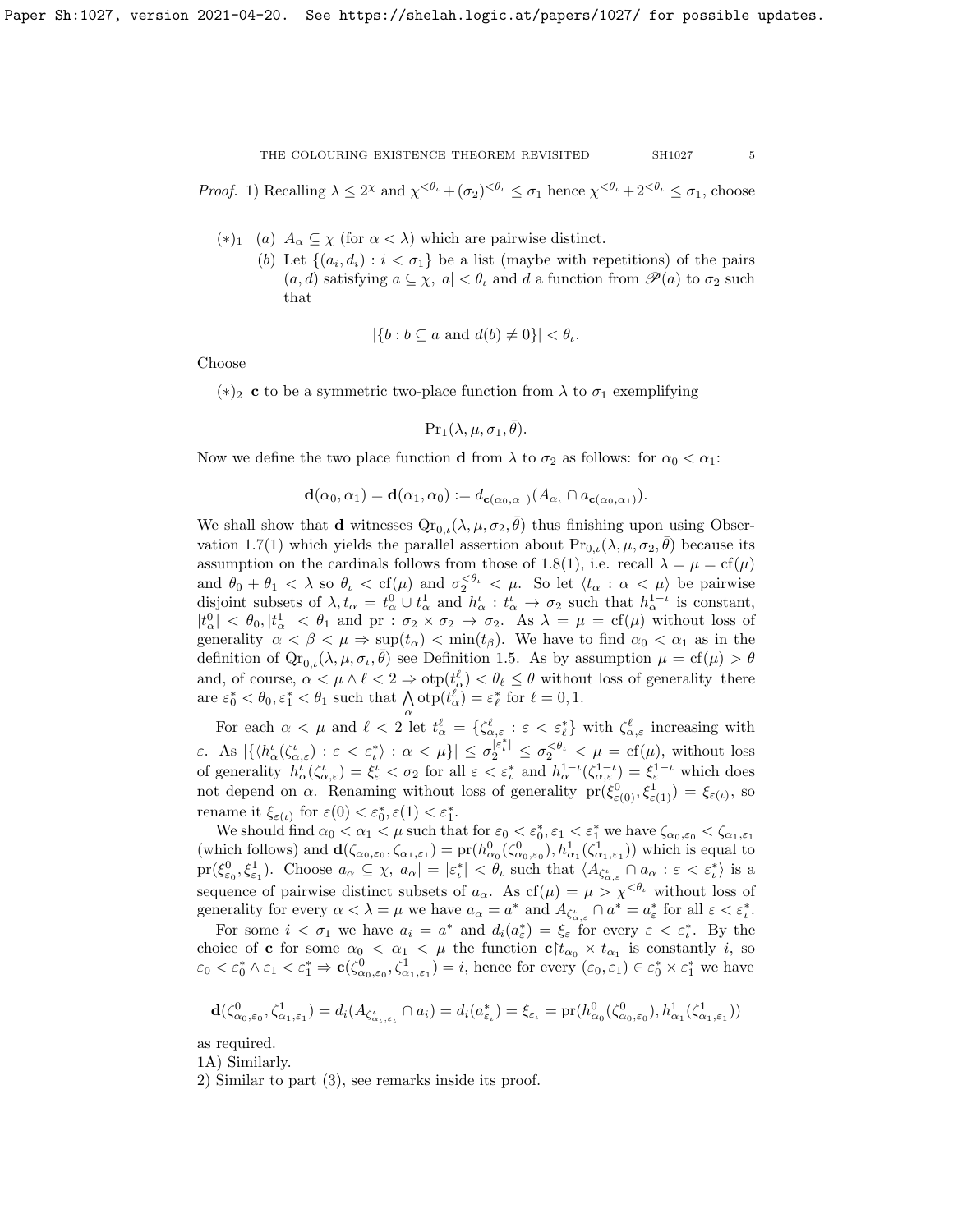3) Let  $\theta = \theta_0 + \theta_1$  but for part (2) we let  $\theta = \theta_\ell$  and let  $\mathbf{c}_1 : [\lambda]^2 \to \sigma$  witness  $\Pr_0(\lambda, \lambda, \sigma, \overline{\theta})$  and let  $\overline{f} = \langle f_\alpha : \alpha < \lambda \rangle$  be such that  $f_\alpha$  is a one-to-one function from σ onto  $\sigma + \alpha$ . Let  $\langle A_{\alpha} : \alpha < \lambda \rangle$  be a sequence of pairwise distinct subsets of σ and let  $\langle (a_i, d_i) : i < \sigma \rangle$  list the pairs  $(a, d)$  such that  $a \in [\sigma]^{< \theta}, d : \mathscr{P}(a) \times \mathscr{P}(a) \to \sigma$  and  $|\{(b_1, b_2) : b_1 \subseteq a, b_2 \subseteq a \text{ and } \mathbf{c}_1(b_1, b_2) \neq 0\}| < \theta$ ; for part (2) we use  $d : \mathscr{P}(a) \to \sigma$ . Now we define  $c_2 : [\lambda]^2 \to \lambda$  as follows: for  $\alpha < \beta < \lambda$  let  $c_2(\{\alpha, \beta\}) =$ 

 $f_\beta((d_{\mathbf{c}_1(\{\alpha,\beta\})}(A_\alpha \cap a_{\mathbf{c}_1(\{\alpha,\beta\})}, A_\beta \cap a_{\mathbf{c}_1(\{\alpha,\beta\})}))).$ 

So let  $\overline{\zeta}^i = \langle \zeta_{\alpha,i}^i : \alpha < \lambda, i < \mathbf{i}_\ell \rangle$  for  $i < 2$  and  $h : \mathbf{i}_0 \times \mathbf{i}_1 \to \lambda$  be as in Definition [1.1\(](#page-2-0)1) but for part (2),  $h: i_{\ell} \to \lambda$ , see [1.1\(](#page-2-0)2). For  $\iota = 0, 1$  for each  $\alpha < \lambda$  and  $i < i_{\iota}$ we can find  $a_{\alpha,\iota} \in [\sigma]^{<\theta_{\iota}}$  such that  $\bar{b}_{\alpha,\iota} := \langle A_{\zeta_{\alpha,i}^{\iota}} \cap a_{\alpha,\iota} : i < \mathbf{i}_{\iota} \rangle$  is a sequence of pairwise distinct sets.

Without loss of generality  $\alpha < \lambda \wedge \iota < 2 \Rightarrow a_{\alpha,\iota} = a_{\iota}, \bar{b}_{\alpha}^{\iota} = \bar{b}_{\iota}$ ; also without loss of generality  $\sup(\text{Rang}(h)) \le \min\{\zeta_{\alpha,i}^i : \alpha < \lambda, i < i_\iota \text{ and } \iota < 2\}.$ 

Next let  $\bar{\beta}^i_\alpha = \langle \beta^i_{\alpha, i_0, i_1} : i_0 < \mathbf{i}_0 \text{ and } i_1 < \mathbf{i}_1 \rangle$  be a sequence of ordinals  $\langle \sigma \text{ such} \rangle$ that  $f_{\zeta_{\alpha,i_1}^i}(\beta_{\alpha,i_0,i_1}^i) = h(i_0,i_1)$  and without loss of generality  $\bar{\beta}_{\alpha}^i = \bar{\beta}^i$ ; actually for part (3) we use only  $f_{\zeta^i_{\alpha,i_1}}$  but for part (2) we use  $f_{\zeta^i_{\alpha,i_i}}$  for the  $\iota$  from there.

Let  $a = a_0 \cup a_1$  so  $a \in [\sigma]^{<(\theta_0 + \theta_1)}$  and let  $d : \mathscr{P}(a) \times \mathscr{P}(a) \to \sigma$  be such that  $d(b_{i_0}^0, b_{i_1}^1) = \beta_{i_0, i_1}^1$  and  $d(b_0, b_1) = 0$  if  $b_0, b_1 \subseteq a$  and  $(b_0, b_1) \notin \{(b_{i_0}^0, b_{i_1}^1) : i_0$  $\mathbf{i}_0, i_1 < \mathbf{i}_1$ . Let  $j < \sigma$  be such that  $(a_j, d_j) = (a, d)$ .

Lastly, by the choice of  $c_1$  we can find  $\alpha < \beta$  such that  $i_0 < i_0 \wedge i_1 < i_1 \Rightarrow$  $\mathbf{c}_1(\{\zeta_{\alpha,i_0}^0,\zeta_{\alpha,i_1}^1\})=j;$  and now check.

4) Similarly to the proof of part (3).

5) As  $Pr_1(\lambda, \lambda, \lambda, \theta)$  by monotonicity we have  $Pr_1(\lambda, \lambda, \partial, \overline{\theta})$  hence by part (4) we have  $\Pr_0(\lambda, \lambda, \partial, \theta)$  and now by part (3) we can deduce  $\Pr_0(\lambda, \lambda, \lambda, \theta)$  as promised.  $\square_{1.8}$  $\square_{1.8}$  $\square_{1.8}$ 

∗ ∗ ∗

In Juhasz-Shelah [\[JS15\]](#page-26-11) we use Col $(\lambda, \kappa)$ , i.e.  $\Pr_0(\lambda, \lambda, 2, \kappa^+)$  quoting [\[She94,](#page-26-2) Ch.III,§4] that e.g.  $(\lambda, \kappa) = ((2^{\aleph_0})^{++} + \aleph_4, \aleph_0)$  is O.K. But in fact less suffices (see Definition [1.1\)](#page-2-0).

<span id="page-5-0"></span>**Conclusion 1.10.** 1) For  $\lambda = \kappa^{+4}$  we have  $\Pr_1(\lambda, \lambda, \lambda, \kappa^+)$  which implies  $\Pr_{0,0}(\lambda, \lambda, \lambda, (\aleph_0, \kappa^+))$ and hence trivially  $Pr_{0,0}(\lambda, \lambda, 2, (\aleph_0, \kappa^+))$  holds. 2) If  $\Pr_{0,0}(\lambda, \lambda, \aleph_0, (\aleph_0, \kappa^+))$  or just  $\Pr_{0,0}^{\text{uf}}(\lambda, \lambda, \aleph_0, (\aleph_0, \kappa^+)), e.g.$   $\lambda = \aleph_4, \kappa = \aleph_0$ 

then we have:

 $(*)_{\lambda,\kappa}$  there is a topological space X such that

- (a) X is  $T_3$ , even has a clopen basis and has weight  $\leq \lambda$
- (b) the closure of any set of  $\leq \kappa$  points is compact
- (c) any infinite discrete set has an accumulation point
- (d) the space is not compact
- (e) some non-isolated point is not the accumulation point of any discrete set.

*Proof.* 1) First we apply Theorem [2.2](#page-14-0) (or [\[She94,](#page-26-2) Ch.III, §4]) with  $(\kappa^{+4}, \kappa^{+3}, \kappa^{+})$ here standing for  $(\lambda, \partial, \theta)$  there. Clearly the assumptions there hold hence  $Pr_1(\kappa^{+4}, \kappa^{+4}, \kappa^{+4}, \kappa^+)$ holds.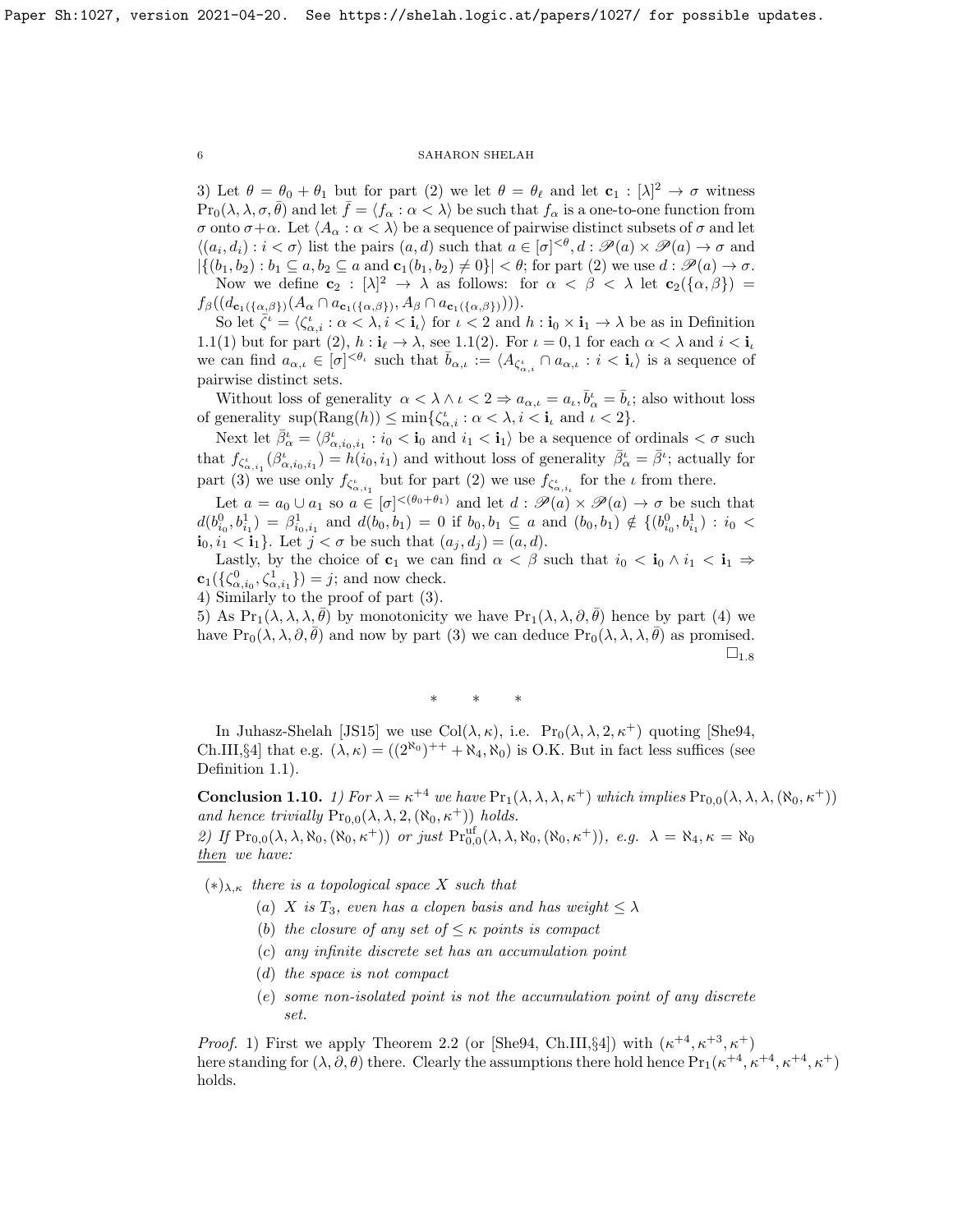Second, we apply Claim [1.8\(](#page-3-0)1) with  $0, \kappa^{+4}, \kappa^{+4}, \kappa^{+3}, \kappa^{+3}, \kappa^{+}, \aleph_0, \kappa^{+}, \kappa^{+3}$  here standing for  $\iota, \lambda, \mu, \sigma_1, \sigma_2, \theta, \theta_0, \theta_1, \chi$  there. Clearly the assumptions there hold because:

- •<sup>1</sup> "Pr<sub>1</sub>( $\lambda, \mu, \sigma_1, \bar{\theta}$ )" there means Pr<sub>1</sub>( $\kappa^{+4}, \kappa^{+4}, \kappa^{+3}, (\aleph_0, \kappa^+)$ ) here which holds by the "first" above and monotonicity
- •<sup>2</sup> " $\chi^{0} < \mu$ " there means " $(\kappa^{+3})$ <sup><R<sub>0</sub></sup> <  $\kappa^{+4}$ "
- •<sub>3</sub> " $\chi^{<\theta_\iota} \leq \sigma_1$ " there means " $(\kappa^{+3})^{<\aleph_0} \leq \kappa^{+3}$ "
- $\lambda^2 \geq \lambda^2$  there means " $2^{\kappa+3} \geq \kappa^{+4}$ "
- $\bullet_5$  " $\sigma_2^{<\theta_\iota} \leq \sigma_1$ " there which means here " $(\kappa^{+3})^{<\aleph_0} \leq \kappa^{+3}$ "
- $\bullet_6$  " $\sigma_2^{<\theta_\iota} < \mu$ " there which means here  $(\kappa^{+3})^{<\aleph_0} < \kappa^{+4}$

So all of them hold indeed.

Next, the conclusion of [1.8\(](#page-3-0)1) is  $Pr_{0,\iota}(\lambda,\mu,\sigma_2,\bar{\theta})$  which here means  $Pr_{0,0}(\kappa^{+4},\kappa^{+4},\kappa^{+3},(\aleph_0,\kappa^+)).$ Lastly, by [1.8\(](#page-3-0)2) we get  $Pr_{0,0}(\kappa^{+4}, \kappa^{+4}, \kappa^{+4}, (\aleph_0, \kappa^+)).$ 

2) By Claim [1.13](#page-6-1) below, which generalize the proof of Juhasz-Shelah [\[JS15\]](#page-26-11), that is, let  $\overline{D} = \langle D_i : i \langle \overline{\Delta}_2 \rangle$  list the ultrafilters on  $\sigma := \aleph_0$  and let  $\sigma_i = \sigma$  for  $i < \mathbb{Z}_2$  and  $\theta = \kappa^+$ . So clause (A) of [1.13](#page-6-1) below holds, hence we can apply 1.13 for  $(\lambda, \theta) = (\lambda, \kappa^+)$  and  $\overline{D}$ . So clause (a) of [1.10\(](#page-5-0)2) holds by  $(B)(a)(\alpha)$  of [1.13,](#page-6-1) of course; clause (b) of [1.10\(](#page-5-0)2) holds by  $(B)(a)(\gamma)$  recalling the choice of D; clause (c) there holds by  $(B)(a)(\varepsilon)$ ; clause (d) there holds by  $(B)(a)(\delta)$ ; and lastly, clause (e) there holds by  $(B)(b)$ . So we are done.  $\square_{1.10}$  $\square_{1.10}$  $\square_{1.10}$ 

# Moreover

<span id="page-6-0"></span>**Claim 1.11.** 1) If  $\kappa$  is regular and  $\lambda = \kappa^{+3}$  then  $Pr_1(\lambda, \lambda, \lambda, (\aleph_0, \kappa^+))$  hence  $\Pr_{0,0}(\lambda, \lambda, \lambda, (\aleph_0, \kappa^+)).$ 

2)  $(*)_{\aleph_3,\aleph_0}$  from [1.10\(](#page-5-0)2) holds.

3)  $(*)_{\kappa+3,\kappa}$  from [1.10\(](#page-5-0)2) holds for  $\kappa$  regular.

Proof. Like the proof of [1.10](#page-5-0) using Theorem [2.5](#page-15-0) instead of Theorem [2.2,](#page-14-0) that is, we apply [2.5](#page-15-0) with  $(\aleph_3, \aleph_2, \aleph_1, \aleph_0)$  standing for  $(\lambda, \partial, \theta_1, \theta_0)$ .  $\square_{1,11}$  $\square_{1,11}$  $\square_{1,11}$ 

We conclude this section with an explicit proof of the topological statement in [1.10\(](#page-5-0)2). We shall need the following:

**Definition 1.12.** Let X be a topological space, D an ultrafilter over  $\sigma$ .

1) An element  $y \in X$  is the D-limit of a sequence of points  $\langle x_j : j < \sigma \rangle$  in X iff  $y \in u \Rightarrow \{j < \sigma : x_j \in u\} \in D$  whenever u is a open subset of X.

2) X is D-complete iff for every sequence of points  $\langle x_i : j < \sigma \rangle$  in X there is  $y \in X$ such that  $y$  is the D-limit of the sequence.

3) If  $\bar{D} = \langle D_i : i \leq i_* \rangle$  is a sequence such that each  $D_i$  is an ultrafilter over  $\sigma_i = \sigma(i)$ then X is D-complete iff X is  $D_i$ -complete for every  $i < i_*$ .

<span id="page-6-1"></span>Claim 1.13. If  $(A)$  then  $(B)$  where

- (A) (a)  $\lambda = cf(\lambda) > \theta = cf(\theta) > \aleph_0$ 
	- (b)  $\bar{D} = \langle D_i : i \langle i_* \rangle$ , each  $D_i$  is a non-principal ultrafilter on  $\sigma_i$  and  $\sigma_i < \theta$ 
		- (c)  $\Pr_{0,0}(\lambda, \lambda, 2, (\aleph_0, \theta))$ ; yes!  $\Pr_{0,0}$  and not  $\Pr_0$
- (B) there is a topological space X and a point  $g \in X$  such that: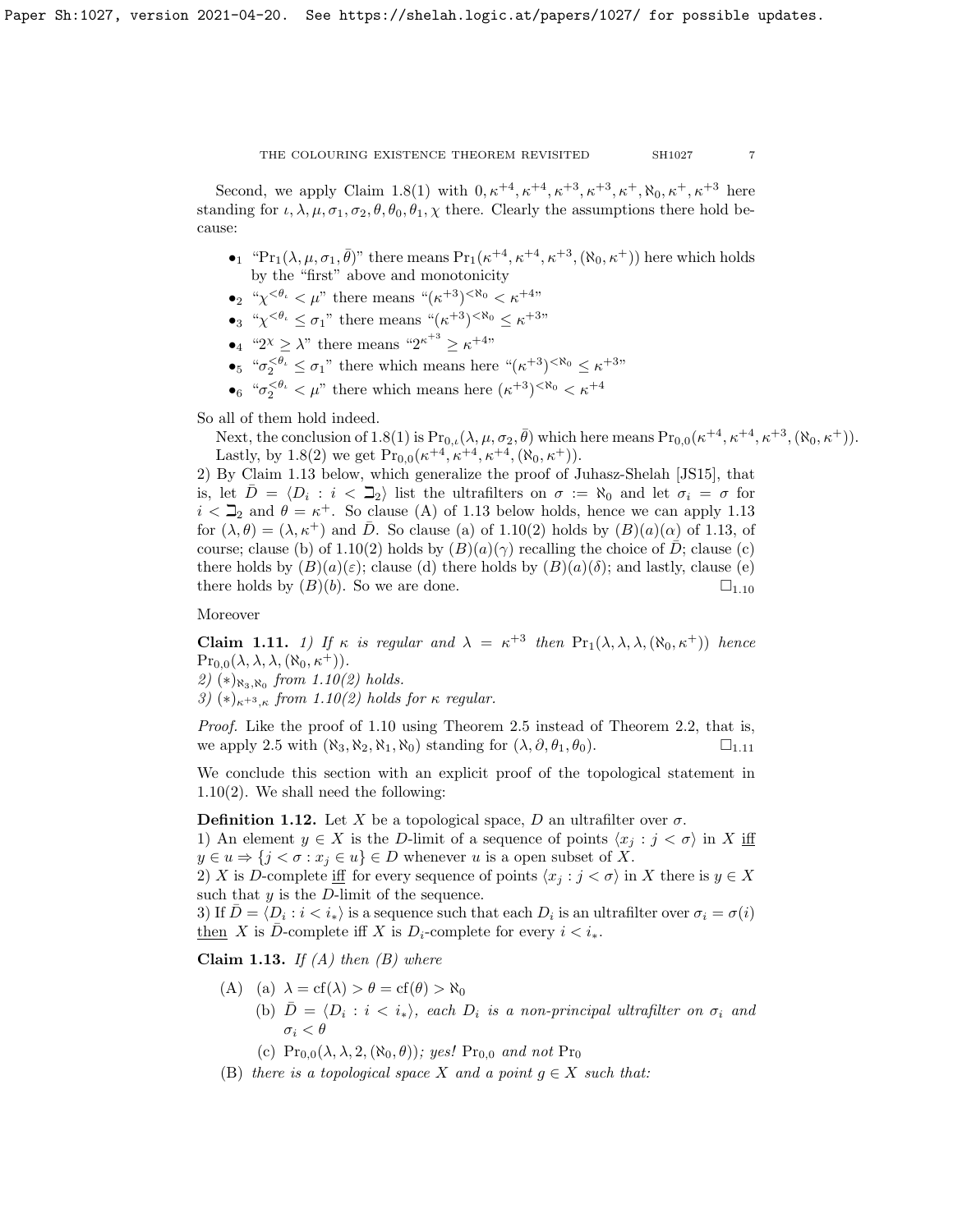- (a) (a) X is a subspace of  $\lambda_2$  hence has a clopen basis and is a  $T_3$ -space
	- (β) X is a dense subset of  $\lambda_2$  hence has no isolated point and its weight is  $\lambda$
	- ( $\gamma$ ) if every non-principal ultrafilter D on a cardinal  $\sigma < \theta$  appears in D then for any set  $Y \subseteq X$  of cardinality  $\lt \theta$ , the closure of Y is compact
	- $(\delta)$  X is not compact
	- (ε) any subset of X of cardinality  $\geq \min\{\sigma_i : i < i_*\}$  has an accumulation point; so the cardinality can be  $\aleph_0$
	- $(\zeta)$  X is D-complete
- (b) (a)  $g \in X$  is not an accumulation point of any discrete set  $Y \subseteq$  $X\backslash\{g\}$ 
	- (β) moreover, g is not an accumulation point of any set  $Y \subseteq X \setminus \{g\}$ of cardinality  $< \lambda$
- (c) ( $\alpha$ ) X has  $\leq \lambda^{<\theta} + \sum$  $\sigma<\theta$  $2^{2^{\sigma}}$  points
	- ( $\beta$ ) X has  $\geq \lambda$  points
- (d) if  $i_* < \lambda$  and  $\alpha < \lambda \Rightarrow |\alpha|^{<\theta} < \lambda$  then
	- ( $\alpha$ ) X has no discrete subset of cardinality  $> \lambda$ , moreover
	- $(\beta)$   $hL^+(X) \leq \lambda$  so  $\lambda = \mu^+ \Rightarrow hL(X) \leq \mu$ .

Proof. Stage A: We make some choices:

- $(*)_1$  (a) let  $\mathbf{c} : [\lambda]^2 \to \{0,1\}$  witness  $Pr_{0,0}(\lambda, \lambda, 2, (\aleph_0, \theta))$ 
	- (b) let  $\bar{h}^* = \langle h^*_{\alpha} : \alpha < \lambda \rangle$  list the finite partial functions from  $\lambda$  to  $\{0, 1\};$ without loss of generality  $dom(h^*_{\alpha}) \subseteq \alpha$ 
		- (c) let  $g \in {}^{\lambda}2$  be constantly 1.

Further

(\*)<sub>2</sub> for  $\alpha < \lambda$  we define  $f^*_{\alpha} \in \lambda$ <sup>2</sup> as follows:

• for  $\beta < \lambda$  we let  $f^*_{\alpha}(\beta)$  be (a)  $h^*_\alpha(\beta)$  if  $\beta \in \text{dom}(h^*_\alpha)$ (b)  $\mathbf{c}\{\beta, \alpha\}$  if  $\beta < \alpha \wedge \beta \notin \text{dom}(h^*_\alpha)$ (c) 0 otherwise, i.e. if  $\beta \geq \alpha$ .

Our X will include each  $f^*_{\alpha}$  for  $\alpha < \lambda$  but more.

 $(*)_3$  for  $\beta \leq \lambda$  we let

- (a)  $\mathscr{F}_{\beta} = \{f_{\alpha}^* : \alpha < \beta\}$
- (b)  $\mathscr{F}_{\beta}^* = cl_{\bar{D}}(\mathscr{F}_{\beta})$ , i.e.  $\mathscr{F}_{\beta}^*$  is the minimal subset of  $\lambda_2$  which includes  $\mathscr{F}_{\beta}$  and is  $\bar{D}$ -closed
- (c)  $\mathscr{G}_{\beta}^* = \{f : f \in \mathscr{F}_{\lambda}^* \text{ and } f \upharpoonright [\beta, \lambda) \text{ is constantly zero} \}.$

So

(\*)<sub>4</sub>  $\mathscr{F}_{\lambda}^*$  is the union of the ⊆-increasing sequence  $\langle \mathscr{F}_{\beta}^* : \beta < \lambda \rangle$ .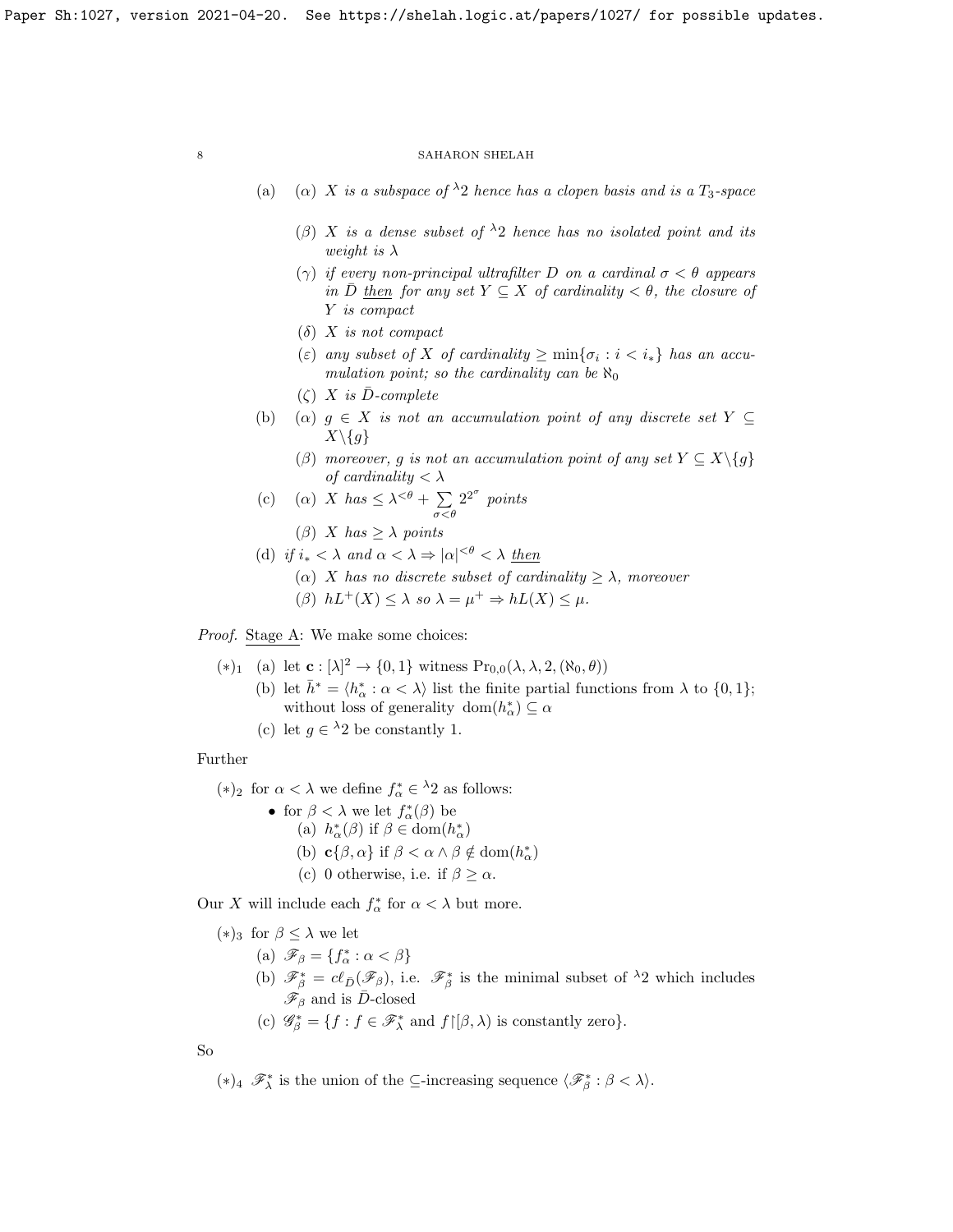[Why? Clearly  $\langle \mathcal{F}_{\beta} : \beta < \lambda \rangle$  is  $\subseteq$ -increasing and as  $cf(\lambda) \geq \theta$  and  $D_i$  is an ultrafilter on  $\sigma_i < \theta$  for  $i < i_*$  clearly  $(*)_4$  follows.] Lastly, we choose  $\boldsymbol{X}$ 

(\*)<sub>5</sub> X is the subspace of <sup> $\lambda$ </sup>2 with set of elements  $\mathscr{F}_{\lambda}^* \cup \{g\}.$ 

So it suffices to prove that  $X, g$  are as required in the claim.

- (\*)<sub>6</sub> if  $f \in \mathscr{F}^*_{\lambda}$  <u>then</u> for some triple  $(u, v, D)$  we have:
	- (a)  $u, v \in [\lambda]^{<\theta}$
	- (b)  $D$  an ultrafilter on  $u$
	- (c)  $f = \lim_D(\langle f^*_\alpha : \alpha \in u \rangle)$
	- (d) if  $\beta \in \lambda \backslash v$ , then  $f(\beta) = 1 \Leftrightarrow {\alpha \in u : \beta < \alpha \text{ and } \mathbf{c} {\alpha, \beta} = 1} \in D$ .

[Why? Recall  $\mathscr{F}_{\lambda}^*$  is  $c\ell_{\bar{D}}(\mathscr{F}_{\lambda})$  and each  $D_i$  is an ultrafilter on some  $\sigma_i < \theta$ . Hence we can find a sequence  $\langle f^*_{\alpha} : \alpha \in [\lambda, \alpha_*) \rangle$  listing  $\mathscr{F}^*_{\lambda} \setminus \mathscr{F}_{\lambda}$  and for each such  $\alpha, i(\alpha) =$  $i_{\alpha} < i_{*}$  and  $\bar{\beta}_{\alpha} \in \sigma(i(\alpha))\lambda$  are such that  $f_{\alpha}^{*} = \lim_{D_{i(\alpha)}} (\langle f_{\beta_{\alpha},\varepsilon} : \varepsilon < \sigma_{i(\alpha)} \rangle)$ . As  $\theta$  is regular, clearly there are  $u \in [\lambda]^{<\theta}$  and an ultrafilter D on u such that clause (c) holds.

Why? If  $f = f^*_{\alpha}, \alpha < \lambda$  then  $u = {\alpha}$  is as required and if  $f = f^*_{\alpha}, \alpha \in [\lambda, \alpha_*]$ then we can prove this by induction on  $\alpha$ .

Now choose  $v = \bigcup \{ \text{dom}(h^*_{\alpha}) : \alpha \in u \}$ , clearly  $u, v$  are as required. E.g. if  $f = f^*_{\alpha}, \alpha < \lambda$  the ultrafilter D is the unique principal ultrafilter on  $\{\alpha\}$ ; for  $(*)_6(d)$ recall the choice of the  $f_{\alpha}^*$ 's for  $\alpha < \lambda$ .]

- (\*)<sup>7</sup> if  $f \in \mathcal{F}^*_{\lambda}$  and  $\delta < \lambda$  has cofinality ≥  $\theta$ , then for some  $\gamma < \delta$ , at least one of the following holds:
	- (a) if  $\beta \in [\gamma, \lambda)$  then  $f(\beta) = 0$
	- (b) for some  $u = u_f \in [\lambda \setminus \delta]^{<\theta}$  and  $v = v_f \in [\lambda \setminus \delta]^{<\theta}$  and ultrafilter D on  $u$  we have
		- if  $\beta \in [\gamma, \lambda) \backslash v_f$  then  $f(\beta) = \lim_{D} (\langle \mathbf{c} \{\beta, \alpha \} : \alpha \in u \rangle).$

[Why? Let  $u, v, D$  be as in  $(*)_6$ . If  $u \cap \delta \in D$  then let  $\gamma$  be  $\sup(u \cap \delta) < \delta$  and by  $(*)_2(c) + (*)_6(c)$  clearly clause (a) of  $(*)_7$  holds. So we can assume  $u \cap \delta \notin D$  and as D is an ultrafilter on u, necessarily  $u \backslash \delta \in D$ . Let  $u' = u \backslash \delta$ ,  $\gamma = \sup(\cup \{ \text{dom}(h^*_{\alpha}) \cap \delta :$  $\alpha \in u$   $\cup$   $(v \cap \delta)$  + 1 and  $D' = D \cap \mathscr{P}(u')$  and  $v' = v \setminus \delta$ , they clearly witness clause (b) of  $(*)_7$ . Together we are done.]

- (\*)<sub>8</sub> (a) if  $f \in \mathscr{F}_{\lambda}^*$ , then for some  $\beta < \lambda$  we have  $f \in \mathscr{F}_{\beta}^*$  which implies f is constantly zero on  $(\beta, \lambda)$ 
	- (b)  $\mathscr{F}_{\beta}^* \subseteq \mathscr{G}_{\beta}^* \subseteq \mathscr{F}_{\lambda}^*$
	- (c)  $\mathscr{G}_{\beta}^*$  is  $\subseteq$ -increasing with  $\beta$  with union  $\mathscr{F}_{\lambda}^*$ .

[Why? Clause (a) holds by  $(*)_3(b) + (*)_4$  above. Clauses (b),(c) are easy too recalling  $(*)_3(a).$ ]

Stage B: Now we check the demands in (B) of the claim.

 $\oplus_1$  X is a subspace of  $\lambda_2$  [so clause  $(B)(a)(\alpha)$  holds] hence X is a  $T_3$  topological space with a clopen base.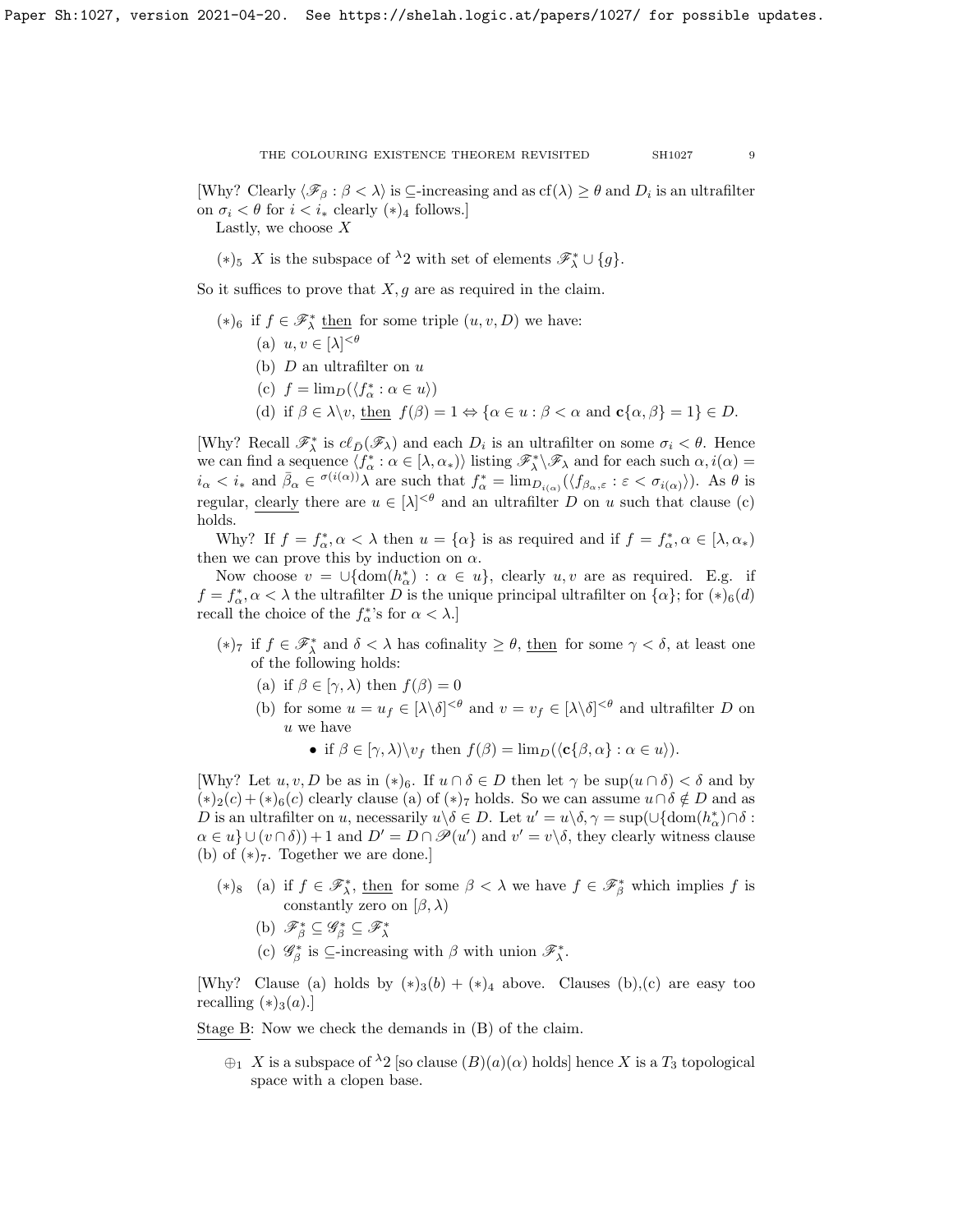[Why? By its choice in  $(*)_5$ .]

 $\oplus_2$  X is dense in <sup>λ</sup>2 hence clause  $(B)(a)(\beta)$  holds.

[Why? By the choice of  $\bar{h}^*$  in  $(*)_1(b)$  because  $h^*_{\alpha} \subseteq f^*_{\alpha}$  for  $\alpha < \lambda$  by  $(*)_2(a)$ .]

 $\bigoplus_3 X$  is  $D_i$ -complete for every  $i < i_*$  hence clause  $(B)(a)(\zeta)$  holds.

[Why? By the choice of  $\mathscr{F}_{\lambda}^*$  in  $(*)_3(b)$  because  $X\setminus \mathscr{F}_{\lambda}^* = \{g\}$  recalling  $\lambda = cf(\lambda) >$  $\theta$ .]

 $\oplus_4$   $\lambda \leq |X| \leq \lambda^{<\theta} + \sum$  $\sigma<\theta$  $2^{2^{\sigma}}$  and also  $|X| \leq \lambda^{<\theta} + 2^{\theta + |i_*|}$  hence clause (B)(c) holds.

[Why? Clearly  $|\mathscr{F}_\lambda| = \lambda$  and  $\mathscr{F}_\lambda \subseteq \mathscr{F}_\lambda^* \subseteq X$  hence  $\lambda \leq |X|$ . As  $|X \backslash \mathscr{F}_\lambda^*| = |\{g\}| =$ 1 and by  $(*)_6$  the other inequalities follow.]

- $\oplus_5$  g  $\notin c\ell(Y)$  when  $Y \subseteq X\backslash\{g\}$  and at least one of the following holds: (a)  $|Y| < \lambda$ 
	- (b) for some  $\beta < \lambda, Y \subseteq \mathscr{F}_{\beta}^*$
	- (c) for some  $\beta < \lambda, Y \subseteq \mathscr{G}_{\beta}^* := \{f \in \mathscr{F}_{\lambda}^* : f \upharpoonright [\beta, \lambda] \text{ is constantly zero}\}.$

[Why? If clause (a), i.e.  $|Y| < \lambda = cf(\lambda)$  as  $\langle \mathcal{F}_{\beta}^* : \beta < \lambda \rangle$  is  $\subseteq$ -increasing with union  $\mathscr{F}_{\lambda}^*$  by  $(*)_4$ , necessarily  $Y \subseteq \mathscr{F}_{\beta}^*$  for some  $\beta < \lambda$ , i.e. clause (b); but this in turn implies clause (c) by  $(*)_8(b)$ .

But if clause (c) holds for  $\beta$ , then  $g \notin cl(Y)$  recalling that  $g(\gamma) = 1$  for every  $\gamma < \lambda$ .

Now comes a major point using the choice of **c**, i.e.  $Pr_{0,0}(\lambda, \lambda, 2, (\aleph_0, \theta)).$ 

 $\oplus_6$  if  $Y \subseteq \mathscr{F}^*_\lambda$  and  $\beta < \lambda \Rightarrow Y \nsubseteq \mathscr{G}^*_\beta$  then Y is not discrete and even not left separated (hence, together with  $\oplus_5$ , clause (B)(b) holds).

[Why? For  $\alpha < \lambda$  choose  $f_{\alpha} \in Y \backslash \mathscr{G}_{\alpha}^* \subseteq \mathscr{F}_{\lambda}^* \backslash \mathscr{F}_{\alpha}$  hence there is  $\beta_{\alpha}^1 \in [\alpha, \lambda)$  such that  $f_{\alpha}(\beta_{\alpha}^1) = 1$  and there is  $\beta_{\alpha}^2 \in (\beta_{\alpha}^1, \lambda)$  such that  $f_{\alpha}[\beta_{\alpha}^2, \lambda)$  is constantly zero.

Recall that "Y is left separated (in the space  $X$ )" means that there is a wellordering  $\lt^*$  on Y such that for every  $x \in Y$  the set  $\{y \in Y : x \lt^* y\}$  is closed in the induced topology on Y .

Toward contradiction assume  $Y$  is discrete or just left separated. Fix a wellordering  $\lt^*$  on Y which witnesses this fact. Clearly we can find  $\mathscr{U}_0 \in [\lambda]^\lambda$  such that  $\langle \beta^1_\alpha : \alpha \in \mathcal{U}_0 \rangle$  is an increasing sequence of ordinals and on  $Y, \lt^*$  and the usual order agree.

Now by the choice of  $\lt^*$  for some  $\mathscr{U} \in [\mathscr{U}_0]^{\lambda}$  we can find a sequence  $\bar{h} = \langle h_{\alpha} :$  $\alpha \in \mathscr{U} \setminus h_{\alpha}$  is a finite function from  $\lambda$  to  $\{0,1\}$  satisfying (the statements  $\bullet_0 + \bullet_2$ by the definition of " $\lt^*$  witnesses Y is left separated"; the statements  $\bullet_1$  holds as without loss of generality as increasing  $h_{\alpha}$  makes no harm, and the statement  $\bullet_3$ holds without loss of generality because we can replace  $\mathscr U$  by any  $\mathscr U' \in [\mathscr U]^\lambda$ :

- $\bullet_0$   $h_\alpha \subseteq f_\alpha$
- $\theta_1$   $\beta_\alpha^1, \beta_\alpha^2 \in \text{Dom}(h_\alpha)$
- if  $\alpha_1 < \alpha_2$  then  $h_{\alpha_1} \nsubseteq f_{\alpha_2}$ . Also (not used)
- •<sup>3</sup> if  $\alpha_1 < \alpha_2$  are from  $\mathscr{U}$  then  $\beta_{\alpha_1}^2 < \beta_{\alpha_2}^1$  hence  $h_{\alpha_2} \nsubseteq f_{\alpha_1}$ .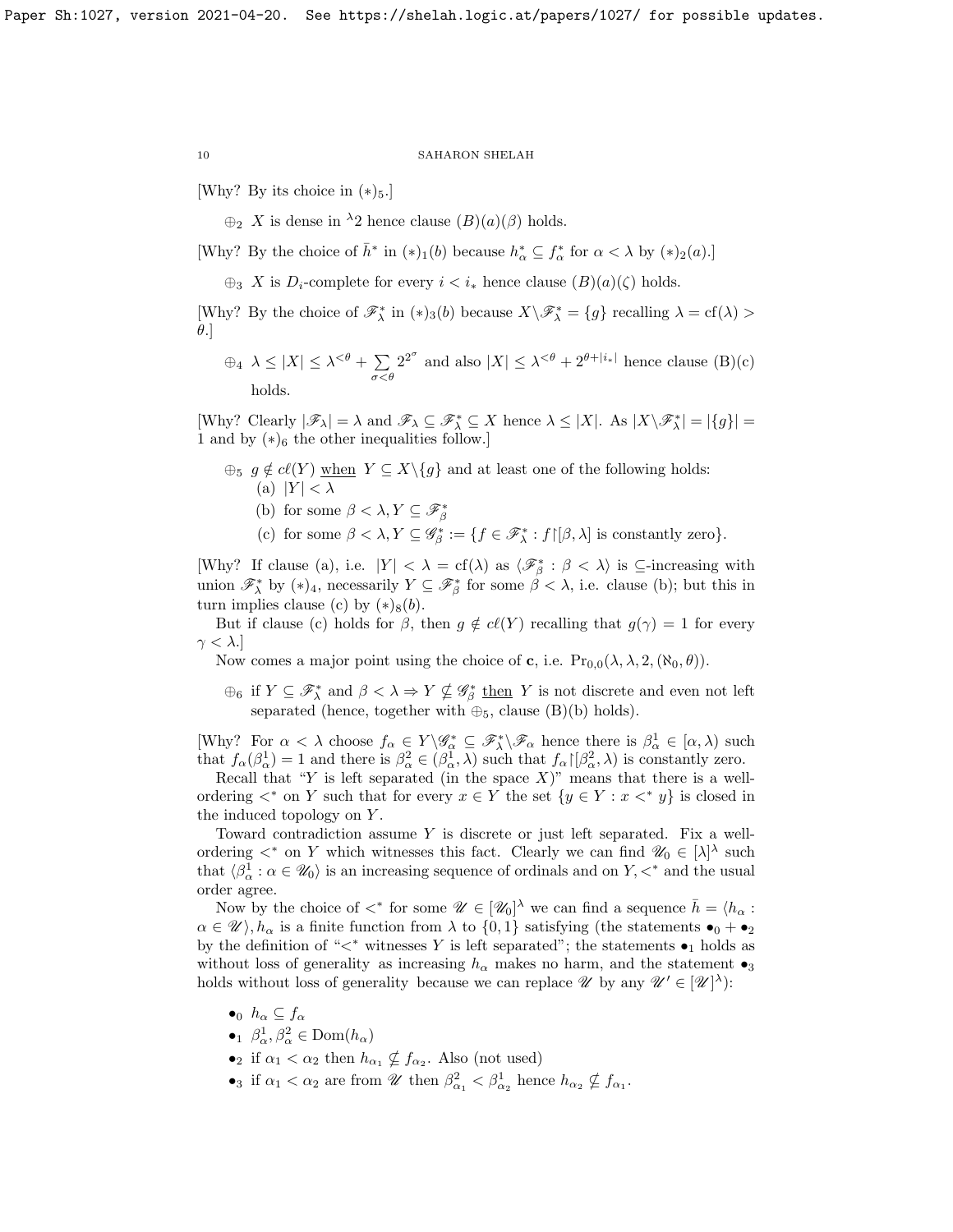Renaming without loss of generality

•  $\mathcal{U} = \lambda$  and still  $\beta_{\alpha}^2 > \beta_{\alpha}^1 \geq \alpha$ ,  $f_{\alpha}(\beta_{\alpha}^1) = 1$  and  $f_{\alpha} | \beta_{\alpha}^2, \lambda)$  is constantly zero.

For each  $\delta \in S_1 := S_\theta^\lambda = \{\delta < \lambda : \text{cf}(\delta) = \theta\}$  we consider  $(*)_7$  with  $(f_\delta, \delta)$  here standing for  $(f, \delta)$  there, now  $\beta_{\delta}^1 \geq \delta$ ,  $f_{\delta}(\beta_{\delta}^1) = 1$  by  $\bullet_4$  hence clause  $(*)_7(a)$  fails, so necessarily clause  $(*)_7(b)$  holds. So there is a quadruple  $(\gamma_\delta, u_\delta, v_\delta, D_\delta)$  as there<sup>[1](#page-10-0)</sup> and let  $\beta_{\delta}^3 := \sup(\delta \cap (\text{dom}(h_{\delta}))),$  as  $h_{\delta}$  is a finite function, necessarily  $\beta_{\delta}^3 < \delta$ . So by Fodor lemma for some  $\gamma_* < \lambda$  the set  $S_2 = \{ \delta \in S_1 : \gamma_{\delta}, \beta_{\delta}^3 \leq \gamma_* < \delta \}$  is stationary hence so is  $S_3 = \{\delta \in S_2: \text{ if } \alpha < \delta \text{ then } u_\alpha, v_\alpha \subseteq \delta, \beta^1_\alpha < \delta, \beta^2_\alpha < \delta \}$ and dom $(h_{\alpha}) \subseteq \delta$ . As dom $(h_{\alpha})$  is finite and range $(h_{\alpha}) \subseteq \{0,1\}$  clearly for some  $h_*, h_{**}$  the set  $S_4 = \{ \delta \in S_3 : h_\delta \, | \, \delta = h_* \text{ and } h_{**} = \{ (\text{otp}(dom(h_\delta) \cap \gamma), h_\delta(\gamma)) :$  $\gamma \in \text{dom}(h_\delta)$ } is stationary.

For  $\delta \in S_4$  let  $u_{\delta,0} = \text{Dom}(h_{\delta}) \setminus \text{Dom}(h_*)$ ,  $h'_{\delta} = h_{\delta} \setminus u_{\delta,0}$  and  $u_{\delta,1} = u_{\delta}$  and recall  $u_{\delta} \cap \delta = \emptyset = v_{\delta} \cap \delta$ , see (\*)<sub>7</sub>(b). Note that  $\mathrm{Qr}_{0,0}(\lambda, \lambda, 2, (\aleph_0, \theta))$  holds, see Definition [1.5\(](#page-2-1)1),(2) for  $\iota = 0$ , now it holds because we are assuming  $\Pr_{0,0}(\lambda, \lambda, 2, (\aleph_0, \theta))$  by [1.7\(](#page-3-2)1). So we can apply the definition of  $Qr_{0,0}(\lambda, \lambda, 2, (\aleph_0, \theta))$  and the choice of **c** to  $\langle (u_{\delta,0}, u_{\delta,1} : \delta \in S_4 \rangle$  and  $\langle h'_\delta : \delta \in S_4 \rangle$ . So there are  $\delta_1, \delta_2$  such that:

- •5  $\delta_1 < \delta_2$  are from  $S_4$
- •<sub>6</sub> if  $\alpha \in u_{\delta_1,0}$  and  $\beta \in u_{\delta_2,1}$  then  $\mathbf{c}\{\alpha,\beta\} = h'_{\delta_1}(\alpha)$ .

Next

•
$$
\tau
$$
 if  $\alpha \in u_{\delta_1,0}$  then  $f_{\delta_2}(\alpha) = \lim_{D_{\delta_2}} (\langle \mathbf{c}\{\alpha,\beta\} : \beta \in u_{\delta_2,1} = u_{\delta_2})$ ).

[Why? By the choice of  $(\gamma_{\delta_2}, u_{\delta_2}, D_{\delta_2}, h_*, h_{**})$  that is recalling  $(*)_7(b)$  because  $\alpha \in u_{\delta_1,0} \Rightarrow \alpha \in \text{dom}(h'_{\delta_1}) \Rightarrow \alpha \geq \delta_1 \Rightarrow \alpha \geq \gamma_* \geq \gamma_{\delta_2} \text{ and } \alpha \in u_{\delta_1,0} \cup v_{\delta_1} \Rightarrow \alpha < \delta_2.$ 

•<sup>8</sup> if  $\alpha \in \text{dom}(h'_{\delta_1})$  then  $f_{\delta_2}(\alpha) = h'_{\delta_2}(\alpha)$ .

[Why? By  $\bullet_7$  because  $u_{\delta_1,0} = \text{dom}(h'_{\delta_1})$  and  $\bullet_6$ .]

$$
\bullet_9 \ h'_{\delta_1} \subseteq f_{\delta_2}.
$$

[Why? By  $\bullet_8$ .]

However,  $h_{\delta_1} \subseteq f_{\delta_1}$  by  $\bullet_0$  hence  $h_* \subseteq h_{\delta_1} \subseteq f_{\delta_1}$  but  $h_* \subseteq h_{\delta_2} \nsubseteq f_{\delta_1}$  by  $\bullet_2$  and  $h'_{\delta_2} = h_{\delta_2} \lfloor (\text{dom}(h_{\delta_2})) \cdot \text{dom}(h_*) \text{ hence}$ 

 $\bullet_{10}$   $h'_{\delta_2} \nsubseteq f_{\delta_1}$ .

But  $\bullet_{10}$  contradict  $\bullet_{9}$ , all this follows from the assumption toward contradiction in the beginning of the proof of  $\oplus_6$ , so  $\oplus_6$  holds indeed.

Now we can check all the remaining demands in (B), e.g.

Clause  $(B)(d)(\beta)$ : Assume toward contradiction that  $hL^+(X) > \lambda$ . This means that some  $Y \subseteq X$  has cardinality  $\lambda$  and is right separated (by some well ordering). Now without loss of generality  $g \notin Y$  and if  $\beta < \lambda \Rightarrow Y \nsubseteq \mathscr{G}_{\beta}^*$  then we get a contradiction by  $\oplus_6$ . So we are left with the case  $Y \subseteq \mathscr{G}_\beta^*$  for some  $\beta < \lambda$ . But by the clause assumption  $|\mathscr{G}_{\beta}^*| \leq |\beta|^{<\theta} + |i_*|$  which has cardinality  $< \lambda$ , so we are done proving  $(B)(d)(\beta)$ .

<span id="page-10-0"></span><sup>&</sup>lt;sup>1</sup>They depend also on  $f = f_{\delta}$ , but  $\delta$  determines f.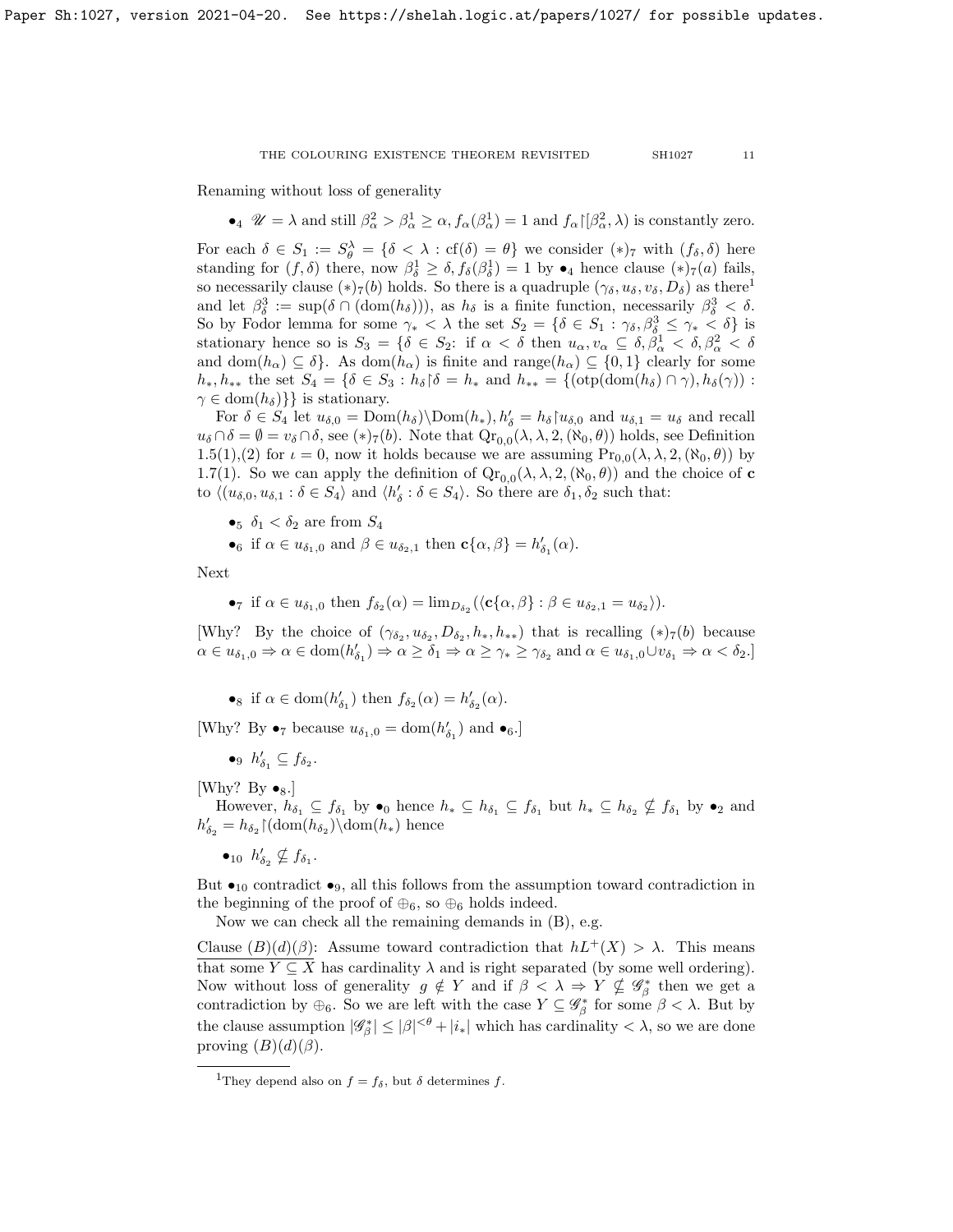We are done proving [1.13:](#page-6-1) most clauses of (B) were proved and we have to add that: clauses  $(B)(a)(\gamma) + (\varepsilon)$  hold by the choice of  $\mathscr{F}_{\lambda}^*$  as  $X\setminus \mathscr{F}_{\lambda}^* = \{g\}$ . Clause  $(B)(a)(\delta)$  is exemplified by any uniform ultrafilter D on  $\lambda$  such that  $\{\alpha : f^*_{\alpha}(0) =$  $r$ }  $\in$  *D*, exists by  $(*)_3(c) + (*)_8$ .  $\square_{1.13}$  $\square_{1.13}$  $\square_{1.13}$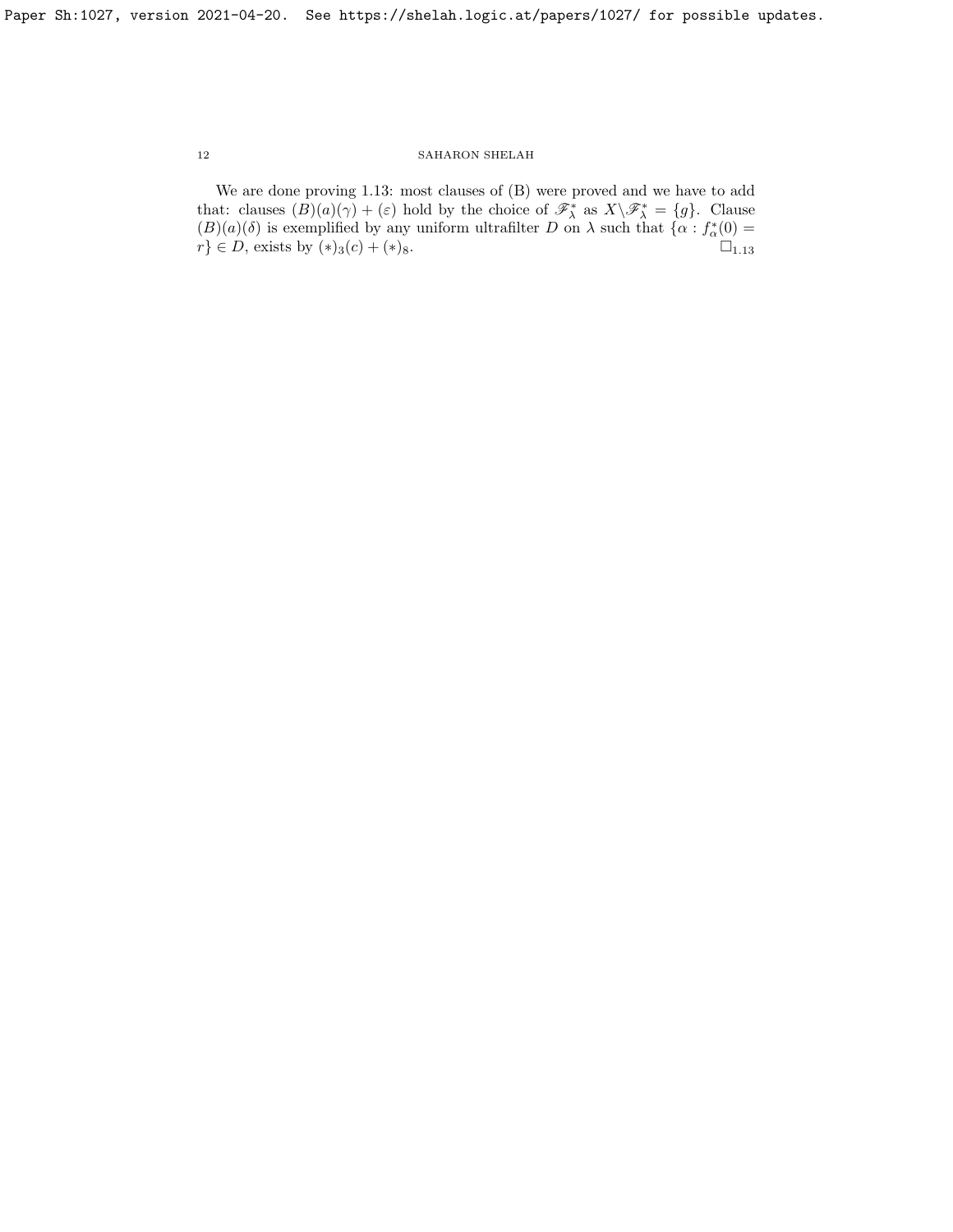## § 2. The colouring existence

We try to explain the proof of [2.1,](#page-13-0) [2.5;](#page-15-0) probably more of it will make sense after reading part of the proof.

Claim [2.1](#page-13-0) should be understood as follows: given a set S and functions  $F_{\iota}: S \to$  $\kappa_{\iota}$  for  $\iota = 0, 1$  and a sequence  $\rho \in \mathbb{R}^3$ ,  $\mathbf{d}(\rho)$  is a natural number which in the interesting case is a "place in the sequence", i.e.  $\mathbf{d}(\varrho) < \ell g(\varrho)$ .

In the interesting cases,  $\rho = \eta_0^{\hat{}}\nu_0^{\hat{}}\rho^{\hat{}}\nu_1^{\hat{}}\eta_1$  is as constructed during the proof of [2.5,](#page-15-0) and if (B)(a)-(d) of [2.1](#page-13-0) holds,  $\ell g(\eta_0) + \ell_4$  is a place in the sequence; so 2.1 tells us that it depends only on  $\varrho$  (and not on the representation  $(\eta_0, \nu_0, \rho, \nu_1, \eta_1)$  of  $\varrho$ ).

How does d help us in the proof of Theorem [2.5?](#page-15-0)

We shall describe it for the case of  $\theta_1$  colours, i.e.  $\sigma = \theta_1$  and the colouring is called  $c_1$ . Let  $(\kappa_0, \kappa_1, \kappa_2) = (\theta_0, \theta_1, \lambda)$ . We shall be given pairwise disjoint  $t_{\alpha} = t_{\alpha}^0 \cup t_{\alpha}^1$  for  $\alpha < \lambda$  and a colour  $j_* < \theta_1$  such that  $|t_{\alpha}| < \theta$  for  $\iota = 0, 1$  and  $\alpha<\lambda$  and we shall carefully choose  $\alpha_0<\alpha_1$  exemplifying the desired conclusion.

Toward choosing the pair  $(\alpha_0, \alpha_1)$  we also choose  $\delta_0 < \delta_1 < \delta_2 < \delta_3$  which will be from  $(\alpha_0, \alpha_1)$  such that  $\sup(t_{\alpha_0}) < \delta_0$  and  $\ell_4$  such that:

- (a) we let  $\nu_0 = \rho_{\bar{h}}(\delta_3, \delta_2), \rho = \rho_{\bar{h}}(\delta_2, \delta_1), \nu_1 = \rho_{\bar{h}}(\delta_1, \delta_0)$  where  $\rho_{\bar{h}}(\delta', \delta'')$  is derived from the sequence  $\rho(\delta', \delta'')$ , see before  $\odot_2$  in the proof of [2.5](#page-15-0)
- (b)  $\ell_4 < \ell_9(\nu_0)$  and  $h'(F_1(\nu_0(\ell_4))) = j_*$  where  $h' : \kappa_1 \to \kappa_2$  is chosen in  $\odot_7$  in the proof [2.5](#page-15-0)
- (c) let  $\zeta_0 \in t^0_{\alpha_0}$  and  $\zeta_1 \in t^1_{\alpha_1}$  and define  $\eta_{1,\zeta_0} = \rho_{\bar{h}}(\delta_0, \zeta_0), \eta_{0,\zeta_1} = \rho_{\bar{h}}(\zeta_1, \delta_3)$
- (d) continuing clause (c) by the construction  $\varrho_{\zeta_1,\zeta_0} := \rho_{\bar{h}}(\zeta_1,\zeta_0)$  is equal to  $\eta_{0,\zeta_1}$  ^  $\nu_0$  ^  $\rho$  ^  $\nu_1$  ^  $\eta_{1,\zeta_0}$ .

So naturally we choose the colouring  $\mathbf{c}_1$  such that  $\mathbf{c}_1(\alpha_0, \alpha_1) = h'(F_1(\varrho(\ell g(\eta_0)+\ell_4)))$ and [2.1](#page-13-0) tells us that assuming (a)-(d) this will be  $j_*$ . Note it is desirable that in [2.1,](#page-13-0) the sequences  $\eta_0, \eta_1$  in a sense have little influence on the result, as they vary, i.e. we like to get  $j_*$  for every  $\zeta_0 \in t^0_{\alpha_0}, \zeta_1 \in t^1_{\alpha_1}$ .

Why do we demand in clause (b),  $h_2(F_1(\nu_0(\ell_4))) = j_*$  and not simply  $F_1(\nu_0(\ell_4)) =$  $j_*$  and similarly when defining  $c_1$  in  $\odot_7$  in the proof? Because we do not succeed to fully control  $F_1(\nu_0(\ell_4))$ , but just to place it in some stationary  $S \subseteq \theta_1$ , however we can use  $\theta_1$  pairwise disjoint stationary set and  $h_1$  tells us which one.

When we choose  $\alpha_0 < \alpha_1$  (in stage C of the proof) we first choose a pair  $\delta_1 < \delta_2$ hence  $\rho$  (in  $\oplus_0$  of the proof), then we choose an ordinal  $\delta_0 < \delta_1$  hence  $\nu_1$  (in  $\oplus_{0,1}$ of the proof) then  $\varepsilon_* \in s_{\delta_2} \subseteq \kappa_1$  after  $\oplus_{0.2}$  of the proof, (see below) large enough. Only then using  $\varepsilon_*$  we choose  $\delta_3$  and then  $\alpha_1$  (also after  $\oplus_{0.2}$ ) hence  $\eta_{0,\zeta}$  for  $\zeta \in t^1_{\alpha_1}$ . Lastly, we choose  $\alpha_0 < \delta_0$  hence  $\eta_{1,\zeta_0}$  for  $\zeta_0 \in t^0_{\alpha_0}$ . Of course, those choices are under some restrictions. More specifically, (in stage B) though not determining any of  $\eta_{0,\zeta_0}, \nu_0, \rho, \nu_1, \eta_{1,\zeta_1}$  we restrict them in some ways.

Earlier, we first in  $(*)_1$  choose  $\mathscr{U}_1^{\text{up}}, \alpha_1^*, \varepsilon_{1,1}^{\text{up}}, \varepsilon_{1,0}^{\text{up}}$  with the intention that  $\alpha_1 \in$  $\mathscr{U}_1^{\text{up}}$  "promising" that if  $\alpha_1 \in \mathscr{U}_1^{\text{up}}$  then  $\text{Rang}(F_1(\eta_0)) \subseteq \varepsilon_{1,1}^{\text{up}} < \kappa_1$ , i.e.  $\zeta_1 \in t_{\alpha_1}^1 \Rightarrow$  $\text{Rang}(F_1(\eta_{0,\zeta_1})) \subseteq \varepsilon_{1,1}^{\text{up}},$  similarly in the further steps below. Second we do not "know" for which  $\varepsilon < \kappa$  we shall use  $S_{\kappa_0,\varepsilon}^{\kappa_1} \subseteq \kappa_1$ , so we consider all of them, i.e. in (\*)<sub>2</sub> we choose  $\mathscr{U}_{2,\varepsilon}^{\text{up}}, g_{2,\varepsilon}, \gamma_{\varepsilon}^*, \alpha_{2,\varepsilon}^*$  satisfying  $g_{2,\varepsilon} : \mathscr{U}_{2,\varepsilon}^{\text{up}} \to \mathscr{U}_1^{\text{up}}$  such that later  $\delta_3 \in \mathscr{U}_{2,\varepsilon}^{\text{up}}$  and  $\alpha_1 = g_{2,\varepsilon}(\delta_3)$ . We still do not know what  $\nu_2$  will be hence how to compute  $\ell_4$ , but  $\rho_{\bar{h}}(\alpha_1, \delta_3)$  will be part of it and for each  $\varepsilon < \kappa_1$  we can compute  $\ell_{2,\varepsilon}$  which will be the first place  $\ell$  in  $\nu_0$  in which  $F_2(\nu_0(\ell)) = \varepsilon$ , see  $(*)_2(f)$ .)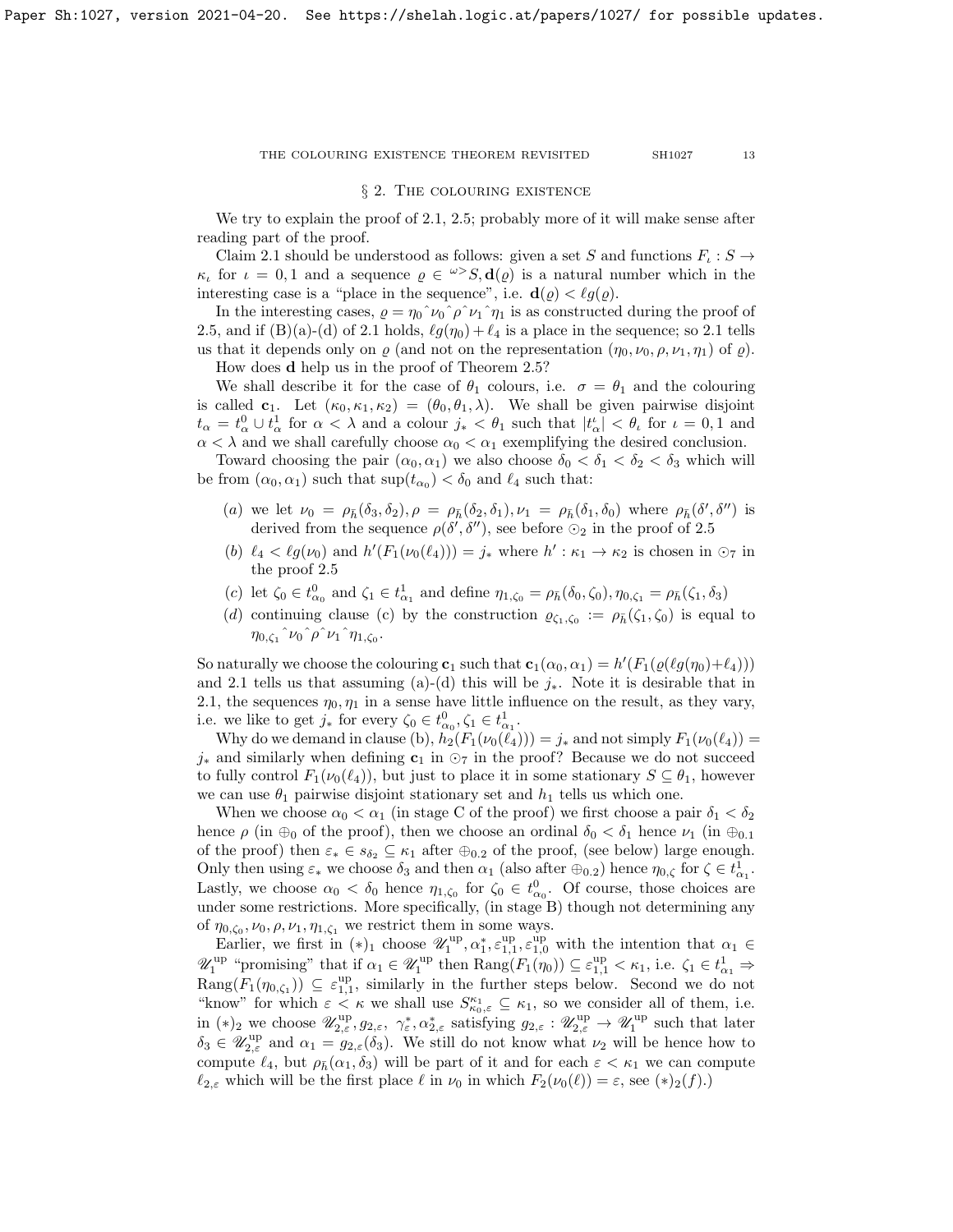In (\*)<sub>3</sub> we choose  $\mathscr{U}_4^{\text{up}}, \mathscr{U}_3^{\text{up}}, g_{3,\varepsilon}^3, \alpha_3^*$  and  $\langle s_\delta : \delta \in \mathscr{U}_\ell^{\text{up}} \rangle$  giving another part of  $\nu_0$ . Then in  $(*)_4$  we deal further with  $\nu_0$ , in particular  $s_\delta \subseteq \kappa_1$  is a stationary subset of  $S_{\kappa_0,j_*}^{\kappa_1}$ , promising  $F_1(\nu_2(\ell_4)) \in s_{\delta_2}$ .

Next we work on restricting the choices from below, choosing  $\mathscr{U}_1^{\text{dn}}, \varepsilon_{1,0}^{\text{dn}}, \varepsilon_{1,1}^{\text{dn}}$  in (\*)<sub>5</sub> promising  $\delta_0 \in \mathscr{U}_1^{\text{dn}}$  so this restricts  $\eta_1$ .

Lastly, in (\*)<sub>6</sub> we choose  $\mathscr{U}_2^{\text{dn}}, \varepsilon_{2,0}^{\text{dn}}, \varepsilon_{2,1}^{\text{dn}}$  promising  $\delta_1 \in \mathscr{U}_2^{\text{dn}}$  (recalling  $\nu_1 =$  $\rho_{\bar{h}}(\delta_1, \delta_2)$ .

<span id="page-13-0"></span>**Claim 2.1.** Assume  $\kappa_1, \kappa_0$  are cardinals and S is a set. There is a function **d** :  $\omega > S \rightarrow \mathbb{N}$  such that  $(A) \Rightarrow (B)$  where

- (A) (a)  $F_{\iota}: S \to \kappa_{\iota}$  for  $\iota = 0, 1$ 
	- (b) for  $\varrho \in \omega > S$  and  $\iota < 2$  we let  $F_{\iota}(\varrho) = \langle F_{\iota}(\varrho(\ell)) : \ell < \ell g(\varrho) \rangle$
	- (c) we stipulate max Rang $(F_{\iota}(\langle \rangle)) = -1$

(B)  $\mathbf{d}(\varrho) = \ell_4^{\bullet}$  when  $\varrho = \eta_0^{\circ} \nu_0^{\circ} \rho^{\circ} \nu_1^{\circ} \eta_1$  satisfies (note that  $\ell_1, \ell_4^{\bullet} - \ell g(\eta_0)$  are places in  $\nu_0, \ell_3$  is a place in  $\nu_1, \ell_2^*$  is a place in  $\rho$  and  $\ell_2^{\bullet}, \ell_4^{\bullet}$  is a place in  $\varrho$ and  $u \subseteq \{\ell g(\nu_0) + \ell : \ell < \ell g(\nu_0)\}\)$  the following:

- (a) (a) max Rang $(F_1(\varrho)) = \max(\text{Rang}(F_1(\nu_0)) > \max(\text{Rang}(F_1(\eta_0 \hat{\rho} \nu_1 \hat{\eta}_1)))$ 
	- (β) let  $\ell_1 = \min\{\ell < \ell g(\nu_0) : F_1(\nu_0(\ell)) = \max \text{Rang}(F_1(\varrho))\}$  so  $\ell_1 < \ell q(\nu_0)$
- (b) (a) max Rang $(F_0(\varrho \restriction (\ell g(\eta_0) + \ell_1, \ell g(\varrho)))) = \max \text{Rang}(F_0(\rho)) >$  $\max \text{Rang}(F_0(\nu_0)[\ell_1, \ell g(\nu_0))^{\hat{\ }}\nu_1^{\hat{\ }}\eta_1)$ 
	- ( $\beta$ ) let  $\ell_2^{\bullet} = \min\{\ell \prec \ell g(\varrho) : \ell \geq \ell g(\eta_0) + \ell_1 \text{ and } F_0(\varrho(\ell)) =$  $\max \text{Rang}(F_0(\varrho \restriction (\ell g(\eta_0) + \ell_1, \ell g(\varrho))))$  so  $\ell_2^{\bullet} < \ell g(\varrho)$  and  $\ell_2^* =$  $\ell_2^{\bullet} - \ell g(\eta_0\hat{~} \nu_0)$
	- ( $\gamma$ ) hence  $\ell_2^{\bullet} \in [\ell g(\eta_0 \gamma_0), \ell g(\eta_0 \gamma_0 \gamma_0))$  and  $\ell_2^* < \ell g(\rho)$
- (c) (a)  $\max \text{Rang}(F_1(\nu_0)) > \max \text{Rang}(F_1(\varrho([\ell_2^{\bullet}, \ell g(\varrho)))) = \max \text{Rang}(F_1(\nu_1)) >$  $\max\{F_1(\rho(\ell)) : \ell \in [\ell_2^*, \ell_2(\rho))\}$ 
	- $(\beta)$   $\ell_3$  is such that
		- $\bullet_1 \ell_3 < \ell q(\nu_1)$
		- $F_1(\nu_1(\ell_3)) = \max\{F_1(\varrho)(\ell) : \ell \geq \ell_2^{\bullet}\}\$
		- $\bullet_3$   $\ell_3$  is minimal under the above
- (d) (a) let  $u := \{ \ell : \ell \leq \ell_2^{\bullet} \text{ and } F_1(\varrho)(\ell) \geq F_1(\nu_1(\ell_3)) \}$ 
	- ( $\beta$ )  $\ell_4^{\bullet} \in u$  is such that
		- $F_1(\varrho(\ell_4^{\bullet})) = \min\{F_1(\varrho(\ell)) : \ell \in u\}$
		- $\bullet_2$  under  $\bullet_1, \ell_4^{\bullet}$  is minimal
		- •<sup>3</sup> notation: if  $\ell_4^* \in [\ell g(\eta_0), \ell g(\eta_0^{\wedge} \nu_0))$  then we let  $\ell_4^* = \ell_4^*$  $\ell g(\eta_0)$ .

*Proof.* Assume  $\varrho \in \omega > S$ . We have to show that **d** is well defined, i.e. **d**( $\varrho$ ) =  $\ell_4^{\bullet}$ does not depend on the specific representation of  $\varrho$  as  $\eta_0^{\hat{}}\gamma_0^{\hat{}}\rho^{\hat{}}\gamma_1^{\hat{}}\gamma_1^{\hat{}}$ , i.e. we shall prove that  $\ell_4^{\bullet}$  depends on  $\varrho$  only.

Toward this

(a)  $\ell q(\eta_0) + \ell_1$  depends on  $\rho$  only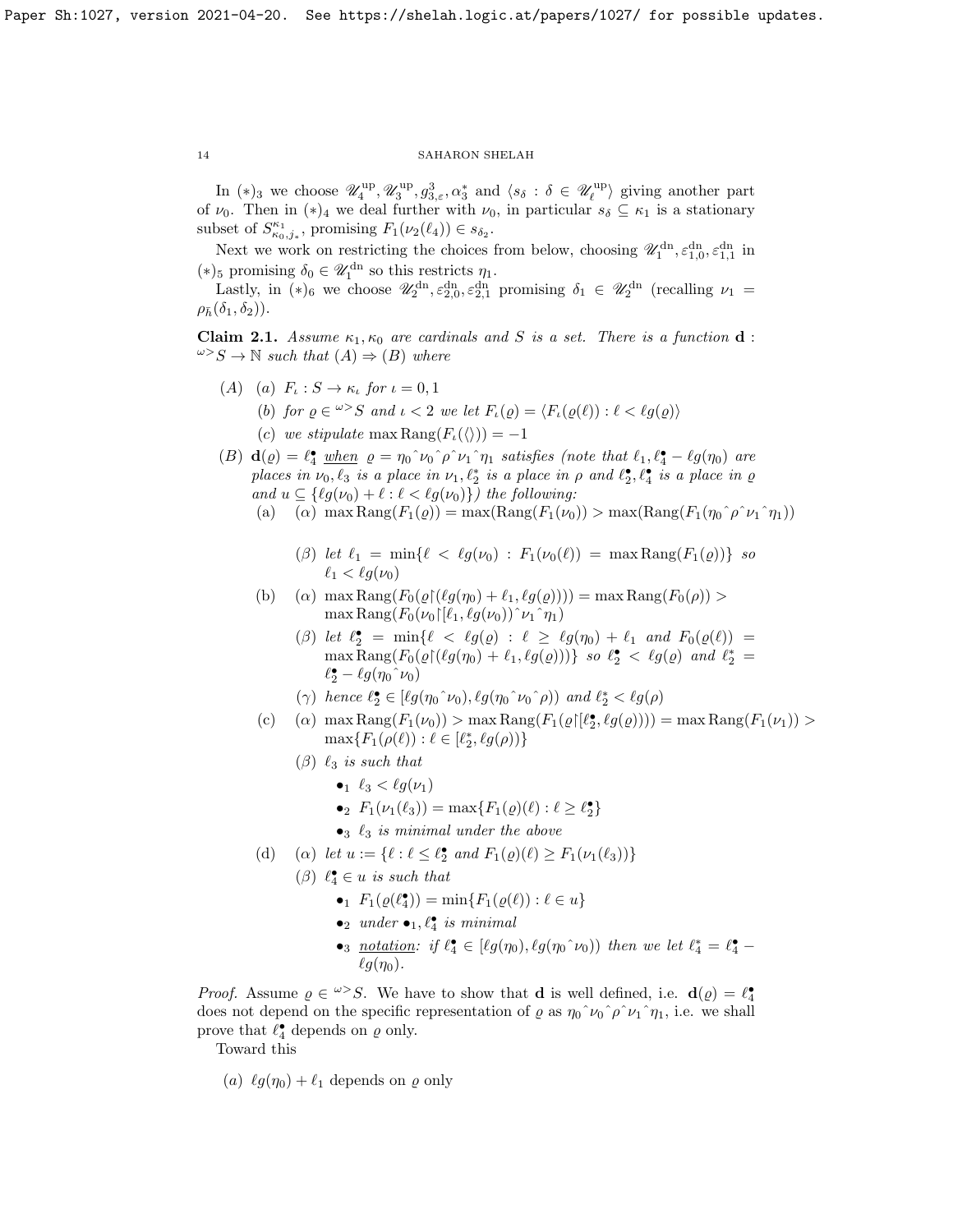[Why? Let  $\ell_1^{\bullet}$  be the first natural number so that  $F_1(\varrho(\ell_1^{\bullet})) = \max \text{Rang}(F_1(\varrho)).$  By the strict  $> \text{in } (B)(a)(\alpha)$  we must have  $\ell g(\eta_0) \leq \ell_1^{\bullet}$ . Although one can decompose  $\varrho$  in different ways, yielding different values to  $\ell g(\eta_0)$ , the sum  $\ell g(\eta_0) + \ell_1$  will be always  $\ell_1^{\bullet}$ , by the definition of  $\ell_1$ . Now since only  $\rho$  is mentioned in the definition of  $\ell_1^{\bullet}$  we conclude that  $\ell g(\eta_0) + \ell_1 = \ell_1^{\bullet}$  depends on  $\varrho$  only.]

- (b)  $\ell_2^{\bullet}$  depends on  $\varrho$  only by a similar argument, this time for the function  $F_0$
- (c)  $\ell g(\eta_0 \gamma \nu_0 \gamma \rho) + \ell_3$  depends on  $\rho$  only (for this statement notice that  $\rho \neq \langle \rangle$ , by  $(b)(\alpha))$
- (d)  $\{\ell g(\eta_0) + \ell : \ell \in u\}$  depends on  $\varrho$  only
- (e)  $\ell_4^{\bullet}$  depends on  $\varrho$  only.

By (e) clearly we are done.  $\Box_{2.1}$  $\Box_{2.1}$  $\Box_{2.1}$ 

<span id="page-14-0"></span>**Theorem 2.2.** Assume  $\aleph_0 \le \theta = \text{cf}(\theta), \lambda \ge \theta^{+3}$  and  $\lambda$  is a successor of a regular cardinal. Then  $Pr_1(\lambda, \lambda, \lambda, \theta)$  holds.

*Proof.* Firstly, let us spell out the definition of  $Pr_1$ .

Recall that  $\lambda \geq \mu \geq \sigma, \theta_0, \theta_1$  and let  $\bar{\theta} = (\theta_0, \theta_1)$ .  $Pr_1(\lambda, \mu, \sigma, \bar{\theta})$  means that there exists a function  $c: [\lambda]^2 \to \sigma$  such that for every two disjoint sequences  $\langle \zeta_{\alpha,i}^0 : \alpha < \mu, i < \mathbf{i}_0 \rangle, \langle \zeta_{\alpha,i}^1 : \alpha < \mu, i < \mathbf{i}_1 \rangle$  of ordinals  $\langle \lambda \rangle$  (without repetitions) such that  $\mathbf{i}_0 < \theta_0, \mathbf{i}_1 < \theta_1$  and for every  $\gamma < \sigma$ , one can find  $\alpha_0 < \alpha_1 < \mu$  so that:

(\*) if  $i_0 < \mathbf{i}_0$  and  $i_1 < \mathbf{i}_1$  then  $\mathbf{c}(\zeta_{\alpha_0,i_0}^0, \zeta_{\alpha_1,i_1}^1) = \gamma$ .

It follows from the definition that if  $\theta'_1 \leq \theta_1$  and  $Pr_1(\lambda, \mu, \sigma, (\theta_0, \theta_1))$  then  $Pr_1(\lambda, \mu, \sigma, (\theta_0, \theta'_1))$ . Let  $\theta_0 = \theta, \theta_1 = \theta^+$  by Theorem [2.5](#page-15-0) below we have  $Pr_1(\lambda, \lambda, \lambda, (\theta_0, \theta_1))$  and since  $\theta_0 < \theta_1$  we have by the previous sentence  $\Pr_1(\lambda, \lambda, \lambda, (\theta_0, \theta_0))$  which is also denoted  $Pr_1(\lambda, \lambda, \lambda, \theta_0)$ , see Observation [1.6,](#page-3-1) so we are done by noticing that  $\theta_0$  of [2.5](#page-15-0) is  $\theta$ here.  $\square_{2,2}$  $\square_{2,2}$  $\square_{2,2}$ 

Remark 2.3. 1) Can we replace  $\theta$  by  $(\theta^+, \theta)$ ?

2) Or, at least when  $\theta = \aleph_0$ ,  $\lambda = \aleph_2$  for  $(\theta, \theta^+)$  with an ultrafilter on the  $\lt \theta^+$  sets? and 2 colours? may try to use the proof of the  $\aleph_2$ -c.c. not productive from [\[She97\]](#page-26-6). 3) For many purposes,  $Pr_1(\lambda, \lambda, 2, (\theta, \theta^+))$  suffices and for this the proof (in [2.5\)](#page-15-0) is somewhat simpler.

<span id="page-14-1"></span>Conclusion 2.4. Assume  $\lambda = \partial^+, \partial = \text{cf}(\partial) > \theta^+, \theta = \text{cf}(\theta) \ge \aleph_0$ 

(a) if there is  $\chi = \chi^{<\theta} < \lambda \leq 2^{\chi}$  and  $\chi \geq \sigma$  (so  $\sigma \leq \partial$ ), then  $\Pr_0(\lambda, \lambda, \sigma, \theta)$ 

(b) if  $\chi = \partial$  satisifes  $\chi = \chi^{<\theta}$  then  $\Pr_0(\lambda, \lambda, \lambda, \theta)$ .

Proof. Clause (a):

We apply [1.8\(](#page-3-0)4) with  $(\lambda, \lambda, \chi, \sigma, \theta, \theta)$  here standing for  $(\lambda, \mu, \chi, \sigma, \theta_0, \theta_1)$  there. We have to check the assumption of [1.8\(](#page-3-0)4), the main point is " $Pr_1(\lambda, \lambda, \sigma, (\theta, \theta))$ " which holds by Theorem [2.2,](#page-14-0) the other assumptions are straightforward hence we get the conclusion, i.e.  $\Pr_0(\lambda, \lambda, \sigma, \theta)$ .

# Clause (b):

First,  $Pr_0(\lambda, \lambda, \partial, \theta)$  holds as we can apply Clause (a) with  $(\lambda, \partial, \partial, \partial, \theta)$  here standing for  $(\lambda, \partial, \chi, \sigma, \theta)$  there.

Second, we get  $\Pr_0(\lambda, \lambda, \lambda, \theta)$  holds as we can apply [1.8\(](#page-3-0)3) with  $(\lambda, \partial, \theta)$  here standing for  $(\lambda, \sigma, \theta)$  there.  $\Box_{2,4}$  $\Box_{2,4}$  $\Box_{2,4}$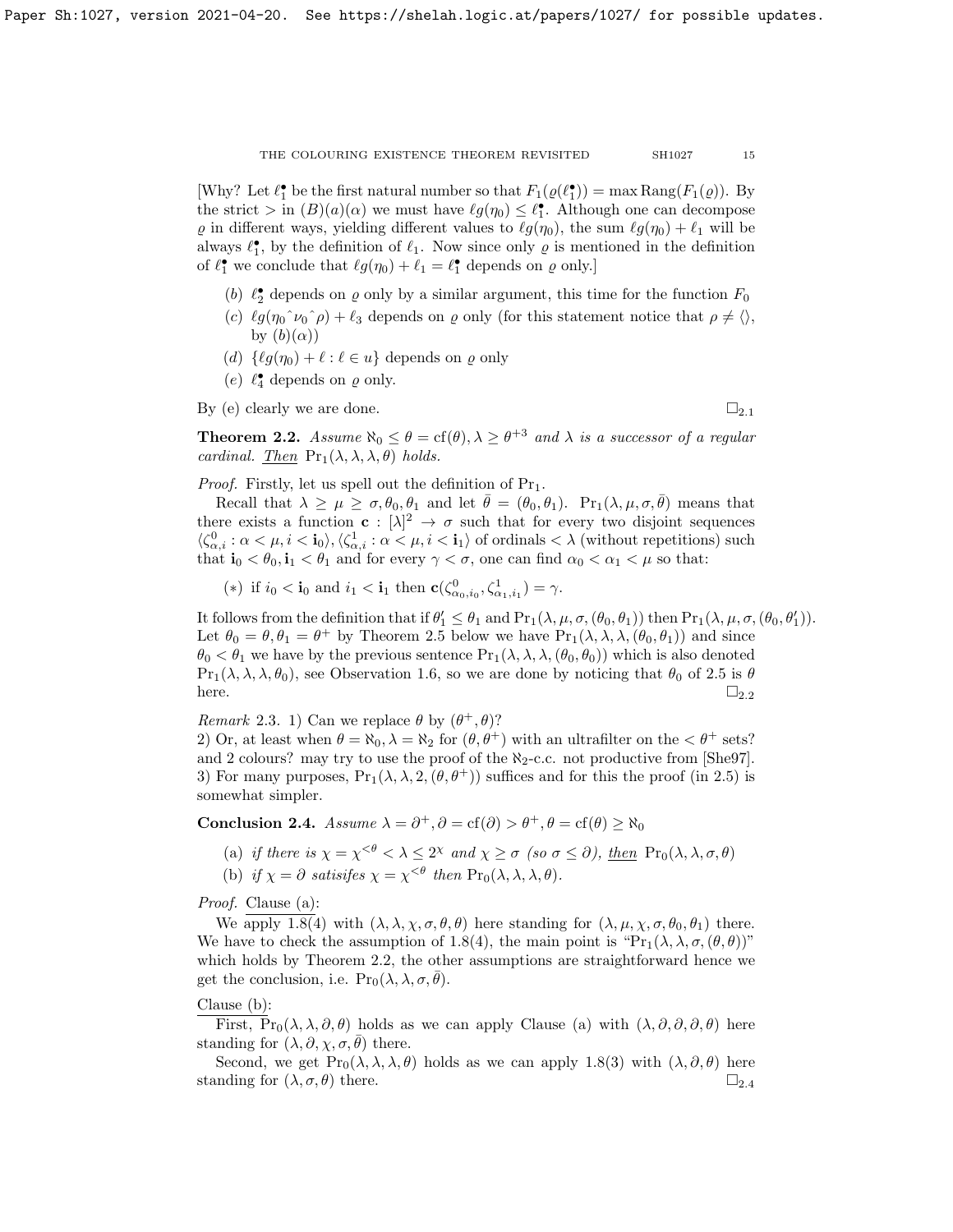<span id="page-15-0"></span>**Theorem 2.5.** If  $\lambda$  is a successor of a regular cardinal,  $\lambda < \theta_1^+$  and  $\theta_1 > \theta_0 \ge \aleph_0$ are regular cardinals, <u>then</u>  $Pr_1(\lambda, \lambda, \lambda, (\theta_0, \theta_1)).$ 

# Proof. Stage A:

Let  $\partial$  be the regular cardinal such that  $\lambda = \partial^+$ , so  $\partial \geq \theta_1$ .

Below we shall choose  $\sigma$  and  $\kappa$ <sub>ι</sub> (for  $\iota = 0, 1, 2$ ) to help in using this proof for proving other theorems.

Let  $\sigma = \lambda$ . Let  $S \subseteq S_\partial^\lambda$  be stationary and  $h : \lambda \to \sigma$  be such that  $\alpha$  $\lambda \Rightarrow h(\alpha) < 1 + \alpha, h(\lambda \setminus S)$  is constantly zero and  $S^*_{\gamma} := \{ \delta \in S : h(\delta) = \gamma \}$ is a stationary subset of  $\lambda$  for every  $\gamma < \lambda$ . Let  $(\kappa_0, \kappa_1, \kappa_2) = (\theta_0, \theta_1, \sigma)$  and let  $F_{\iota} : \lambda = \sigma \to \kappa_{\iota}$  for  $\iota = 0, 1, 2$  be such that for every  $(\varepsilon_0, \varepsilon_1, \varepsilon_2) \in (\kappa_0 \times \kappa_1 \times \kappa_2)$ the set  $W_{\varepsilon_0,\varepsilon_1,\varepsilon_2}(\kappa) = \{ \gamma \in S_\kappa^\lambda : F_\iota(\gamma) = \varepsilon_\iota \text{ for } \iota \leq 2 \}$  is a stationary subset of  $\lambda$  for every  $\kappa = \text{cf}(\kappa) < \lambda$ .

Let  $\bar{e} = \langle e_{\alpha} : \alpha < \lambda \rangle$  be such that

- $\odot$ <sub>1</sub> (a) if  $\alpha = 0$  then  $e_{\alpha} = \emptyset$ 
	- (b) if  $\alpha = \beta + 1$  then  $e_{\alpha} = {\beta}$
	- (c) if  $\alpha$  is a limit ordinal then  $e_{\alpha}$  is a club of  $\alpha$  of order type cf( $\alpha$ ) disjoint to  $S^{\lambda}_{\partial}$  hence to S.

Let<sup>[2](#page-15-1)</sup>  $h_{\alpha} = h \mid e_{\alpha}$  for  $\alpha < \lambda$  and  $h = \langle h_{\alpha} : \alpha < \lambda \rangle$ . Note that  $h_{\alpha}$  is non-zero only for successor  $\alpha$ . We shall mostly use the  $h_{\alpha}$ 's rather than h.

Now (using  $\bar{e}$ ) for  $0 < \alpha < \beta < \lambda$ , let

$$
\gamma(\beta,\alpha) := \min\{\gamma \in e_{\beta} : \gamma \geq \alpha\}.
$$

Let us define  $\gamma_{\ell}(\beta, \alpha)$ :

$$
\gamma_0(\beta, \alpha) = \beta,
$$
  

$$
\gamma_{\ell+1}(\beta, \alpha) = \gamma(\gamma_{\ell}(\beta, \alpha), \alpha) \text{ (if defined)}.
$$

If  $0 < \alpha < \beta < \lambda$ , let  $k(\beta, \alpha)$  be the maximal  $k < \omega$  such that  $\gamma_k(\beta, \alpha)$  is defined (equivalently is equal to  $\alpha$ ) and let  $\rho_{\beta,\alpha} = \rho(\beta,\alpha)$  be the sequence

$$
\langle \gamma_0(\beta,\alpha), \gamma_1(\beta,\alpha), \ldots, \gamma_{k(\beta,\alpha)-1}(\beta,\alpha) \rangle.
$$

Let  $\gamma_{\ell t}(\beta, \alpha) = \gamma_{k(\beta, \alpha)-1}(\beta, \alpha)$  where  $\ell t$  stands for last. Let

$$
\rho_{\bar{h}}(\beta,\alpha) = \langle h_{\gamma_{\ell}(\beta,\alpha)}(\gamma_{\ell+1}(\beta,\alpha)) : \ell < k(\beta,\alpha) \rangle
$$

and we let  $\rho(\alpha, \alpha)$  and  $\rho_{\bar{h}}(\alpha, \alpha)$  be the empty sequence. Now clearly:

$$
\odot_2 \text{ if } 0 < \alpha < \beta < \lambda \text{ then } \alpha \leq \gamma(\beta, \alpha) < \beta
$$

hence

<span id="page-15-1"></span><sup>&</sup>lt;sup>2</sup>For successor of regular we can omit  $h_{\alpha}$  and below replace  $\bar{h}$  and  $h^{-}$  by h and even let  $\rho_h(\beta, \alpha) = \langle h(\gamma_\ell(\beta, \alpha)) : \ell \langle k(\beta, \alpha) \rangle$ ; but for other cases the present version is better, see more [\[She94,](#page-26-2) Ch.III,§4]. But in later stages we may use h directly, e.g. the proof of  $(*)_1$ .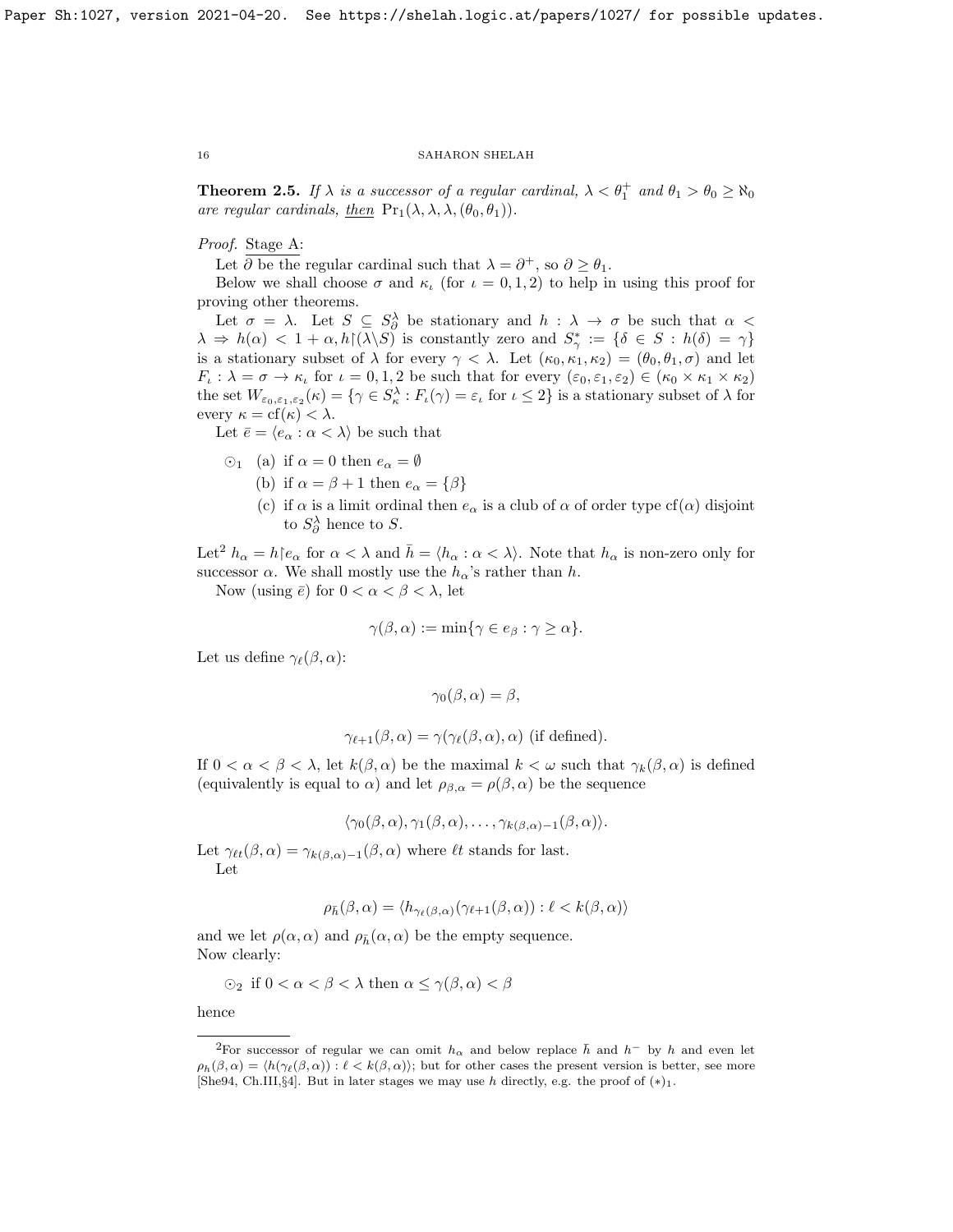$\odot_3$  if  $0 < \alpha < \beta < \lambda, 0 < \ell < \omega$ , and  $\gamma_{\ell}(\beta, \alpha)$  is well defined, then

$$
\alpha \leq \gamma_{\ell}(\beta, \alpha) < \beta
$$

and

 $\odot_4$  if  $0 < \alpha < \beta < \lambda$ , then  $k(\beta, \alpha)$  is well defined and letting  $\gamma_{\ell} := \gamma_{\ell}(\beta, \alpha)$  for  $\ell \leq k(\beta, \alpha)$  we have

$$
\alpha = \gamma_{k(\beta,\alpha)} < \gamma_{\ell t}(\beta,\alpha) = \gamma_{k(\beta,\alpha)-1} < \cdots < \gamma_1 < \gamma_0 = \beta
$$

and 
$$
\alpha \in e_{\gamma_{lt}(\beta,\alpha)}
$$

i.e.  $\rho(\beta,\alpha)$  is a (strictly) decreasing finite sequence of ordinals, starting with  $\beta$ , ending with  $\gamma_{\ell t}(\beta, \alpha)$  of length  $k(\beta, \alpha)$ .

Note that if  $\alpha \in S$ ,  $\alpha < \beta$  then  $\gamma_{\text{lt}}(\beta, \alpha) = \alpha + 1$ . Also

- $\odot_5$  if  $\delta$  is a limit ordinal and  $\delta < \beta < \lambda$ , then for some  $\alpha_0 < \delta$  we have:  $\alpha_0 \leq \alpha < \delta$  implies:
	- (i) for  $\ell < k(\beta, \delta)$  we have  $\gamma_{\ell}(\beta, \delta) = \gamma_{\ell}(\beta, \alpha)$
	- (ii)  $\delta \in \text{nacc}(e_{\gamma_{\ell}(k,\delta)}) \Leftrightarrow \delta = \gamma_{k(\beta,\delta)}(\beta,\delta) = \gamma_{k(\beta,\delta)}(\beta,\alpha) \Leftrightarrow \neg[\gamma_{k(\beta,\delta)}(\beta,\delta)] =$  $\delta > \gamma_{k(\beta,\delta)}(\beta,\alpha)$
	- (iii)  $\rho(\beta, \delta) \leq \rho(\beta, \alpha)$ ; i.e. is an initial segment
	- (iv)  $\delta \in \text{nacc}(e_{\gamma_{\ell t}(\beta,\delta)})$  (here always holds if  $\delta \in S$ ) implies: •  $\rho(\beta, \delta) \hat{ } \langle \delta \rangle \leq \rho(\beta, \alpha)$  hence

• 
$$
\rho_{\bar{h}}(\beta,\delta) \hat{h}_{\gamma_{\ell t}(\beta,\delta)}(\delta) \geq \rho_{\bar{h}}(\beta,\alpha).
$$

- (v) if  $cf(\delta) = \partial$  then we have  $\gamma_{\ell t}(\beta, \delta) = \delta + 1$
- (*vi*) if  $cf(\delta) = \partial$  and  $\delta \in e_\alpha$ , then necessarily  $\alpha = \delta + 1$ .

Why? Just let

$$
\alpha_0 = \operatorname{Max}\{\sup(e_{\gamma_{\ell}(\beta,\delta)} \cap \delta) + 1 : \ell < k(\beta,\delta) \text{ and } \delta \notin \operatorname{acc}(e_{\gamma_{\ell}(\beta,\delta)})\}.
$$

Notice that if  $\ell < k(\beta, \delta) - 1$  then  $\delta \notin \mathrm{acc}(e_{\gamma_{\ell}(\beta, \delta)})$  is immediate.

Note that the outer maximum (in the choice of  $\alpha_0$ ) is well defined as it is over a finite non-empty set of ordinals. The inner sup is on the empty set (in which case we get zero) or is the maximum (which is well defined) as  $e_{\gamma_{\ell}(\beta,\delta)}$  is a closed subset of  $\gamma_{\ell}(\beta, \delta), \delta < \gamma_{\ell}(\beta, \delta)$  and  $\delta \notin \mathrm{acc}(e_{\gamma_{\ell}(\beta, \delta)})$  - as this is required. For clauses (v), (vi) recall  $\delta \in S^{\lambda}_{\partial}$  and  $e_{\gamma} \cap S^{\lambda}_{\partial} = \emptyset$  when  $\gamma$  is a limit ordinal and  $e_{\gamma} = \{ \gamma - 1 \}$  when  $\gamma$  is a successor ordinal.

- $\circledcirc_6$  (a) if  $0 < \alpha < \beta < \lambda, \ell < k(\beta, \alpha), \gamma = \gamma_{\ell}(\beta, \alpha)$  then  $\rho(\beta, \alpha) = \rho(\beta, \gamma) \hat{\rho}(\gamma, \alpha)$ and  $\rho_{\bar{h}}(\beta,\alpha) = \rho_{\bar{h}}(\beta,\gamma) \hat{\rho}_{\bar{h}}(\gamma,\alpha)$ 
	- (b) if  $0 < \alpha_0 < \ldots < \alpha_k$  and  $\rho(\alpha_k, \alpha_0) = \rho(\alpha_k, \alpha_{k-1}) \hat{\ } \ldots \hat{\ } \rho(\alpha_1, \alpha_0)$  then this holds for any subsequence of  $\langle \alpha_0, \ldots, \alpha_k \rangle$ .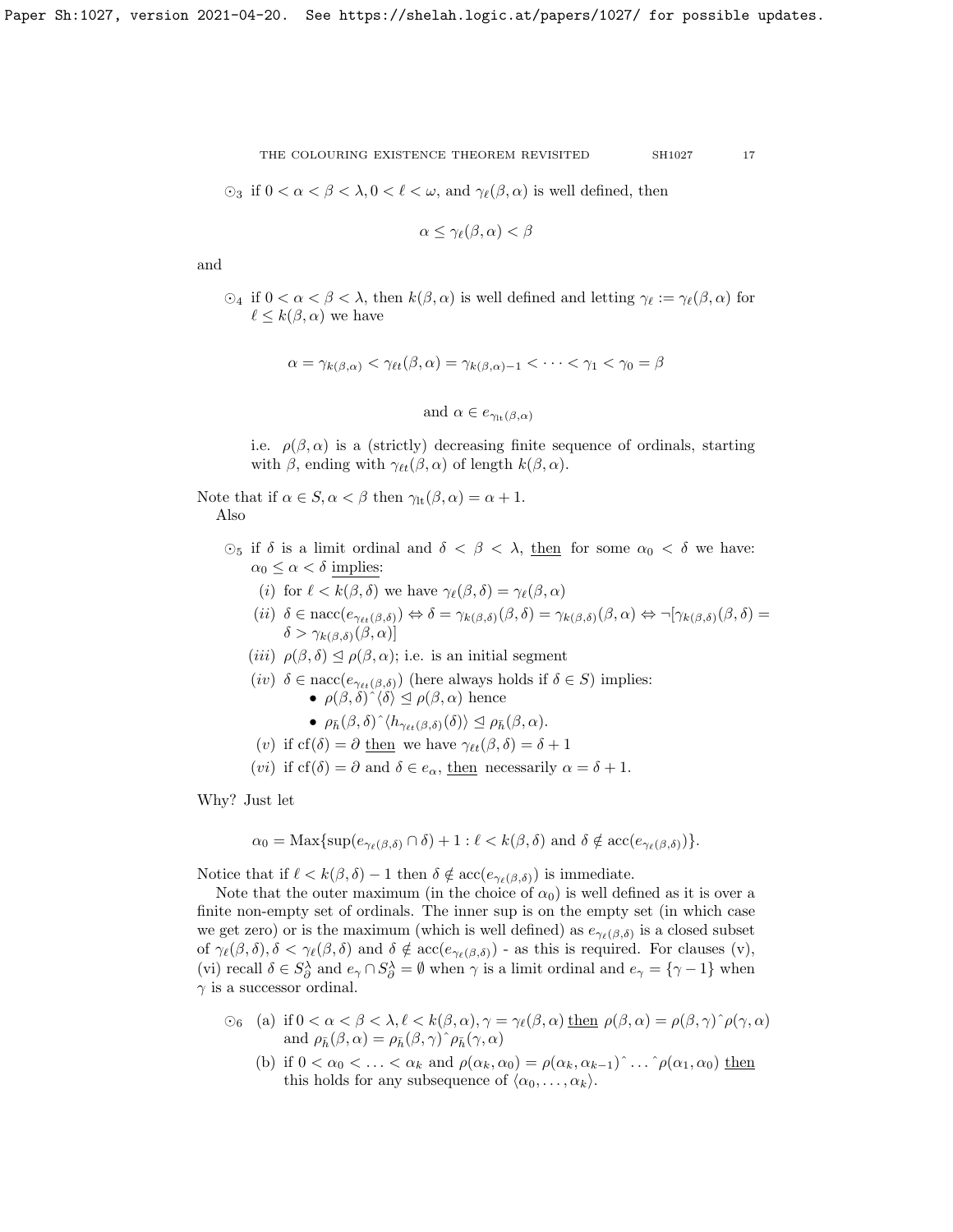Now apply Claim [2.1](#page-13-0) with  $\lambda, \kappa_1, \kappa_0, F_1, F_0$  here standing for  $S, \kappa_1, \kappa_0, F_1, F_0$  there and get  $\mathbf{d} : \omega > \lambda \to \mathbb{N}$ .

Lastly, we define the colouring; as the proof is somewhat simpler if we use only  $\kappa_1$  colours (which suffice for many purposes) we define two colourings:  $\mathbf{c}_1$  with  $\kappa_1$ colours and  $c_2$  with  $\kappa_2 = \lambda$  colours, as follows:

- $\odot_7$  (a) choose a function  $h': \kappa_1 \to \kappa_1$  such that  $S_{\kappa_0, \varepsilon}^{\kappa_1} := \{ \delta \in S_{\kappa_0}^{\kappa_1} : h'(\delta) = \varepsilon \}$ is stationary in  $\kappa_1$  for every  $\varepsilon < \kappa_1$ 
	- (b) if  $\eta = \langle \zeta_0, \ldots, \zeta_{n-1} \rangle$  then we let  $h'(\eta) = \langle h'(\zeta_0), \ldots, h'(\zeta_{n-1}) \rangle$
	- (c)  $\mathbf{c}_1 : [\lambda]^2 \to \kappa_1$  is defined for  $\alpha < \beta$  by  $\mathbf{c}_1(\{\alpha, \beta\}) = h'(F_1(\rho_{\bar{h}}(\beta, \alpha)))(\ell_{\beta, \alpha}^1)$ where  $\ell_{\beta,\alpha}^1 = \mathbf{d}(\rho_{\bar{h}}(\beta,\alpha)).$

# Clearly

 $\odot_8$  we can demand on  $h'_1$  that we can choose  $h'_2$  such that:

- (a)  $h'_1, h'_2$  are functions with domain  $\kappa_1$
- (b)  $h'_1$  is onto  $\kappa_1$
- (c)  $h'_2$  is onto N
- (d) for every  $\zeta < \kappa_1$  and  $n < \omega$  the set  $S_{\kappa_1,\zeta,n} = \{ \varepsilon < \kappa_1 : h'_1(\varepsilon) = \zeta \text{ and } h'_2(\varepsilon) = \zeta \text{ and } h'_1(\varepsilon) = \zeta \text{ and } h'_2(\varepsilon) = \zeta \text{ and } h'_2(\varepsilon) = \zeta \text{ and } h'_2(\varepsilon) = \zeta \text{ and } h'_3(\varepsilon) = \zeta \text{ and } h'_4(\varepsilon) = \zeta \text{ and } h'_5(\varepsilon) = \zeta \$  $h'_2(\varepsilon) = n$  is stationary
- $\odot_9$  the colouring  $c_2$  with  $\lambda$  colours is chosen as follows: for  $\alpha < \beta < \lambda$ ,  $c_2(\{\alpha,\beta\})$  $(F_2(\rho_{\bar{h}}(\beta,\alpha)))(\ell_{\beta,\alpha}^2)$  where letting  $\varepsilon_{\alpha,\beta} = \mathbf{c}_1(\{\alpha,\beta\})$  we have  $\ell_{\beta,\alpha}^2$  is the  $h'_2(\varepsilon_{\beta,\alpha})$ -th member of the<sup>[3](#page-17-0)</sup> set  $\{\ell \prec \ell g(\rho_{\bar{h}}(\beta,\alpha)) : F_1(\rho_{\bar{h}}(\beta,\alpha))(\ell) =$  $h'_1(\varepsilon_{\beta,\alpha})\}$  if this set has  $> h'_2(\varepsilon_{\alpha,\beta})$  members and is zero otherwise.

# Stage B:

So we have to prove that the colouring  $c = c_1$  (with  $\kappa_1$  colours) and moreover  $\mathbf{c} = \mathbf{c}_2$  (with  $\lambda$  colours) is as required.

Now for the rest of the proof assume:

- $\boxplus$  (a)  $t_{\alpha} \subseteq \lambda$  for every  $\alpha < \lambda$ 
	- (b)  $t_{\alpha} = t_{\alpha}^0 \cup t_{\alpha}^1$  and  $1 \leq |t_{\alpha}^{\iota}| < \theta_{\iota}$  for  $\iota < 2$
	- (c)  $\alpha \neq \beta \Rightarrow t_{\alpha} \cap t_{\beta} = \emptyset$
	- (d)  $j_* < \kappa_1$  (when dealing with  $c_1$ ) or  $j_* < \sigma$  (when dealing with  $c_2$ )
	- (e)  $E = \{\delta : \delta \text{ is a limit ordinal and } \alpha < \delta \Rightarrow t_\alpha \subseteq \delta\},\text{ is a club of } \lambda.$

Clearly (by  $\boxplus(c)$ ), we can choose  $\beta_{\alpha}$  by induction on  $\alpha < \lambda$  by  $\beta_{\alpha} = \min\{\beta : \beta > \alpha\}$ and  $\min(t_\beta) > \alpha + \sup(\bigcup\{t_{\beta_{\alpha(1)}} : \alpha(1) < \alpha\})\}\.$  Now can use  $t'_\alpha = t_{\beta_\alpha}$  for  $\alpha < \lambda$ , hence:

(\*)<sub>0</sub> without loss of generality  $\alpha < \min(t_\alpha)$  and  $\alpha < \beta \Rightarrow \sup(t_\alpha) < \min(t_\beta)$ .

We have to prove that for some  $\alpha_0 < \alpha_1 < \lambda$  for every  $(\zeta_0, \zeta_1) \in t^0_{\alpha_0} \times t^1_{\alpha_1}$  we have  $\mathbf{c}\{\zeta_0,\zeta_1\}=j_*.$ 

- (\*)<sub>1</sub> We can find  $\mathscr{U}_1^{\text{up}}, \alpha_1^*, \varepsilon_{1,1}^{\text{up}}$  such that:
	- (a)  $\mathscr{U}_1^{\text{up}} \subseteq S \cap E$  is stationary
	- (b)  $h{\restriction}\mathscr{U}_1^{\mathrm{up}}$  is constantly 0 (so actually  $\mathscr{U}_1^{\mathrm{up}}\subseteq S_0^*$ )

<span id="page-17-0"></span><sup>&</sup>lt;sup>3</sup>So **d** is used only via the definition of  $\ell_{\beta,\alpha}^2$ .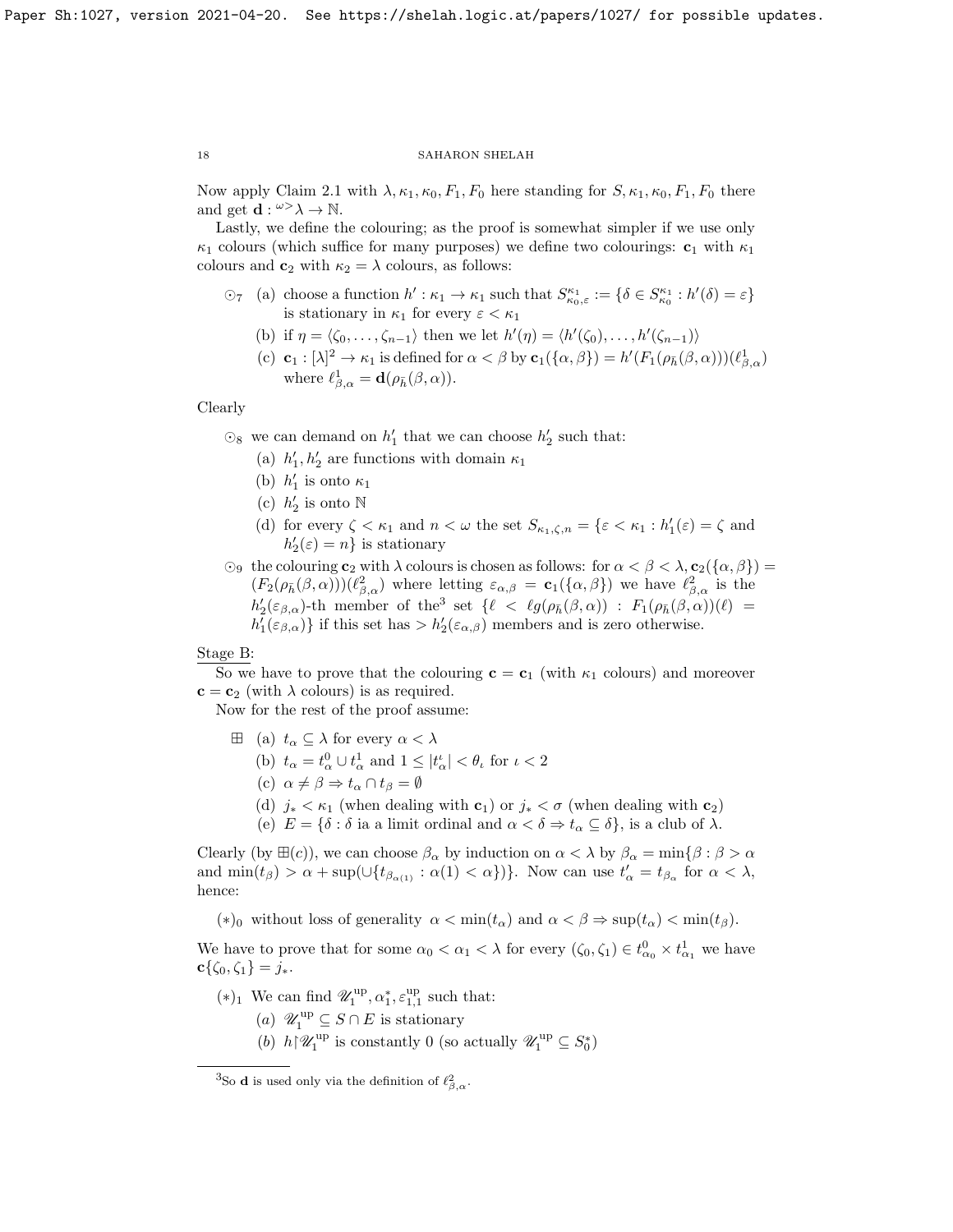- (c)  $\alpha_1^* < \min(\mathscr{U}_1^{\text{up}})$  and  $\varepsilon_{1,1}^{\text{up}} < \kappa_1$
- (d) if  $\delta \in \mathscr{U}_1^{\text{up}}$  and  $\alpha \in [\alpha_1^*, \delta), \beta \in t_{\delta}^1$  (treating  $t_{\delta}^0$  is unreasonable because  $t_{\delta}^1$  may be of cardinality  $\geq \theta_0 = \kappa_1, \varepsilon_{1,0}$  is defined for notational simplicity) then:
	- $\rho_{\beta,\delta} \hat{\;} \langle \delta \rangle \leq \rho_{\beta,\alpha}$
	- Rang $(F_1(\rho_{\bar{h}}(\beta,\delta))) \subseteq \varepsilon_{1,1}^{up}$ .

[Why? For every  $\delta \in S_0^* \subseteq S$  and  $\zeta \in t_\delta$  let  $\alpha_{1,\delta,\zeta}^* < \delta$  be such that  $(\forall \alpha)(\alpha \in S_0^*)$  $[\alpha_{1,\delta,\zeta}^*, \delta] \Rightarrow \rho_{\zeta,\delta} \hat{\;} \langle \delta \rangle \leq \rho_{\zeta,\alpha}$ , it exists by  $\odot_5$  of Stage A.

Let  $\alpha_{1,\delta}^* = \sup \{ \alpha_{1,\delta,\zeta}^* : \zeta \in t_\delta \}$  and for  $\iota = 1$  let  $\varepsilon_{1,1,\delta}^{\text{up}} = \sup \{ F_1(h(\gamma_\ell(\zeta,\delta))) + 1 :$  $\zeta \in t_{\delta}^1$  and  $\ell < k(\zeta, \delta)$  = sup  $\cup$  {Rang( $F_1(\rho_{\bar{h}}(\beta, \delta)) + 1$ ) :  $\beta \in t_{\delta}^1$ }); as cf( $\delta$ ) =  $\partial$  =  $\text{cf}(\partial) > |t_{\delta}^1| \text{ and } \kappa_1 = \text{cf}(\kappa_1) \geq \theta_1 > |t_{\delta}^1|,$  necessarily  $\alpha_{1,\delta}^* < \delta \text{ and } \varepsilon_{1,1,\delta}^{\text{up}} < \kappa_{\iota}.$ 

Lastly, there are  $\alpha_1^* < \lambda$  and  $\varepsilon_{1,0}^{up} < \kappa_0, \varepsilon_{1,1}^{up} < \kappa_1$  and  $\mathscr{U}_1^{up} \subseteq S_0^*$  as required in  $(*)_1$  by Fodor lemma.]

- (\*)<sub>2</sub> for each  $\varepsilon \in S_{\kappa_0}^{\kappa_1} \backslash \varepsilon_{1,1}^{\text{up}}$  we can find  $g_{2,\varepsilon}, \mathscr{U}_{2,\varepsilon}^{\text{up}}, \gamma_{\varepsilon}^*, \alpha_{2,\varepsilon}^*, \ell_{2,\varepsilon}$  such that:
	- (a)  $\gamma_{\varepsilon}^* < \lambda$  satisfies  $F_2(\gamma_{\varepsilon}^*) = j_*, F_1(\gamma_{\varepsilon}^*) = \varepsilon, F_0(\gamma_{\varepsilon}^*) = 0$
	- (b)  $\mathscr{U}^{\text{up}}_{2,\varepsilon} \subseteq S_{\gamma^*_{\varepsilon}}^*$  is stationary
	- (c)  $\alpha_1^* < \alpha_{2,\varepsilon}^* < \min(\mathscr{U}_{2,\varepsilon}^{\text{up}})$
	- (d)  $g_{2,\varepsilon}$  is a function with domain  $\mathscr{U}_{2,\varepsilon}^{\text{up}}$  such that  $\delta \in \mathscr{U}_{2,\varepsilon}^{\text{up}} \Rightarrow \delta < g_{2,\varepsilon}(\delta) \in$  $\mathscr{U}^{\mathrm{up}}_1$
	- (e) if  $\delta \in \mathscr{U}_{2,\varepsilon}^{\text{up}}$  and  $\alpha \in [\alpha_{2,\varepsilon}^*, \delta)$  and  $\beta \in t_{g_{2,\varepsilon}(\delta)}$  then  $\rho_{g_{2,\varepsilon}(\delta),\delta}(\delta) \leq$  $\rho_{g_{2,\varepsilon}(\delta),\alpha}$  hence (recalling  $\odot_6,(*)_1(d)$ )

• if 
$$
\beta \in t_{g_{2,\varepsilon}(\delta)}
$$
 then  $\rho_{\beta,\delta} \hat{\;} \langle \delta \rangle \leq \rho_{\beta,\alpha}$ 

- (f)  $\ell_{2,\varepsilon}^*$  is well defined where for any  $\delta \in \mathscr{U}_{2,\varepsilon}^{\text{up}}$  we have  $\ell_{2,\varepsilon}^* = \ell g(\rho_{g_{2,\varepsilon}(\delta),\delta})$  hence if  $\alpha \in (\alpha_{2,\varepsilon}^*,\delta)$  then  $\rho_{g_{2,\varepsilon}(\delta),\alpha}(\ell_{2,\varepsilon}^*) = \delta$ .
- (g) Lastly, if  $\alpha \in (\alpha_{2,\varepsilon}^*, \delta)$  then  $\ell_{2,\varepsilon}^{\bullet} = \min\{\ell : \ell < \ell g(\rho_{g_{2,\varepsilon}(\delta),\alpha})\}$  and  $F_1(\rho_{\bar{h}}(g_{2,\varepsilon}(\delta),\alpha))(\ell) = \varepsilon$  so  $\ell_{2,\varepsilon}$   $\leq \ell_{2,\varepsilon}^*$ ; recall that  $\varepsilon > \varepsilon_{1,1}^{up}$  hence necessarily  $\beta \in t_{g_{2,\varepsilon}(\delta)} \Rightarrow \varepsilon > \sup \text{Rang}(F_1(\rho_{\bar{h}}(\beta, g_{2,\varepsilon}(\delta))))$ .

[Why? First, choose  $\gamma_{\varepsilon}^*$  as in clause (a) of  $(*)_2$ , (possible by the choice of  $F_0, F_1, F_2$ in the beginning of Stage A). Second, define  $g'_{\varepsilon}: S^*_{\gamma^*_{\varepsilon}} \to \mathscr{U}^{\text{up}}_1$  such that  $\delta \in S^*_{\gamma^*_{\varepsilon}} \Rightarrow$  $\delta \langle g_\varepsilon(\delta) \rangle \in \mathscr{U}_1^{\text{up}}$ . Third, do as in the proof of  $(*)_1$  above for each  $\delta \in S^*_{\gamma_{\varepsilon}}$ separately, i.e. find  $\alpha'_{2,\varepsilon,\delta} < \delta$  above  $\alpha_1^*$  and  $\ell_{2,\varepsilon,\delta}^*, \ell_{2,\varepsilon,\delta}^{\bullet}$  such that the parallel of clauses  $(c),(e),(f),(g)$  of  $(*)_2$  holds. Fourth, use Fodor lemma to get a stationary  $\mathscr{U}_{2,\varepsilon}^{\text{up}} \subseteq S_{\gamma_{\varepsilon}^{*}}^{*}$  such that  $\langle(\alpha_{2,\varepsilon,\delta}', \ell_{2,\varepsilon,\delta}^{*}, \ell_{2,\varepsilon,\delta}^{\bullet}) : \delta \in \mathscr{U}_{2,\varepsilon}^{\text{up}}\rangle$  is constantly  $(\alpha_{2,\varepsilon}^{*}, \ell_{2,\varepsilon}^{*}, \ell_{2,\varepsilon}^{\bullet})$ and lastly let  $g_{2,\varepsilon} = g'_{\varepsilon} \upharpoonright \mathscr{U}_{2,\varepsilon}^{\text{up}}$ .]

(\*)<sub>3</sub> we can find  $\mathscr{U}_3^{\text{up}}, \bar{g}^3, \alpha_3^*$  such that:

- (a)  $\mathscr{U}_3^{\text{up}} \subseteq S$  is stationary
- (b)  $\min(\mathscr{U}_3^{\mathrm{up}}) > \alpha_3^* > \sup\{\alpha_{2,\varepsilon}^* : \varepsilon \in S_{\kappa_0}^{\kappa_1} \backslash \varepsilon_{1,1}^{\mathrm{up}}\}$
- (c)  $\bar{g}^3 = \langle g_{3,\varepsilon} : \varepsilon \in S_{\kappa_0}^{\kappa_1} \backslash \varepsilon_{1,1}^{\text{up}} \rangle$
- (d)  $g_{3,\varepsilon}$  is a function with domain  $\mathscr{U}_3^{\text{up}}$
- (e) if  $\delta \in \mathscr{U}_3^{\text{up}}$  and  $\varepsilon \in S^{\kappa_1}_{\kappa_0} \backslash \varepsilon_{1,1}^{\text{up}}$  then  $\delta < g_{3,\varepsilon}(\delta) \in \mathscr{U}_{2,\varepsilon}^{\text{up}}$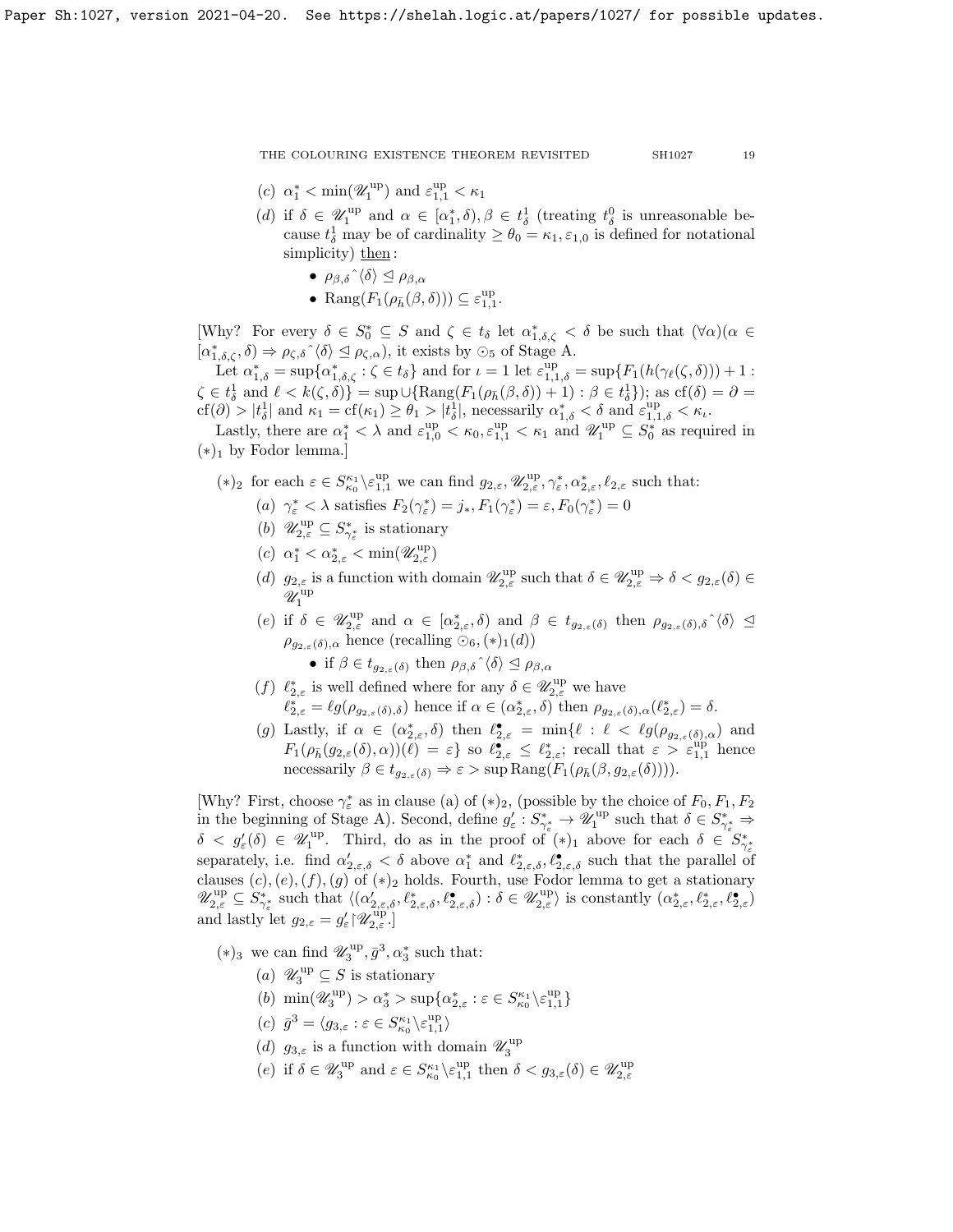- (f) if  $\alpha \in [\alpha_3^*, \delta), \delta \in \mathscr{U}_3^{\text{up}}$  and  $\varepsilon \in S_{\kappa_0}^{\kappa_1} \backslash \varepsilon_{1,1}^{\text{up}}$  then  $\rho_{g_{3,\varepsilon}(\delta), \delta} \widehat{\;} \langle \delta \rangle \leq \rho_{g_{3,\varepsilon}(\delta), \alpha}$ hence
- $(f)'$  if in addition  $\beta \in t^1_{g_{2,\varepsilon}(g_{3,\varepsilon}(\delta))}$  then  $\rho_{\beta,\delta} \hat{\,} \langle \delta \rangle \leq \rho_{\beta,\alpha}$  this follows.

[Why? First, let  $\alpha_2^* = \sup \{ \alpha_{2,\varepsilon}^* + 1 : \varepsilon \in S_{\kappa_0}^{\kappa_1} \setminus \varepsilon_{1,1}^{\text{up}} \} < \lambda \text{ and choose } g_{\varepsilon}'' : S \setminus \alpha_2^* \to \mathscr{U}_{2,\varepsilon}^{\text{up}}$  $\text{such that } g''_{\varepsilon}(\delta) > \delta \text{ for every } \delta \in S \setminus \alpha_2^* \text{ and second for each } \delta \in S \setminus \alpha_2^* \text{ choose } \alpha_{3,\delta}^* < \delta$ as in clauses (f),(f)' of (\*)<sub>3</sub>, i.e. such that  $\alpha \in [\alpha_{3,\delta}^*, \delta) \Rightarrow \rho_{g''_{\epsilon}(\delta), \delta} \hat{\;} \langle \delta \rangle \subseteq \rho_{g''_{\epsilon}(\delta), \alpha}$ for every  $\varepsilon \in S_{\kappa_0}^{\kappa_1} \setminus \varepsilon_{1,1}^{\text{up}}$  and such that the relevant part of clause (b) of  $(*)_3$ , holds, that is,  $\alpha_{3,\delta}^* > \alpha_2^* = \sup \{ \alpha_{2,\varepsilon}^* : \varepsilon < S_{\kappa_0}^{\kappa_1} \setminus \varepsilon_{1,1}^{\text{up}} \}$ , possible as  $\kappa_1 < \partial$ . Third, use Fodor lemma to find  $\alpha_3^* < \lambda$  such that  $\mathscr{U}_3^{\text{up}} = {\delta \in S : \alpha_{3,\delta}^* = \alpha_3^*}$  is a stationary subset of  $\lambda$ . Fourth, let  $g_{3,\varepsilon} = g_{\varepsilon}^{\prime\prime} {\upharpoonright} \mathscr{U}_3^{\text{up}}.$ 

- $(*)_4$  $(*)_4$  recalling<sup>4</sup>  $j_* < \kappa_1$ , there are  $\mathscr{U}_4^{\text{up}}, \varepsilon_{4,1}^*, \varepsilon_{4,0}^*$  and  $\langle s_\delta : \delta \in \mathscr{U}_4^{\text{up}} \rangle$  such that:
	- (a)  $\mathscr{U}_4^{\text{up}} \subseteq \mathscr{U}_3^{\text{up}}$  is a stationary subset of  $\lambda$
	- (b)  $\varepsilon_{1,1}^{up} < \varepsilon_{4,1}^{up} < \kappa_1$  and  $\varepsilon_{4,0}^{up} < \kappa_0$
	- (c) if  $\delta \in \mathscr{U}_4^{\text{up}}$  then  $s_{\delta}$  is a stationary (in  $\kappa_1$ ) subset of  $S_{\kappa_0,j_*}^{\kappa_1} \backslash \varepsilon_{4,1}^{\text{up}}$
	- (*d*) if  $\delta \in \mathscr{U}_4^{\text{up}}, \varepsilon \in s_\delta$  then
		- (a)  $\text{Rang}(F_1(\rho_{\bar{h}}(g_{2,\varepsilon}(g_{3,\varepsilon}(\delta)),\delta))) \cap \varepsilon \subseteq \varepsilon_{4,1}^{\text{up}}$  hence by clause (b)
		- ( $\beta$ ) if  $\beta \in t_{g_{2,\varepsilon}(g_{3,\varepsilon}(\delta))}$  then  $\text{Rang}(F_1(\rho_{\bar{h}}(\beta,\delta)) \cap \varepsilon \subseteq \varepsilon_{4,1}^{\text{up}}$
		- ( $\gamma$ ) also Rang $(F_0(\rho_{\bar{h}}(g_{2,\varepsilon}(g_{3,\varepsilon}(\delta)),\delta))) \subseteq \varepsilon_{4,0}^{\text{up}}$ .

[Why? Recall that  $\kappa_1$  is regular uncountable (being  $\theta_1$ ) and  $\kappa_0 < \kappa_1$  is regular (being  $\theta_0$ ). First, for each  $\delta \in \mathscr{U}_3^{\text{up}}$  we use Fodor lemma on  $S_{\kappa_0,j_*}^{\kappa_1}\backslash \varepsilon_{1,1}^{\text{up}}$  to choose  $s_{\delta}, \varepsilon_{4,1,\delta}^{\text{up}}, \varepsilon_{4,0,\delta}^{\text{up}}$  as in clauses (c) + (d); second use the Fodor Lemma on  $\mathscr{U}_3^{\text{up}}$  to get  $\mathscr{U}_4^{\text{up}\text{--}\text{up}\text{-}\text{up}}$ ,  $\varepsilon_{4,0}^{\text{up}\text{--}\text{up}}$ ; we cannot do it for  $s_\delta$  as maybe  $2^{\kappa_1} \geq \lambda$ .

Let us verify  $(d)(\beta)$  and  $(d)(\gamma)$ . For  $(d)(\beta)$  notice that  $\text{Rang}(F_1(\rho_{\bar{h}}(\beta,\delta))) \subseteq$  $\varepsilon_{1,1}^{\text{up}} < \varepsilon_{4,1}^{\text{up}}$  for every  $\beta \in t_{g_{2,\varepsilon}(g_{3,\varepsilon}(\delta))}$  by  $(*)_1(d)$ . This requirement is easy since  $|t_{g_{2,\varepsilon}(g_{3,\varepsilon}(\delta))}| < \kappa_1$  and  $\rho_{\bar{h}}(\beta,\delta)$  is finite for every  $\beta \in t_{g_{2,\varepsilon}(g_{3,\varepsilon}(\delta))}$ .

For  $(d)(\gamma)$  we apply Fodor's lemma twice.

First, fix an ordinal  $\delta \in \mathscr{U}_4^{\text{up}}$ . For every  $\varepsilon \in s_\delta$ , the sequence  $F_0(\rho_{\bar{h}}(g_{2,\varepsilon}(g_{3,\varepsilon}(\delta)))$ is finite and hence bounded in  $\kappa_0$ . But  $\kappa_0 < \kappa_1 = \text{cf}(\kappa_1)$  and hence by shrinking  $s_{\delta}$  if needed we may assume that all the values are bounded by the same ordinal  $\sigma_{\delta} < \kappa_0$ .

Now for each  $\delta \in \mathscr{U}_4^{\text{up}}$  we choose  $\sigma_{\delta} \in \kappa_0$  in this way, so by shrinking  $\mathscr{U}_4^{\text{up}}$  if needed we may assume that  $\sigma_{\delta} = \sigma$  for some fixed  $\sigma < \kappa_0$  and every  $\delta \in \mathscr{U}_4^{\text{up}}$ . Now choose  $\varepsilon_{4,0}^{up} > \max\{\sigma, \varepsilon_{1,0}^{up}\}.$ 

(\*)<sub>5</sub> we can find  $\mathscr{U}_1^{\text{dn}}, \varepsilon_{1,0}^{\text{dn}}, \varepsilon_{1,1}^{\text{dn}}$  such that:

- (a)  $\mathscr{U}_1^{\text{dn}} \subseteq S_0^*$  is stationary in  $\lambda$
- (b)  $\alpha < \delta \in \mathscr{U}_1^{\mathrm{dn}} \Rightarrow t_\alpha \subseteq \delta$
- (c)  $\varepsilon_{1,\iota}^{\mathrm{dn}} < \kappa_{\iota}$  for  $\iota = 0, 1$
- (d) if  $\delta \in \mathscr{U}_1^{\text{dn}}$  then for arbitrarily large  $\alpha < \delta$  we have  $\beta \in t^{\iota}_{\alpha} \wedge \iota \in$  $\{0,1\} \Rightarrow \text{Rang}(F_{\iota}(\rho_{\bar{h}}(\delta,\beta))) \subseteq \varepsilon_{1,\iota}^{\text{dn}} < \kappa_{\iota}.$

<span id="page-19-0"></span><sup>&</sup>lt;sup>4</sup>Recall that in this stage we are dealing with  $c = c_1$  hence  $i_* < \kappa_1$ .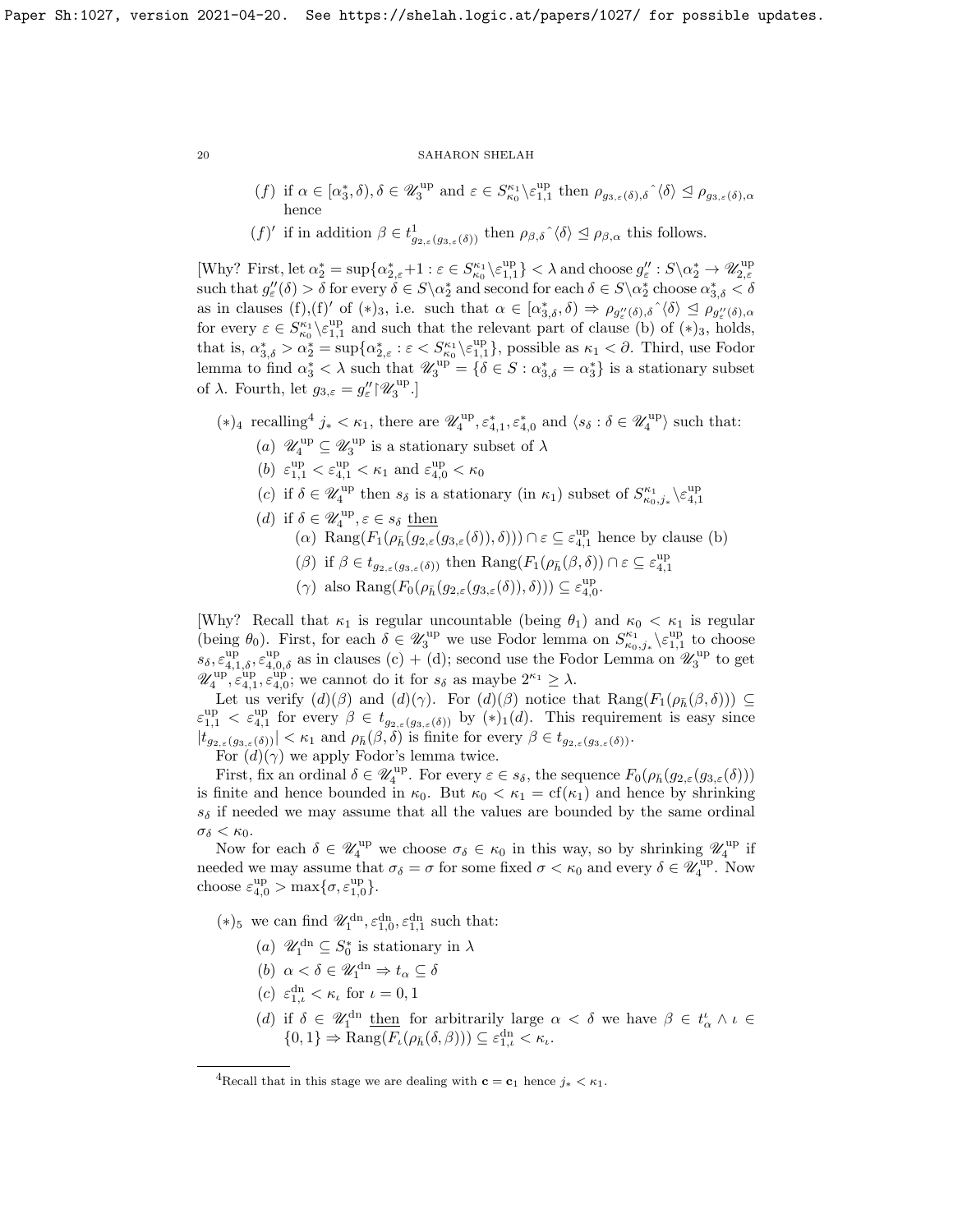[Why? Clearly  $E = \{\delta \leq \lambda : \delta \text{ a limit ordinal such that } \alpha \leq \delta \Rightarrow t_{\alpha} \subseteq \delta \}$  is a club of  $\lambda$ . For every  $\delta \in S_0^* \cap E$  and  $\alpha < \delta$  we can find  $(\varepsilon_{1,0,\delta,\alpha}^{dn}, \varepsilon_{1,1,\delta,\alpha}^{dn})$  as in clauses (c),(d) above because  $|t'_{\alpha}| < \kappa_{\iota} = cf(\kappa_{\iota})$ . So recalling that  $cf(\delta) = \partial > \theta_1 =$  $\kappa_1 > \kappa_0 = \theta_0$  it follows that there is a pair  $(\varepsilon_{1,0,\delta}^{\text{dn}}, \varepsilon_{1,1,\delta}^{\text{dn}})$  such that  $\delta = \sup\{\alpha \leq \delta \leq \delta \}$  $\delta: (\varepsilon_{1,0,\delta,\alpha}^{\dagger} , \varepsilon_{1,1,\delta,\alpha}^{\dagger n}) = (\varepsilon_{1,0,\delta}^{\dagger} , \varepsilon_{1,1,\delta}^{\dagger n})\}.$  Then recalling  $\lambda = cf(\lambda) > \kappa_1 + \kappa_0$  we can choose  $(\varepsilon_{1,0}^{dn}, \varepsilon_{1,1}^{dn})$  such that the set  $\mathscr{U}_1^{dn} = \{ \delta \in S_0^* : (\varepsilon_{1,0,\delta}^{dn}, \varepsilon_{1,1,\delta}^{dn}) = (\varepsilon_{1,0}^{dn}, \varepsilon_{1,1}^{dn}) \}$  is stationary.]

(\*)<sub>6</sub> we can find  $\mathscr{U}_2^{\text{dn}}, \varepsilon_{2,0}^{\text{dn}}, \varepsilon_{2,1}^{\text{dn}}$  such that:

- (a)  $\mathscr{U}_2^{\text{dn}} \subseteq S_0^* \setminus (\alpha_3^* + 1)$  is stationary
- (b) if  $\delta \in \mathscr{U}_2^{\text{dn}}$  and  $\zeta < \kappa_1$  then  $\delta = \sup(\mathscr{U}_1^{\text{dn}} \cap \delta)$  and for arbitrarily large  $\delta_0 \in \mathscr{U}_1^{\text{dn}} \cap \delta$  we have  $\zeta < \max \text{Rang}(F_1(\rho_{\bar{h}}(\delta, \delta_0)))$  and  $\text{Rang}(F_0(\rho_{\bar{h}}(\delta, \delta_0))) \subseteq \varepsilon_{2,0}^{\text{dn}} \text{ and } \zeta \cap \text{Rang}(F_1(\rho_{\bar{h}}(\delta, \delta_0))) \subseteq \varepsilon_{2,1}^{\text{dn}}$
- (c)  $\varepsilon_{2,0}^{\text{dn}} \in (\varepsilon_{1,0}^{\text{dn}}, \kappa_0)$  and  $\varepsilon_{2,1}^{\text{dn}} \in (\varepsilon_{1,1}^{\text{dn}}, \kappa_1)$ .

[Why? For every  $\zeta < \kappa_1$  let  $S'_\zeta = {\alpha \in S : \alpha = \sup(\mathscr{U}_1^{\text{dn}} \cap \alpha)$  and  $F_1(h(\alpha)) = \zeta},$ clearly it is a stationary subset of  $\lambda$ .

Let  $E = \{\delta < \lambda : \delta \text{ is a limit ordinal and } \zeta < \kappa_1 \Rightarrow \delta = \sup(\delta \cap S'_\zeta)\}.$  Clearly it is a club of  $\lambda$ . If  $\zeta \in S_{\kappa_0}^{\kappa_1} \setminus \varepsilon_{1,1}^{\text{dn}}$  and  $\delta \in E \cap S_0^*$  and  $\alpha \in S_{\zeta}' \cap \delta$  let  $\varepsilon_{2,0,\zeta,\delta,\alpha}^{\text{dn}} =$  $\sup \text{Rang}(F_0(\rho_{\bar{h}}(\delta, \alpha))) + \varepsilon_{1,0}^{\text{dn}} + 1$  and let  $\varepsilon_{2,1,\zeta,\delta,\alpha}^{\text{dn}} = \sup(\zeta \cap \text{Rang}(F_1(\rho_{\bar{h}}(\delta, \alpha))) + 1$ ζ.

Fixing  $\delta$  and  $\zeta$ , recalling  $cf(\delta) > \kappa_0 + \kappa_1$ , for some pair  $(\varepsilon_{2,0,\zeta,\delta}^{dn}, \varepsilon_{2,1,\zeta,\delta}^{dn}) \in \kappa_0 \times \kappa_1$ we have  $\delta = \sup \{ \alpha \in S'_{\zeta} \cap \delta : (\varepsilon_{2,0,\zeta,\delta,\alpha}^{\rm dn}, \varepsilon_{2,1,\zeta,\delta,\alpha}^{\rm dn}) = (\varepsilon_{2,0,\zeta,\delta}^{\rm dn}, \varepsilon_{2,1,\zeta,\delta}^{\rm dn}) \}.$ 

Fixing  $\delta$  apply Fodor lemma on  $S_{\kappa_0}^{\kappa_1}$ , for some pair  $(\varepsilon_{2,0,\delta}^{dn}, \varepsilon_{2,1,\delta}^{dn})$  the set  $b_\delta =$  $\{\zeta \in S_{\kappa_0}^{\kappa_1} : (\varepsilon_{2,0,\zeta,\delta}^{\rm dn}, \varepsilon_{2,1,\zeta,\delta}^{\rm dn}) = (\varepsilon_{2,0,\delta}^{\rm dn}, \varepsilon_{2,1,\delta}^{\rm dn})\}$  is a stationary subset of  $\kappa_1$ .

Applying Fodor lemma on  $\delta \in E \cap S_0^*$ , there is a pair  $(\varepsilon_{2,0}^{\text{dn}}, \varepsilon_{2,1}^{\text{dn}})$  such that  $\mathscr{U}_2^{\text{dn}} := \{ \delta \in S_0^* : \delta \in E \text{ and } (\varepsilon_{2,0,\delta}^{\text{dn}}, \varepsilon_{2,1,\delta}^{\text{dn}}) = (\varepsilon_{2,0}^{\text{dn}}, \varepsilon_{2,1}^{\text{dn}}) \}$  is stationary. Clearly we are done. We could have put  $b_{\varepsilon}$  in  $(*)_6(b)$  but it does not seem needed.]

Stage C: Now we shall find the required  $\alpha_0 < \alpha_1$ .

In this stage we deal with  $\mathbf{c}_1$ , so  $j_* < \kappa_1$ . First, there are  $\delta_1, \delta_2, \varepsilon_0^{\text{md}}, \varepsilon_1^{\text{md}}, \alpha_4^*$  such that:

- $\oplus_0$  (a)  $\delta_1 \in \mathscr{U}_2^{\text{dn}}$  and  $\delta_2 \in \mathscr{U}_4^{\text{up}}$ , see  $(*)_6$  and  $(*)_4$  respectively
	- (b)  $\delta_1 < \delta_2$  and  $\alpha_3^* < \delta_1$
	- (c)  $\varepsilon_{\iota}^{\text{md}} := \max \text{Rang}(F_{\iota}(\rho_{\bar{h}}(\delta_2, \delta_1))) > \varepsilon_{2,\iota}^{\text{dn}} + \varepsilon_{4,\iota}^{\text{up}} \geq \varepsilon_{1,\iota}^{\text{dn}} + \varepsilon_{1,\iota}^{\text{up}} \text{ for } \iota = 0, 1$
	- (d)  $\alpha_4^* < \delta_1$  is  $> \alpha_3^*$  and if  $\alpha \in (\alpha_4^*, \delta_1)$  then  $\rho_{\delta_2, \delta_1} \hat{\ } \langle \delta_1 \rangle \leq \rho_{\delta_2, \alpha}$ .

[Why can we? Easy but we give details. First, let  $\mathscr{W}_* = \{\delta \in S : \delta \text{ is a limit}$ ordinal >  $\alpha_3^*$  necessarily of cofinality  $\partial$  such that  $F_{\iota}(\delta) > \varepsilon_{2,\iota}^{\rm dn} + \varepsilon_{4,\iota}^{\rm up}$  for  $\iota = 0,1$ and  $\delta = \sup(\delta \cap \mathscr{U}_2^{\text{dn}})\},\$  clearly it is a stationary subset of  $\lambda$ . Second, choose  $\delta_2 \in \mathscr{U}_4^{\text{up}}$  which is  $> \alpha_3^*$  such that  $\delta_2 = \sup(\mathscr{W}_* \cap \delta_2)$ . Third, choose  $\delta_* \in \mathscr{W}_* \cap \delta_2$ such that  $\alpha_3^* < \delta_*$ . Fourth, let  $\alpha_* < \delta_*$  be such that  $\alpha_* > \alpha_3^*$  and  $\alpha \in (\alpha_*, \delta_*) \Rightarrow$  $\rho(\delta_2, \delta_*)^{\hat{ }} \langle \delta_* \rangle \leq \rho(\delta_2, \alpha)$  (hence  $\rho_{\bar{h}}(\delta_2, \delta_*)^{\hat{ }} \langle h_{\delta_*+1}(\delta_*) \rangle \leq \rho_{\bar{h}}(\delta_2, \alpha)$ ). Fifth, choose  $\delta_1 \in (\alpha_*, \delta_*) \cap \mathscr{U}_2^{\text{dn}}$  hence  $\delta_1 > \alpha_3^*$ . Sixth, we choose  $\varepsilon_i^{\text{md}}$  for  $\iota = 0, 1$  by clause (c), the inequality holds because  $\delta_* \in \mathscr{W}_* \cap \text{Rang}(\rho_{\bar{h}}(\delta_2, \delta_1)).$ 

Lastly, choose  $\alpha_4^*$  as in  $\oplus_0(d)$ . Easy to check that we are done proving  $\oplus_0$ . Let  $\rho = \rho_{\bar{h}}(\delta_2, \delta_1)$ .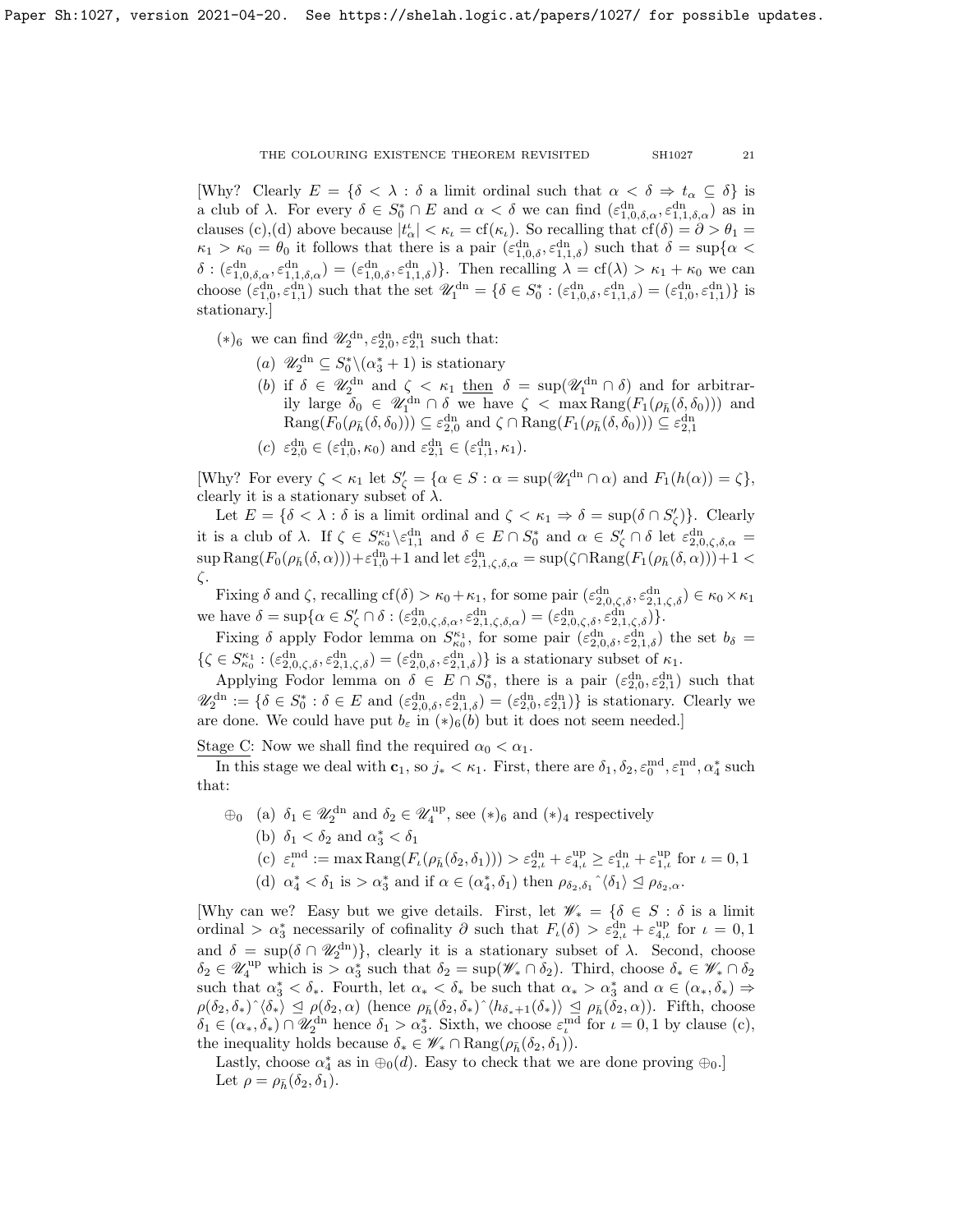Second, choose  $\delta_0$  such that

 $\oplus_{0.1}$  (a)  $\delta_0 \in \mathscr{U}_1^{\text{dn}} \cap \delta_1$ 

(b)  $(*)_6(b)$  holds with  $(\varepsilon_1^{\text{md}}, \delta_1)$  here standing for  $(\zeta, \delta)$  there, that is, we have  $\varepsilon_1^{\text{md}} < \max \text{Rang}(F_1(\rho_{\bar{h}}(\delta_1, \delta_0)))$  and  $\text{Rang}(F_0(\rho_{\bar{h}}(\delta_1, \delta_0))) \subseteq \varepsilon_{2,0}^{\text{dn}}$ and  $\varepsilon_1^{\text{md}} \cap \text{Rang}(F_1(\rho_{\bar{h}}(\delta_1, \delta_0))) \subseteq \varepsilon_{2,1}^{\text{dn}}$ 

(c) 
$$
\delta_0 > \alpha_4^*
$$
 recalling  $\delta_1 > \alpha_4^* > \alpha_3^*$  by  $\bigoplus_0(b)$ , (d).

[Why can we choose  $\delta_0$ ? By  $(*)_6$ .]

Also choose  $\alpha_5^*$  such that

 $\oplus_{0,2} \ \alpha_5^* < \delta_0$  is such that  $\alpha \in (\alpha_5^*, \delta_0) \Rightarrow \rho_{\delta_1, \delta_0} \hat{\;} \langle \delta_0 \rangle \leq \rho_{\delta_1, \alpha}$ .

Third, choose  $\varepsilon_* \in s_{\delta_2}$  ( $s_{\delta_2}$  is from  $(*)_4(c)$ ,  $(d)$ ) such that  $\varepsilon_* > \varepsilon_{2,1}^{\text{md}} := \max (\text{Rang}(F_1(\rho_{\bar{h}}(\delta_2, \delta_1) \cup$  $\text{Rang}(F_1(\rho_{\bar{h}}(\delta_1,\delta_0))))$  which is  $>\varepsilon_1^{\text{md}}$ , possible as  $s_{\delta_2}$  is a stationary subset of  $\kappa_1$ . Fourth, let  $\delta_3 = g_{3,\varepsilon_*}(\delta_2)$ .

Fifth, let  $\alpha_1 = g_{2,\varepsilon_*}(\delta_3)$ .

Lastly, choose  $\alpha_0 < \delta_0$  large enough and as in  $(*)_5(d)$  such that  $\alpha_0 > \alpha_5^* > \alpha_4^*$ , that is, we have  $\beta \in t^1_{\alpha_0} \Rightarrow \text{Rang}(F_1(\rho_{\bar{h}}(\delta_0, \beta))) \subseteq \varepsilon_{1,1}^{\text{dn}} < \kappa_1$ .

We shall prove below that the pair  $(\alpha_0, \alpha_1)$  is as promised.

So (finishing the case of  $\kappa_1$  colours)

 $\circledast$  let  $\zeta_0 \in t^0_{\alpha_0}, \zeta_1 \in t^1_{\alpha_1}$  and we should prove that  $\mathbf{c}_1\{\zeta_0, \zeta_1\} = j_*$ .

Note

$$
\oplus_1 \ \delta_2 \in \mathscr{U}_4^{\mathrm{up}} \subseteq \mathscr{U}_3^{\mathrm{up}}
$$
 and  $\alpha_0 < \delta_0 < \delta_1 < \delta_2$ .

[Why? The first statement holds by the choice of  $\delta_2$ , see  $\bigoplus_0(a)$  and  $(*)_4(a)$ . The second statement holds by the choices of  $\delta_1$ , i.e.  $\oplus_0(b)$ , the choice of  $\delta_0$ , i.e.  $\oplus_{0.1}(a)$ and the choice of  $\alpha_0$  (see "Lastly..." after  $\oplus_{0.2}$ ).]

 $\oplus_2$   $\delta_3 = g_{3,\varepsilon_*}(\delta_2) \in \mathscr{U}_{2,\varepsilon_*}^{\text{up}}$  and  $\delta_2 < \delta_3$ .

[Why? By the choice of  $\delta_3$  (after  $\oplus_{0,2}$  in "Fourth") and by  $(*)_3(d) + (e)$  (note that the assumption of  $(*)_3(e)$  in our case, which means  $\delta_2 \in \mathscr{U}_3^{\text{up}}$  and  $\varepsilon_* \in S_{\kappa_0}^{\kappa_1} \setminus \varepsilon_{2,1}^{\text{md}}$ , holds by  $\oplus_1$  and by the "Third" after  $\oplus_{0,2}$  above (recalling  $s_{\delta_2} \subseteq S^{\kappa_1}_{\kappa_0}$  and  $\oplus_0(c))$ ).

 $\oplus_3 \ \alpha_1 = g_{2,\varepsilon_*}(\delta_3) \in \mathscr{U}_1^{\text{up}} \text{ and } \delta_3 < \alpha_1.$ 

[Why? By the choice of  $\alpha_1$  in "Fifth" after  $\oplus_{0,2}$  and  $(*)_2(d)$ .]

$$
\oplus_4 \eta_0 := \rho_{\bar{h}}(\zeta_1, \alpha_1) \text{ satisfies } (\eta_0 \in \omega^> \lambda \text{ and}):
$$
  
•  $\text{Rang}(F_1(\eta_0)) \subseteq \varepsilon_{1,1}^{\text{up}}.$ 

[Why? By  $(*)_1(d)$  recalling  $\oplus_3$  and, of course,  $\alpha_1 > \alpha_5^* > \alpha_1^*$ .] Recall that  $(*)_1(d)$  deals only with  $t^1_\varepsilon$ .

 $\oplus_5 \nu_0 := \rho_{\bar{h}}(\alpha_1, \delta_2)$  satisfies  $(\nu_0 \in \mathbb{R}^3 \lambda$  and) (a) Rang $(F_0(\nu_0)) \subseteq \varepsilon_{4,0}^{\text{up}}$ (b)  $\varepsilon_* \in \text{Rang}(F_1(\nu_0))$ (c) Rang $(F_1(\nu_0)) \cap \varepsilon_* \subseteq \varepsilon_{4,1}^{\text{up}}$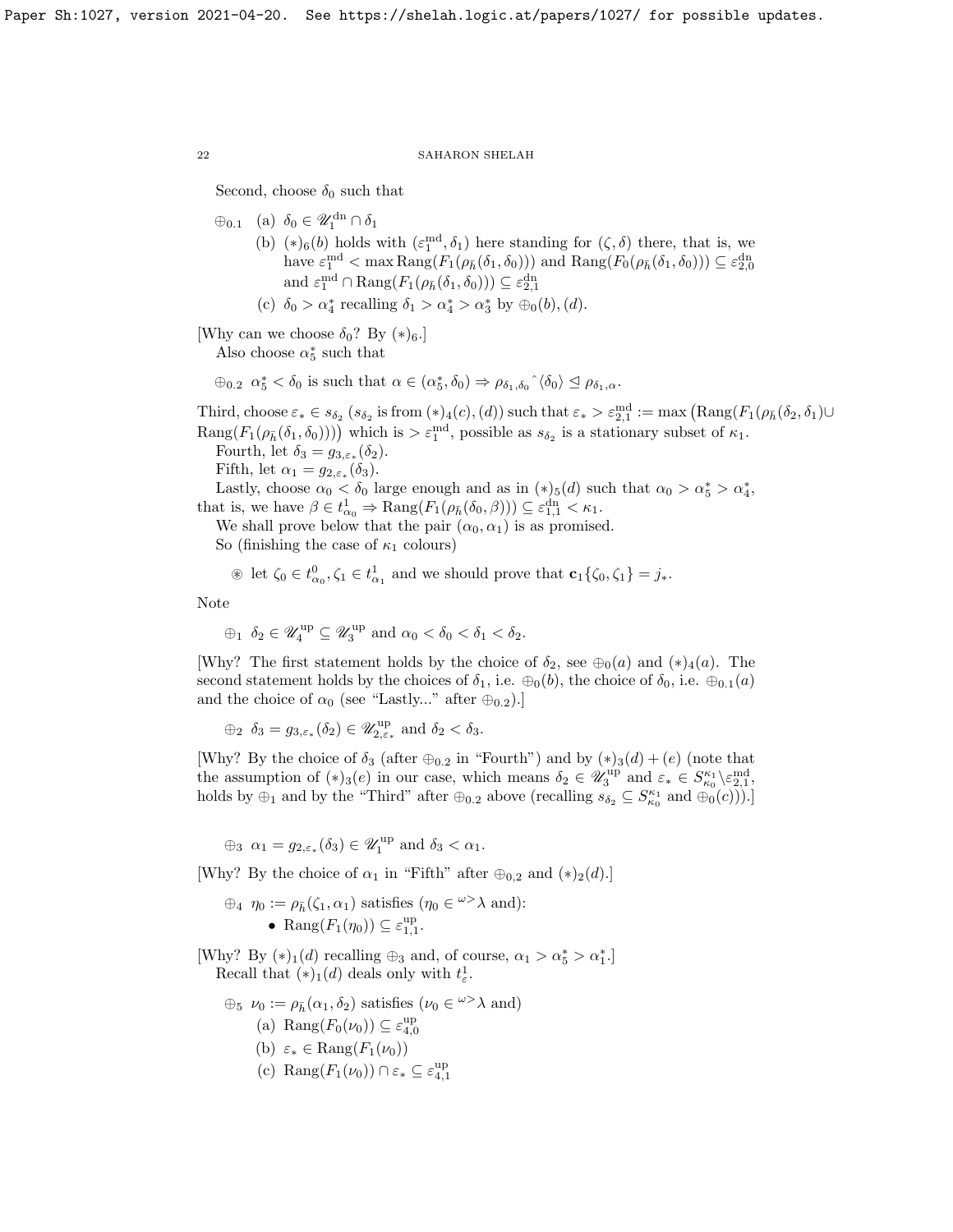(d) 
$$
\alpha_1 = g_{2,\varepsilon_*}(g_{3,\varepsilon_*}(\delta_2)) = g_{2,\varepsilon_*}(\delta_3)
$$
  
(e)  $\rho(\alpha_1, \delta_2) = \rho(\alpha_1, g_{3,\varepsilon_*}(\delta_2)) \hat{\rho}(g_{3,\varepsilon_*}(\delta_2), \delta_2).$ 

[Why? Clause (d) of  $\oplus_5$  holds by the choice of  $\alpha_1$  in "Fourth" and "Fifth" after  $\oplus_{0.2}$  above (and see  $\oplus_2$ ); similarly clause (e) holds. By  $\oplus_1$  we have  $\delta_2 \in$  $\mathscr{U}_4^{\text{up}}$  and by  $(*)_4(d)(\gamma), (\alpha)$  and the choices of  $\delta_3, \alpha_1$  we have clauses  $(a) + (c)$ of  $\oplus_5$ ; that is,  $(\alpha_1, \delta_{2,\epsilon_*}, \epsilon_*)$  here stand for  $(g_{2,\epsilon}(g_{3,\epsilon}(\delta)), \delta, \epsilon)$  in  $(*)_4(d)$ . Now  $\delta_3 \in \text{Rang}(\rho(g_{3,\varepsilon_*}(\delta)), \delta_2)$  by  $\oplus_2$  hence  $\delta_3 \in \text{Rang}(\rho(\alpha_1, \delta_2))$  by  $\oplus_5(e)$  hence  $\delta_3 \in$ Rang( $\nu_0$ ) by the choice of  $\nu_0$  (see the beginning of  $\oplus_5$ ). This implies clause (b) of  $\oplus_5$  because  $F_1(\delta_3) = \varepsilon_*$  because  $\delta_3 \in \text{dom}(g_{2,\varepsilon_*}) \subseteq \mathscr{U}_{2,\varepsilon_*}^{\text{up}}$  by  $\oplus_2$  and  $(\forall \delta)[\delta \in \mathscr{U}^{\text{up}}_{2,\varepsilon_*} \Rightarrow \delta \in S^*_{\gamma_{\varepsilon_*}^*} \Rightarrow F_1(\delta) = \varepsilon_*] \text{ by } (*)_2(a),(b).]$ 

- $\oplus_6 \nu_1 := \rho_{\bar{b}}(\delta_1, \delta_0)$  satisfies: (a) Rang $(F_0(\nu_1)) \subseteq \varepsilon_{2,0}^{\text{dn}}$ (b)  $\varepsilon_1^{\text{md}} < \max \text{Rang}(F_1(\nu_1))$ 
	- (c) Rang $(F_1(\nu_1)) \subset \varepsilon_*$ .

[Why? By  $\oplus_0(a)$  we have  $\delta_1 \in \mathscr{U}_2^{\text{dn}}$ . So (a),(b) hold by  $(*)_6(b)$  and the choice of  $\delta_0$ , i.e.  $\oplus_{0.1}(b)$ ; we use the first two conclusions of  $(*)_6(b)$  not the third. As for clause (c) it holds by the choice of  $\varepsilon_*$  in "Third" after  $\oplus_{0.2}$ .]

\n- $$
\oplus_7
$$
 (a)  $\eta_1 := \rho_{\bar{h}}(\delta_0, \zeta_0)$  satisfies
\n- $\bullet$   $\text{Rang}(F_{\iota}(\eta_1)) \subseteq \varepsilon_{1,\iota}^{\text{dn}}$  for  $\iota = 0, 1$ .
\n- (b)  $\rho = \rho_{\bar{h}}(\delta_2, \delta_1)$  satisfies
\n- $\bullet$  max  $\text{Rang}(F_{\iota}(\rho)) = \varepsilon_{\iota}^{\text{md}}$  for  $\iota = 0, 1$ .
\n

[Why? Clause (a) holds by  $(*)$ <sub>5</sub>(d) and the choice of  $\alpha_0$  in "lastly" after  $\oplus_{0.2}$ recalling  $\zeta_0 \in t^0_{\alpha_0}$ . Clause (b) holds by  $\oplus_0(c)$ .

 $\hat{\theta}_{8}$  (a)  $\rho_{\bar{h}}(\zeta_1, \zeta_0) = \rho_{\bar{h}}(\zeta_1, \alpha_1) \hat{\rho}_{\bar{h}}(\alpha_1, \delta_2) \hat{\rho}_{\bar{h}}(\delta_2, \delta_1) \hat{\rho}_{\bar{h}}(\delta_1, \delta_0) \hat{\rho}_{\bar{h}}(\delta_0, \zeta_0)$ (b) recalling  $\rho = \rho_{\bar{h}}(\delta_2, \delta_1)$  and the choices of  $\eta_0, \nu_0, \rho, \nu_1, \eta_1$  we have  $\rho_{\bar{h}}(\zeta_1, \zeta_0) = \eta_0^{\hat{}} \nu_0^{\hat{}} \rho^{\hat{}} \nu_1^{\hat{}} \eta_1.$ 

[Why? Clause (a) holsd by the choices of  $\alpha_0^*$  in  $(*)_1(c)(d)$  and of  $\alpha_3^*$  in  $(*)_3(f), (f)'$ and  $\delta_1 > \alpha_3^*$  by  $\oplus_0(b)$  and as " $\delta_0 > \alpha_3^{**}$ " recalling  $\oplus_{0.1}(c)$  and " $\alpha_0 > \alpha_5^{**}$ ", see "Lastly" after  $\oplus_{0,2}$ . Clause (b) holds by clause (a) and the definitions of  $\eta_0, \nu_0, \rho, \nu_1, \eta_1$ above, that is, in  $\oplus_4$ , in  $\oplus_3$ , before  $\oplus_{0,1}$ , in  $\oplus_6$ , in  $\oplus_7$  respectively.]

$$
\oplus_9 \ell_4^{\bullet} := \mathbf{d}(\rho_{\bar{h}}(\zeta_1, \zeta_0)) \text{ satisfies } F_1(\varrho(\ell_4^{\bullet})) = \varepsilon_*.
$$

[Why? We shall use  $\bigoplus_{8}(a), (b)$  freely; now **d** was chosen by Claim [2.1](#page-13-0) and letting  $\rho = \eta_0^{\hat{\ }}\nu_0^{\hat{\ }}\rho^{\hat{\ }}\nu_1^{\hat{\ }}\eta_1$  we apply the claim to  $(\eta_0, \nu_0, \rho, \nu_1, \eta_1)$ , so it suffices to show that clauses  $(B)(a)-(d)$  of [2.1](#page-13-0) hold.

 $\bigoplus_{9,1}$  clause  $(B)(a)(\alpha)$  of [2.1](#page-13-0) holds.

Why? First,  $\varepsilon_* \leq \max \text{Rang}(F_1(\nu_0))$  by  $\oplus_5(b)$ .

Second,  $\text{Rang}(F_1(\eta_0)) \subseteq \varepsilon_{1,1}^{\text{up}}$  by  $\oplus_4$  and  $\varepsilon_{1,1}^{\text{up}} \leq \varepsilon_{4,1}^{\text{up}}$  by  $(*)_4(b)$  and  $\varepsilon_{4,1}^{\text{up}} \leq \varepsilon_1^{\text{md}}$  by  $\bigoplus_0(c)$  and  $\varepsilon_1^{\text{md}} < \varepsilon_*$  by the choice of  $\varepsilon_*$  in "Third" after  $\bigoplus_{0,2}$ .

Third,  $\text{Rang}(F_1(\rho)) \subseteq \varepsilon_*$  as  $\text{Rang}(F_1(\rho)) = \text{Rang}(F_1(\rho_{\bar{h}}(\delta_2, \delta_1))) \subseteq \varepsilon_1^{\text{md}} + 1$  by  $\bigoplus_0(c)$  and  $\varepsilon_1^{\text{md}} < \varepsilon_*$  by the choice of  $\varepsilon_*$ .

Fourth,  $\text{Rang}(F_1(\nu_1)) \subseteq \varepsilon_*$  by  $\oplus_6(c)$ .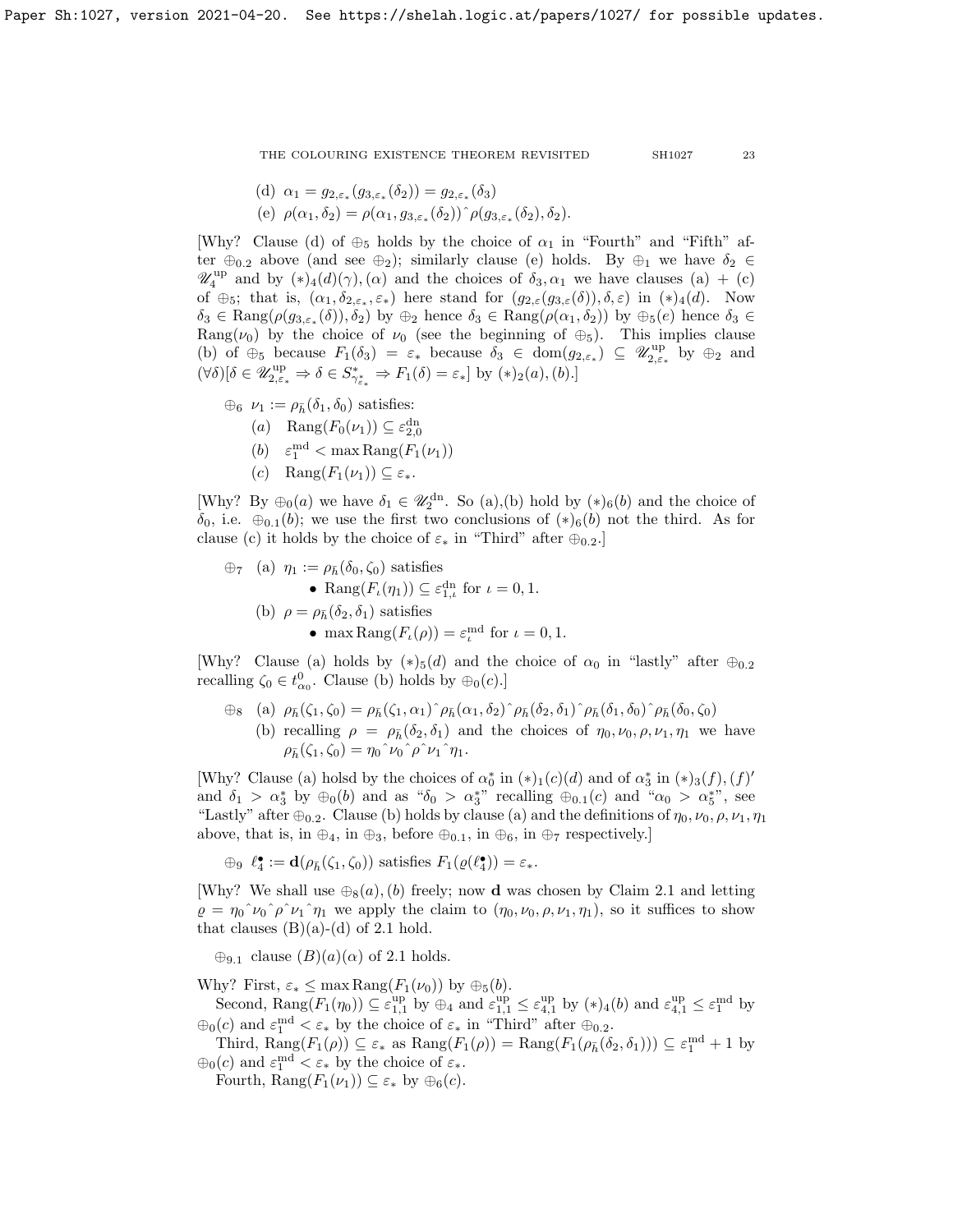Fifth, Rang $(F_1(\eta_1)) \subseteq \varepsilon_*$  as  $\text{Rang}(F_1(\eta_1)) \subseteq \varepsilon_{1,1}^{\text{dn}}$  by  $(*)_5$  and  $\varepsilon_{1,1}^{\text{dn}} \leq \varepsilon_{2,1}^{\text{dn}}$  by  $(*)_6(c)$  and  $\varepsilon_{2,1}^{\text{dn}} < \varepsilon_1^{\text{md}}$  by  $\oplus_0(c)$  and  $\varepsilon_1^{\text{md}} < \varepsilon_*$  by the choice of  $\varepsilon_*$ . Together  $\oplus_{9.1}$  holds.

 $\bigoplus_{9,2}$  let  $\ell_1 < \ell g(\nu_0)$  be as in clause  $(B)(a)(\beta)$  of [2.1](#page-13-0)

 $\oplus_{9,3}$  clause  $(B)(b)(\alpha)$  of [2.1](#page-13-0) holds.

Why? First, max  $\text{Rang}(F_0(\rho)) = \varepsilon_0^{\text{md}}$  by  $\oplus_0(c)$ .

Second,  $\text{Rang}(F_0(\eta_0)) \subseteq \varepsilon_0^{\text{md}}$  is unreasonable see  $\oplus_4$  and not necessary. Third,  $\text{Rang}(F_0(\nu_0)) \subseteq \varepsilon_0^{\text{md}}$  because  $\text{Rang}(F_0(\nu_0)) \subseteq \varepsilon_{4,0}^{\text{up}}$  by  $\oplus_5(a)$  and  $\varepsilon_{4,0}^{\text{up}} \le$ 

 $\varepsilon_0^{\text{md}}$  by  $\oplus_0(c)$ .

Fourth,  $\text{Rang}(F_0(\nu_1)) \subseteq \varepsilon_0^{\text{md}}$  because  $\text{Rang}(F_0(\nu_1)) \subseteq \varepsilon_{2,0}^{\text{dn}}$  by  $\oplus_6(a)$  and  $\varepsilon_{2,0}^{\text{dn}} \leq$  $\varepsilon_0^{\text{md}}$  by  $\oplus_0(c)$ .

Fifth,  $\text{Rang}(F_0(\eta_1)) \subseteq \varepsilon_0^{\text{md}}$  because  $\text{Rang}(F_0(\eta_1)) \subseteq \varepsilon_{1,0}^{\text{dn}}$  by  $\bigoplus_7(a)$  and  $\varepsilon_{1,0}^{\text{dn}} < \varepsilon_{2,0}^{\text{dn}}$ by  $(*)_6(c)$  and  $\varepsilon_{2,0}^{dn} \leq \varepsilon_0^{md}$  by  $\oplus_0(c)$ .

Together  $\oplus_{9.3}$  holds.

 $\oplus_{9.4}$  (a) let  $\ell_2^{\bullet} < \ell_3(\varrho)$  be as in clause  $(B)(b)(\beta)$  of [2.1](#page-13-0) (b) let  $\ell_2^* = \ell_2^{\bullet} - \ell g (\eta_0\hat{~}\nu_0)$ 

$$
\oplus_{9.5} \quad \text{(a)} \ \ell_2^{\bullet} \in [\ell g(\eta_0 \hat{\nu}_0), \ell g(\eta_0 \hat{\nu}_0 \hat{\rho}))
$$
\n
$$
\text{(b)} \ \text{clause} \ (B)(c)(\alpha) \ \text{holds, i.e.}
$$

- - max Rang $(F_1(\nu_0)) > \max \text{Rang}(F_1(\varrho \restriction [\ell_2^{\bullet}, \ell g(\varrho)))$
- $\log \max \text{Rang}(F_1)(\varrho\lceil(\ell_2^{\bullet}, \ell_2(\varrho))) = \max \text{Rang}(F_1(\nu_1)) > \max \text{Rang}(\rho^{\wedge} \eta_1)$
- (c) let  $\ell_3 < \ell g(\nu_1)$  be as in clause  $(B)(c)(\beta)$  of [2.1](#page-13-0)
- (d)  $F_1(\nu_1(\ell_3)) \geq \varepsilon_1^{\text{md}}.$

Why? Clause (a) follows by  $(B)(b)(\alpha)$  proved in  $\oplus_{9,3}$  above. Clause  $(b), \bullet_1$  holds by  $\oplus_{9,1}$ . Clause  $(b)$ ,  $\bullet_2$  follows because: first  $\text{Rang}(F_1(\rho)) \subseteq \varepsilon_{\text{md}}^1 + 1$  by  $\oplus_0(c)$  and  $\varepsilon_{\text{md}}^1+1 < \varepsilon$  by second;  $\text{Rang}(F_1(\nu_1)) \nsubseteq \varepsilon_1^{\text{md}}+1$  by  $\oplus_6(b)$  and third,  $\text{Rang}(F_1(\eta_1)) \subseteq$  $\varepsilon_{1,1}^{\text{dn}}$  by  $\oplus_7(a)$  and  $\varepsilon_{1,1}^{\text{dn}} < \varepsilon_1^{\text{md}}$  by  $\oplus_0(d)$  by the choice of  $\varepsilon_*$ .

By clause (b), it follows that  $\ell_3$  from Clause (c) are well defined and Clause (d) holds

 $\oplus_{9.6}$  (a)  $\text{Rang}(F_1(\eta_0 \hat{\;} (\rho \upharpoonright \ell_2^*) \hat{\;} \nu_1 \hat{\;} \eta_1)) \subseteq \varepsilon_1^{\text{md}} + 1$ (b)  $\varepsilon_* \in \text{Rang}(F_1(\nu_0))$  is  $> \varepsilon_1^{\text{md}}$ (c)  $\text{Rang}(F_1(\nu_0)) \cap \varepsilon_* \subseteq \varepsilon_1^{\text{md}}$ 

Why? First,  $\text{Rang}(F_1(\eta_0)) \subseteq \varepsilon_1^{\text{md}}$  because  $\text{Rang}(F_1(\eta_0)) \subseteq \varepsilon_{1,1}^{\text{up}}$  by  $\oplus_4$  and  $\varepsilon_{1,1}^{\text{up}} \leq$  $\varepsilon_{4,1}^{\text{up}}$  by  $(*)_4(b)$  and  $\varepsilon_{4,1}^{\text{up}} \leq \varepsilon_1^{\text{md}}$  by  $\oplus_0(c)$ .

Second,  $\text{Rang}(F_1(\rho | \ell_2^*)) \subseteq \text{Rang}(\rho) \subseteq \varepsilon_1^{\text{md}} + 1$  and  $\text{Rang}(F_1(\nu_1 \cap \eta_1)) \subseteq \varepsilon_1^{\text{md}}$  by  $\oplus_0(c)$ .

Third,  $\text{Rang}(F_1(\eta_0 \hat{\;} (\rho | \ell_2^*)) \subseteq \text{Rang}(F_1(\eta_0)) \cup \text{Rang}(F_1(\rho | \ell_2^*)) \subseteq \varepsilon_1^{\text{md}} + 1$  by the last two sentences, so clause (a) of  $\oplus_{9.6}$  holds.

Fourth, clause (b), i.e.  $\varepsilon_* \in \text{Rang}(F_1(\nu_0))$  holds by  $\oplus_5(b)$ .

Fifth,  $\text{Rang}(F_1(\eta_0^{\wedge}\nu_0)) \cap \varepsilon_* \subseteq \varepsilon_{4,1}^{\text{up}}$  by  $(*)_4(d)$  with  $(\delta, \beta, \varepsilon)$  there standing for  $(\delta_2, \zeta_1, \varepsilon_*)$  here (recalling  $\delta_2 \in \mathscr{U}_4^{\text{up}}$  and  $\zeta_1 \in t^1_{\alpha_1} = t^1_{g_{2,\varepsilon_*(g_{3,\varepsilon_*(\delta_2))}})$  and  $\varepsilon_{4,1}^{\text{up}} \leq \varepsilon_1^{\text{md}}$ by  $\oplus_0(c)$ . Hence,  $\text{Rang}(F_1(\nu_0)) \cap \varepsilon_* \subseteq \text{Rang}(F_1(\eta_0 \sim \nu_0)) \cap \varepsilon_* \subseteq \varepsilon_{4,1}^{\text{up}} \subseteq \varepsilon_1^{\text{md}}$ , so also clause (c) of  $\oplus_{9.6}$  holds.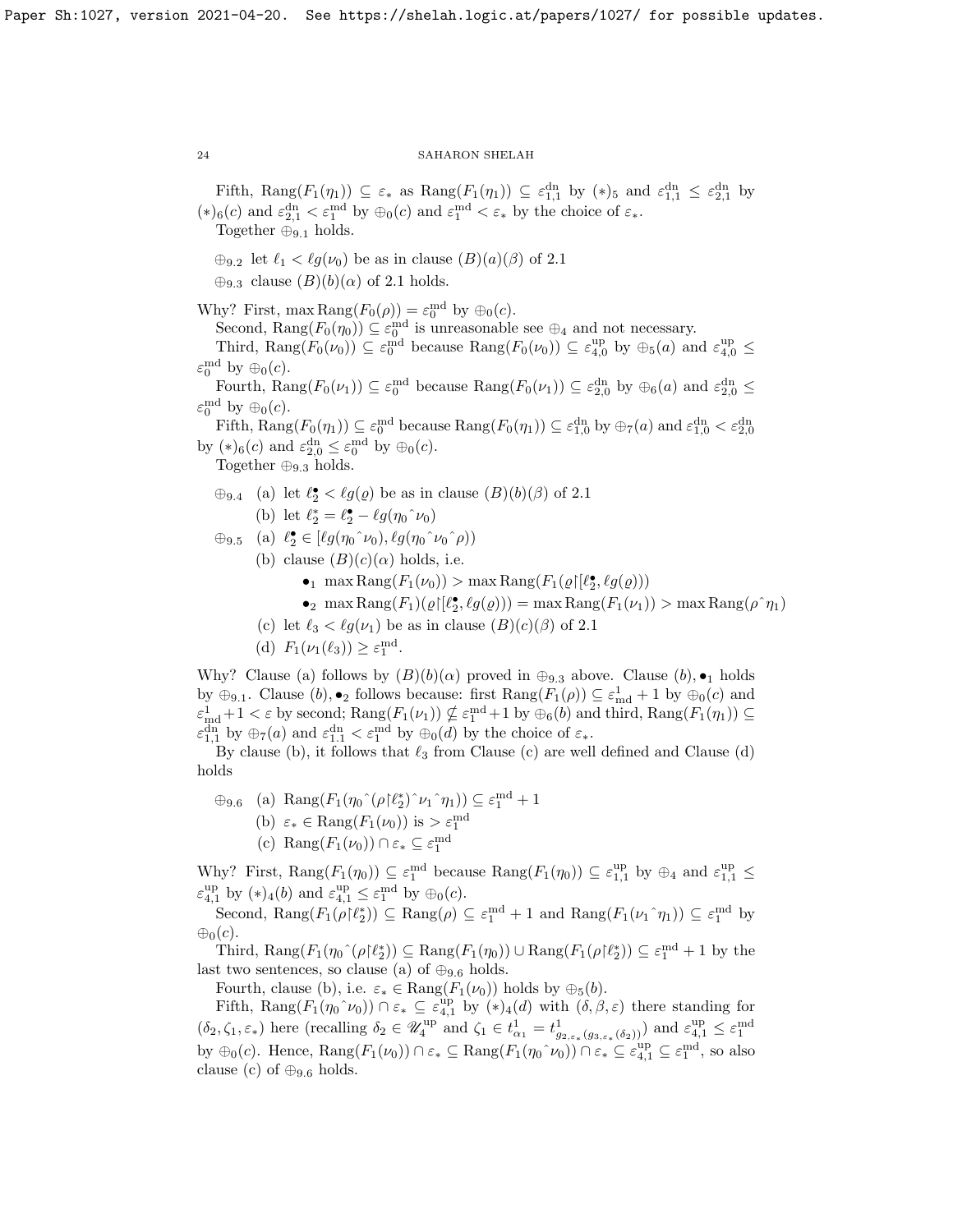- $\oplus$ <sub>9.7</sub> (a) let  $\ell_4^{\bullet}$  from  $\oplus$ <sub>9</sub> be as in  $(B)(d)(\beta)$ 
	- (b)  $F_1(\varrho(\ell_4^{\bullet})) = \varepsilon_*$
	- (c) (used in stage D)  $\ell_4^{\bullet} \in [\ell g(\eta_0), \ell g(\eta_0^{\frown} \nu_1)).$

[Why? By  $\oplus_{9.6}$ ,  $\ell_4^{\bullet}$  is well defined and belongs to  $[\ell g(\eta_0), \ell g(\eta_0^{\frown} \nu_0)]$ ; moreover,  $F_1(\varrho(\ell_4^{\bullet})) = \varepsilon_*$ .

So indeed  $\oplus_9$  holds.

 $\bigoplus_{10} \mathbf{c}_1 \{ \zeta_0, \zeta_1 \} = j_*$ .

[Why? Because  $\mathbf{d}(\varrho) = \ell_4^{\bullet}$  and  $(F_1(\varrho))(\ell_4^{\bullet}) = \varepsilon_*$  and so by  $\odot_7(c)$ ,  $h''(\varepsilon_*) = \ell_4^{\bullet}$  we have  $\mathbf{c}_1\{\zeta_0,\zeta_1\} = h'(\varepsilon_*)$  and  $h'(\varepsilon_*) = j_*$  because  $\varepsilon_* \in s_{\delta_2}$  by the choice of  $\varepsilon_*$  and  $h'(\varepsilon_*)$  is  $j_*$  by  $(*)_4(c)$  recalling the definition of  $S_{\kappa_0,j_*}^{\kappa_1}$  in  $\odot_7(a)$ .

# Stage D:

We would like to have  $\lambda$  colours (not just  $\kappa_1$  colours), but (unlike earlier versions) we rely on what was proved (i.e. the properties of  $c_1$ ) instead of repeating it. So we shall assume  $\boxplus$  from the beginning of Stage B and  $j_* < \lambda$  in  $\boxplus (d)$ .

Now

- $\boxplus_1$  for some  $\mathscr{W}_1, \varepsilon_{0,1}^{\text{up}}, \alpha_{0,1}^*$ 
	- (a)  $\alpha_{0,1}^* < \lambda, \varepsilon_{0,1}^{up} < \kappa_1$
	- (b)  $\mathscr{W}_1 \subseteq S$  is stationary and  $\min(\mathscr{W}_1) > \alpha_{0,1}^*$
	- (c) if  $\delta \in \mathscr{W}_1$  and  $\beta \in t_{\delta}$  then  $\text{Rang}(F_1(\rho_{\bar{h}}(\beta,\delta))) \subseteq \varepsilon_{0,1}^{\text{up}}$
	- (d) if  $\delta \in \mathscr{W}_1$  and  $\alpha \in [\alpha^*_{0,1}, \delta)$  and  $\beta \in t_{\delta}$  then  $\rho(\beta, \delta) \hat{\ } \langle \delta \rangle \leq \rho(\beta, \alpha)$ .

[Why? As in the proof of  $(*)_1$  in Stage B.]

- $\boxplus_2$  (a) let  $\mathscr{W}_2 = \{\delta \in S : F_2(h(\delta)) = j_*, F_1(h(\delta)) = \varepsilon_{0,1}^{\text{up}} \text{ and } \delta > \alpha_{0,1}^*\},\text{ so}$ stationary
	- (b) let  $g_1^* : \mathscr{W}_2 \to \mathscr{W}_1$  be such that  $\delta < g_1^*(\delta) \in \mathscr{W}_1$
- $\boxplus_3$  there are  $\mathscr{W}_3, \alpha_{0,2}^*$  and  $n_*$  such that:
	- (a)  $\mathscr{W}_3 \subseteq \mathscr{W}_2$  is stationary and  $\min(\mathscr{W}_3) > \alpha_{0,2}^* > \alpha_{0,1}^*$
	- (b) if  $\delta \in \mathscr{W}_3$  and  $\alpha \in [\alpha^*_{0,2}, \delta)$  and  $\beta \in t_{g_1^*(\delta)}$  then  $\rho(\beta, g_1^*(\delta))^{\hat{ }} \langle g_1^*(\delta) \rangle \subseteq$  $\rho(\beta,g_1^*(\delta))\hat{\;} \rho(g_1^*(\delta),\delta)\hat{\;} \langle \delta \rangle \trianglelefteq \rho(\beta,\alpha)$
	- (c) if  $\delta \in \mathscr{W}_3$  and  $\beta \in t_{g_1^*(\delta)}$  then
		- (a) Rang $(F_1(\rho_{\bar{h}}(\beta, g_1^*(\delta))) \subseteq \varepsilon_{0,1}^{\text{up}}$
		- ( $\beta$ )  $n_* = |\{\ell \leq k(\beta, \delta) : (F_1(\rho_{\bar{h}}(\beta, \delta))(\ell) = \varepsilon_{0,1}^{up}\}|$
		- (γ) hence if  $\alpha < \delta$  and  $\rho(\beta, \delta) \hat{\ } \langle \delta \rangle \leq \rho(\beta, \alpha)$  then the  $(n_* + 1)$ th member of the set  $\{\ell < k(\beta,\alpha) : F_1(\rho_{\bar{h}}(\beta,\alpha))(\ell) = \varepsilon_{0,1}^{\text{up}}\}$  is  $\ell g(\rho(\beta, \delta)).$

[Why? As usual, e.g. how do we justify  $n_*$  in clause  $(c)(\beta)$  not depending on  $\beta \in t_{\delta}$ ? First, find  $\delta$ , then for any  $\beta \in t_{\delta}$  we have

•  $\rho(\beta, \delta) = \rho(\beta, g_1^*(\delta))^\widehat{\rho}(g_1^*(\delta), \delta).$ 

[Why? Recall  $\mathbb{H}_1(d)$ .]

• Rang $(F_1(\rho_{\bar{h}}(\beta, g_1^*(\delta))) \subseteq \varepsilon_{0,1}^{\text{up}}$ .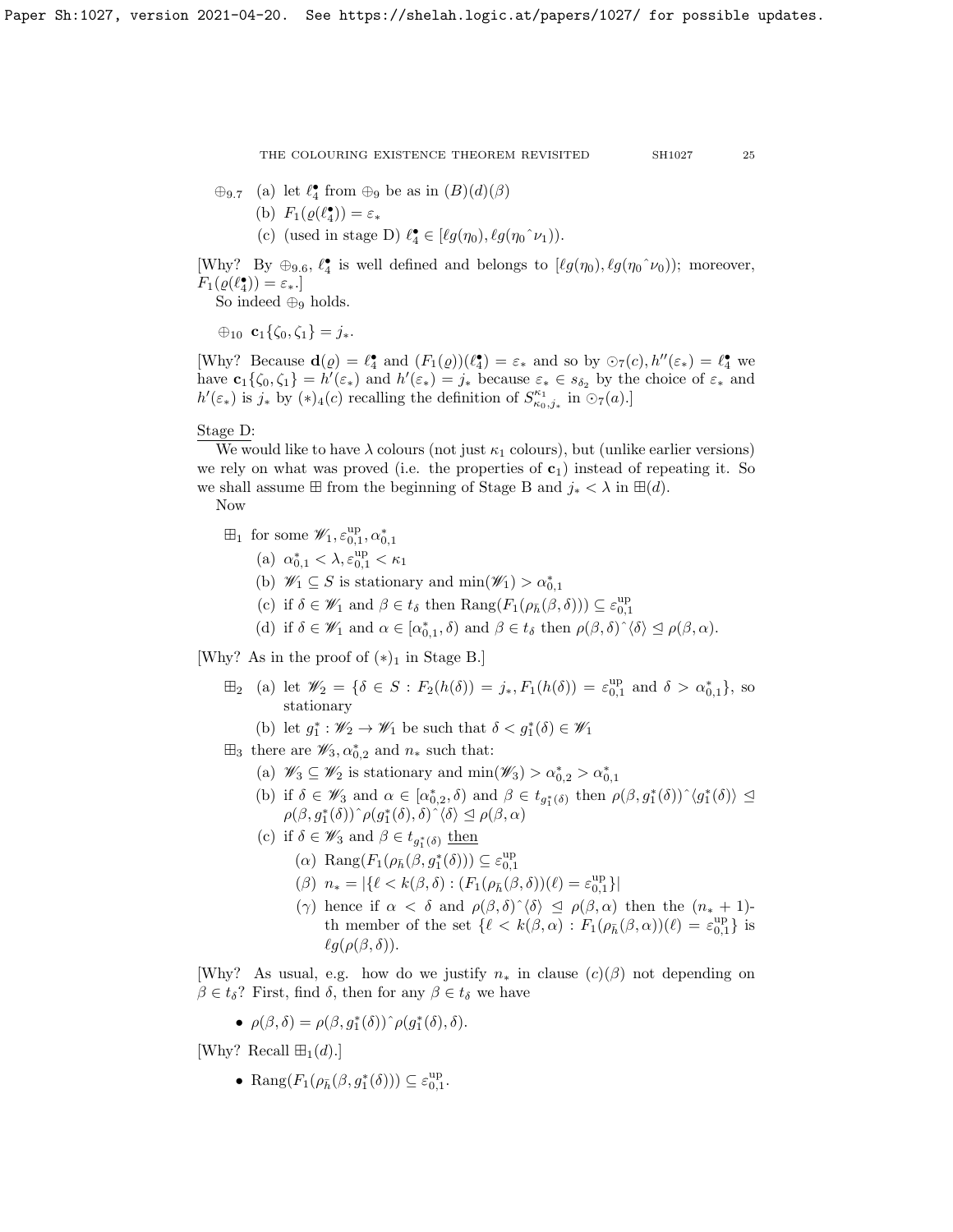[Why? Recall  $\boxplus_1(c)$ .]

Together,  $n_*$  depends just on  $\rho_{\bar{h}}(g_1^*(\delta), \delta)$  which depend only on  $\delta$  (not on  $\beta$ ). Second, as choosing  $\mathscr{W}_3$  we can make  $n_*$  not depend on  $\delta$ .]

Let  $j_{**} < \kappa_1$  be such that  $h'_1(j_{**}) = \varepsilon_{0,1}^{\text{up}}, h'_2(j_{**}) = n_*$ . Next let  $g_* : \lambda \to \mathscr{W}_3$  be increasing and define  $s_{\alpha} = t_{g_*(\alpha)}, s_{\alpha}' = t_{g_*(\alpha)}^i$  for  $\iota = 0, 1$ . Now by what was proved in the earlier stages we can find  $\alpha_0 < \alpha_1 < \lambda$  such that if  $\zeta_0 \in s_{\alpha_0}^0 \wedge \zeta_1 \in s_{\alpha_1}^1$  then  $\mathbf{c}_1\{\zeta_0,\zeta_1\} = j_{**}.$ 

Let  $(\zeta_0, \zeta_1) \in s_{\alpha_0}^0 \times s_{\alpha_1}^1$ . By the choice of  $\mathbf{c}_1$ , in  $\odot_7$  we have  $\mathbf{c}_2$  from  $\odot_9$  and by  $\boxplus_3(c)(\gamma)$  we have  $\mathbf{c}_2(\{\zeta_0,\zeta_1\}) = j_*$ . But  $(s_{\alpha_0}^0,s_{\alpha_1}^1) = (t_{g_*(\alpha_0)}^0,t_{g_*(\alpha_1)}^1)$  so  $\alpha'_0 =$  $g_*(\alpha_0), \alpha'_1 = g_*(\alpha_1)$  are as required.  $\square_{2,2}$  $\square_{2,2}$  $\square_{2,2}$